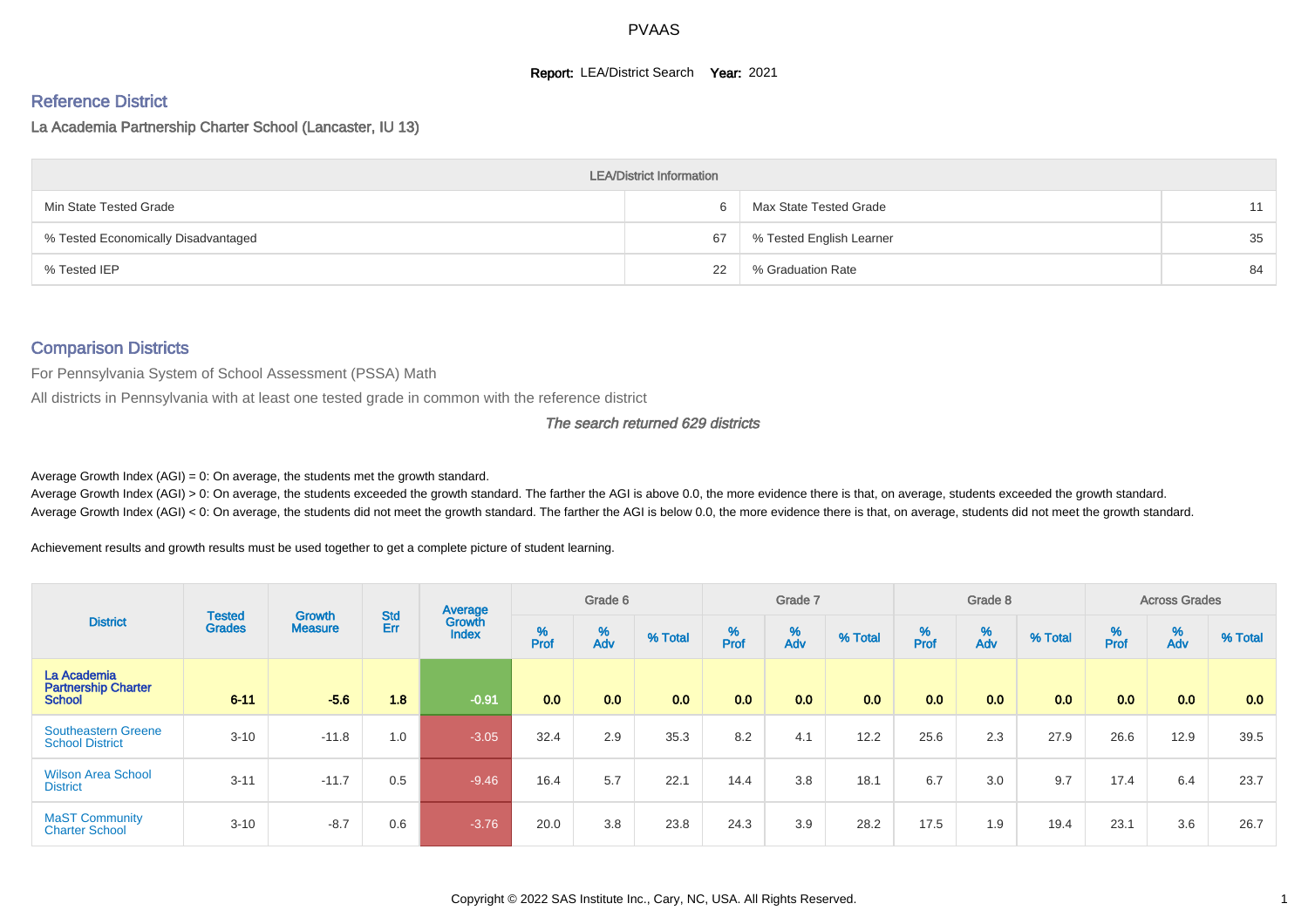| <b>District</b>                                              | <b>Tested</b> | <b>Growth</b>  | <b>Std</b> | Average<br>Growth |          | Grade 6  |         |                          | Grade 7  |         |          | Grade 8         |         |          | <b>Across Grades</b> |         |
|--------------------------------------------------------------|---------------|----------------|------------|-------------------|----------|----------|---------|--------------------------|----------|---------|----------|-----------------|---------|----------|----------------------|---------|
|                                                              | <b>Grades</b> | <b>Measure</b> | Err        | <b>Index</b>      | $%$ Prof | %<br>Adv | % Total | $\frac{\%}{\text{Prof}}$ | %<br>Adv | % Total | $%$ Prof | $\frac{\%}{\%}$ | % Total | $%$ Prof | %<br>Adv             | % Total |
| La Academia<br><b>Partnership Charter</b><br><b>School</b>   | $6 - 11$      | $-5.6$         | 1.8        | $-0.91$           | 0.0      | 0.0      | 0.0     | 0.0                      | 0.0      | 0.0     | 0.0      | 0.0             | 0.0     | 0.0      | 0.0                  | 0.0     |
| <b>West Mifflin Area</b><br><b>School District</b>           | $3 - 12$      | $-8.5$         | 0.5        | $-2.29$           | 6.8      | 0.7      | 7.4     | 6.7                      | 0.0      | 6.7     | 5.5      | 0.0             | 5.5     | 11.1     | 2.8                  | 13.9    |
| <b>Pittston Area School</b><br><b>District</b>               | $3 - 11$      | $-8.4$         | 0.8        | 0.10              | 4.2      | 0.0      | 4.2     | 4.8                      | 3.2      | 7.9     | 7.1      | 1.8             | 8.9     | 10.7     | 3.8                  | 14.4    |
| <b>MaST Community</b><br>Charter School II                   | $3 - 10$      | $-8.4$         | 0.7        | $-4.62$           | 7.2      | 1.0      | 8.2     | 8.9                      | 2.0      | 10.9    |          |                 |         | 12.6     | 3.2                  | 15.8    |
| <b>Wyoming Area School</b><br><b>District</b>                | $3 - 10$      | $-7.7$         | 0.6        | $-5.77$           | 4.8      | 1.0      | 5.8     | 9.3                      | 3.1      | 12.4    | 7.4      | 1.8             | 9.3     | 14.1     | 4.3                  | 18.4    |
| <b>Arts Academy Charter</b><br>School                        | $5 - 8$       | $-7.7$         | 1.1        | $-3.18$           | 2.4      | 0.0      | 2.4     | 8.3                      | $0.0\,$  | 8.3     | 0.0      | 0.0             | 0.0     | 4.4      | 0.0                  | 4.4     |
| <b>Muhlenberg School</b><br><b>District</b>                  | $3 - 10$      | $-7.3$         | 0.4        | $-6.59$           | 2.5      | 0.8      | 3.4     | 6.9                      | 1.2      | 8.0     | $7.5\,$  | 0.7             | 8.2     | $7.0\,$  | 1.0                  | 8.0     |
| <b>Weatherly Area School</b><br><b>District</b>              | $3 - 11$      | $-6.9$         | 1.1        | $-1.89$           | 12.1     | 0.0      | 12.1    | 6.9                      | 0.0      | 6.9     | 5.6      | 0.0             | 5.6     | 15.1     | 4.0                  | 19.1    |
| <b>Northwestern School</b><br><b>District</b>                | $3 - 11$      | $-6.8$         | 0.6        | $-3.84$           | 21.8     | 1.2      | 23.0    | 16.8                     | $7.5\,$  | 24.3    | 9.1      | 1.8             | 10.9    | 25.1     | 6.0                  | 31.1    |
| Morrisville Borough<br><b>School District</b>                | $3 - 11$      | $-6.7$         | 0.9        | $-1.42$           | 1.9      | 0.0      | 1.9     | 3.9                      | 0.0      | 3.9     | 0.0      | 0.0             | 0.0     | 5.1      | 0.6                  | 5.7     |
| Insight PA Cyber<br><b>Charter School</b>                    | $3 - 11$      | $-6.7$         | 1.5        | $-1.06$           | 0.0      | 0.0      | 0.0     | 3.7                      | 3.7      | 7.4     | 11.1     | 3.7             | 14.8    | 9.0      | 3.7                  | 12.7    |
| <b>Riverview School</b><br><b>District</b>                   | $3 - 11$      | $-6.6$         | 0.8        | $-0.07$           | 29.9     | 9.1      | 39.0    | 21.7                     | 3.3      | 25.0    | 12.7     | 5.1             | 17.7    | 25.8     | 15.0                 | 40.8    |
| <b>Tri-Valley School</b><br><b>District</b>                  | $3 - 10$      | $-6.5$         | 0.8        | $-1.14$           | 13.2     | 0.0      | 13.2    | 7.3                      | 0.0      | 7.3     | 2.4      | 7.3             | 9.8     | 15.8     | 3.7                  | 19.4    |
| <b>Bethlehem-Center</b><br><b>School District</b>            | $3 - 10$      | $-6.4$         | 0.7        | $-0.87$           | 0.0      | 0.0      | 0.0     | 4.0                      | 0.0      | 4.0     | 3.2      | 1.6             | 4.8     | 9.6      | 3.9                  | 13.6    |
| <b>Burgettstown Area</b><br>School District                  | $3 - 11$      | $-6.3$         | 0.7        | $-3.35$           | 15.4     | 0.0      | 15.4    | 3.6                      | 2.4      | 6.0     | 9.3      | 4.0             | 13.3    | 15.1     | 3.7                  | 18.9    |
| <b>Franklin Towne</b><br><b>Charter Elementary</b><br>School | $3 - 8$       | $-6.2$         | 1.2        | $-2.25$           | 18.5     | 14.8     | 33.3    | 14.3                     | 3.6      | 17.9    | 4.6      | 0.0             | 4.6     | 24.3     | 9.6                  | 33.9    |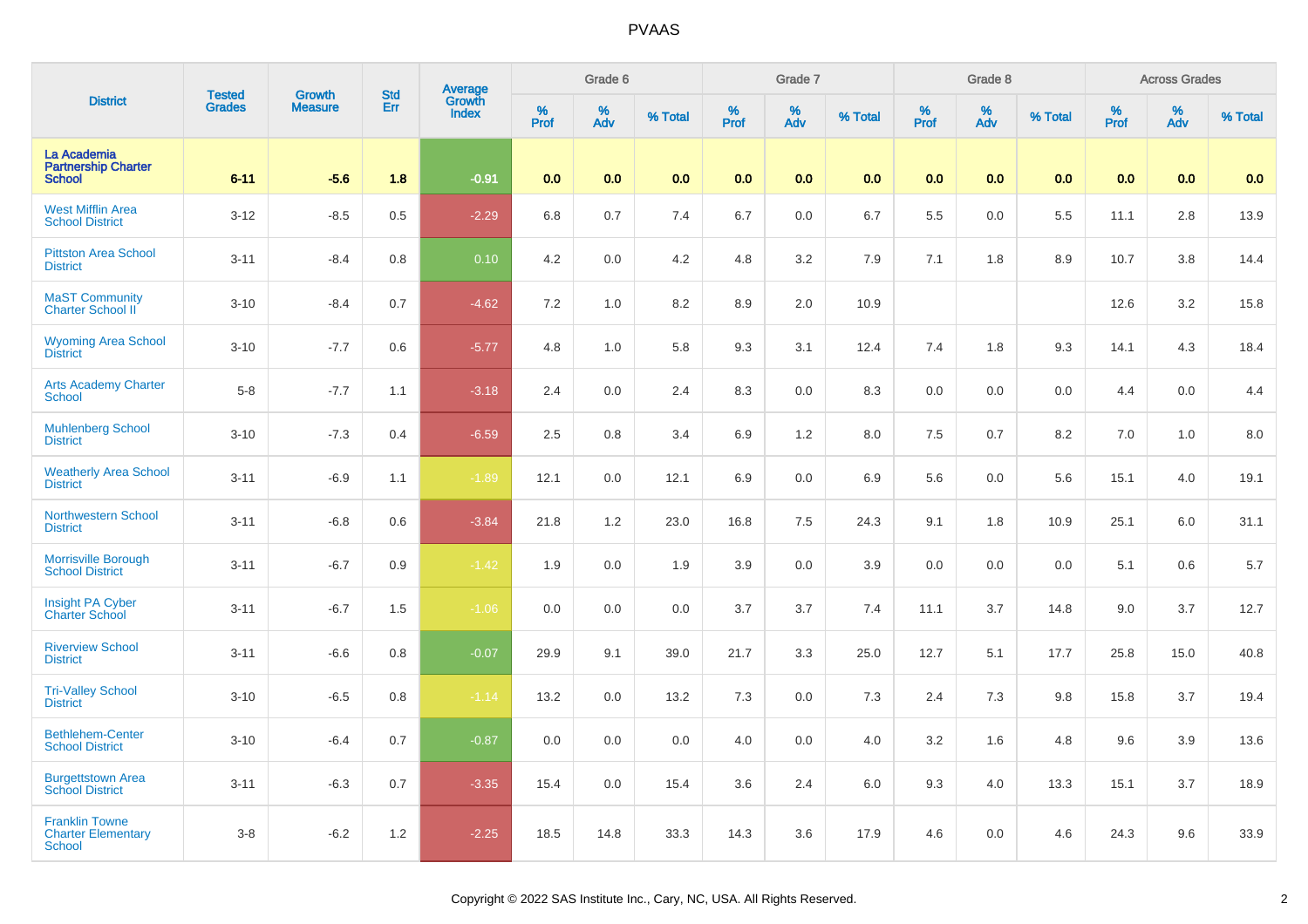| <b>District</b>                                                      | <b>Tested</b> | <b>Growth</b>  | <b>Std</b> | <b>Average</b><br>Growth |          | Grade 6  |         |           | Grade 7  |         |           | Grade 8  |         |           | <b>Across Grades</b> |         |
|----------------------------------------------------------------------|---------------|----------------|------------|--------------------------|----------|----------|---------|-----------|----------|---------|-----------|----------|---------|-----------|----------------------|---------|
|                                                                      | <b>Grades</b> | <b>Measure</b> | Err        | <b>Index</b>             | $%$ Prof | %<br>Adv | % Total | %<br>Prof | %<br>Adv | % Total | %<br>Prof | %<br>Adv | % Total | %<br>Prof | %<br>Adv             | % Total |
| La Academia<br><b>Partnership Charter</b><br><b>School</b>           | $6 - 11$      | $-5.6$         | 1.8        | $-0.91$                  | 0.0      | 0.0      | 0.0     | 0.0       | 0.0      | 0.0     | 0.0       | 0.0      | 0.0     | 0.0       | 0.0                  | 0.0     |
| <b>Woodland Hills School</b><br><b>District</b>                      | $3 - 12$      | $-6.1$         | 0.5        | $-2.24$                  | 4.8      | 1.4      | 6.2     | 8.7       | 2.9      | 11.6    | 2.3       | 3.0      | 5.3     | 7.9       | 2.7                  | 10.6    |
| <b>Shaler Area School</b><br><b>District</b>                         | $3 - 11$      | $-6.1$         | 0.4        | 1.00                     | 12.6     | 1.9      | 14.5    | 22.1      | 5.5      | 27.7    | 19.6      | 5.2      | 24.8    | 23.3      | 7.8                  | 31.2    |
| <b>Gillingham Charter</b><br>School                                  | $3 - 11$      | $-5.9$         | 2.0        | $-1.16$                  | 0.0      | 0.0      | 0.0     |           |          |         | 0.0       | 0.0      | 0.0     | 4.4       | 1.4                  | 5.8     |
| <b>Baldwin-Whitehall</b><br><b>School District</b>                   | $3 - 11$      | $-5.8$         | 0.4        | $-4.85$                  | 18.6     | 1.2      | 19.8    | 16.0      | 1.6      | 17.7    | 11.5      | 2.1      | 13.6    | 22.2      | 6.8                  | 29.0    |
| <b>Propel Charter School-</b><br><b>Pitcairn</b>                     | $3 - 8$       | $-5.7$         | 1.1        | $-1.88$                  | 7.4      | 0.0      | 7.4     | 0.0       | 0.0      | 0.0     | 0.0       | 0.0      | 0.0     | 5.5       | 0.0                  | 5.5     |
| <b>Renaissance Academy</b><br><b>Charter School</b>                  | $3 - 11$      | $-5.7$         | 0.7        | $-3.83$                  | 19.2     | 4.1      | 23.3    | 20.0      | 1.3      | 21.3    | 10.1      | 7.2      | 17.4    | 18.7      | 5.7                  | 24.4    |
| <b>Mount Pleasant Area</b><br><b>School District</b>                 | $3 - 11$      | $-5.7$         | 0.5        | $-0.96$                  | 12.8     | 2.4      | 15.2    | 12.7      | 2.8      | 15.5    | 7.4       | 0.8      | 8.3     | 18.3      | 4.3                  | 22.6    |
| <b>Community Academy</b><br>Of Philadelphia<br><b>Charter School</b> | $3 - 11$      | $-5.7$         | 0.9        | $-0.37$                  | 0.0      | 0.0      | 0.0     | 0.0       | 0.0      | 0.0     | 0.0       | 0.0      | 0.0     | 2.4       | 1.0                  | 3.5     |
| <b>Dallas School District</b>                                        | $3 - 11$      | $-5.7$         | 0.5        | $-6.82$                  | 24.3     | 2.8      | 27.1    | 18.1      | 6.3      | 24.4    | 17.9      | 0.0      | 17.9    | 30.9      | 12.9                 | 43.8    |
| <b>Forbes Road School</b><br><b>District</b>                         | $3 - 11$      | $-5.7$         | 1.4        | $-0.81$                  | 26.7     | 0.0      | 26.7    | 44.4      | 0.0      | 44.4    | 15.0      | 0.0      | 15.0    | 31.9      | 2.9                  | 34.8    |
| La Academia<br><b>Partnership Charter</b><br><b>School</b>           | $6 - 11$      | $-5.6$         | 1.8        | $-0.91$                  | 0.0      | 0.0      | 0.0     | 0.0       | 0.0      | 0.0     | 0.0       | 0.0      | 0.0     | 0.0       | 0.0                  | 0.0     |
| <b>Carmichaels Area</b><br><b>School District</b>                    | $3 - 10$      | $-5.5$         | 0.7        | 1.91                     | 1.5      | 0.0      | 1.5     | 3.0       | 3.0      | 6.0     | 6.8       | 0.0      | 6.8     | 11.3      | 2.2                  | 13.4    |
| <b>South Allegheny</b><br><b>School District</b>                     | $3 - 11$      | $-5.4$         | 0.9        | $-1.61$                  | 2.0      | 2.0      | 4.1     | 7.9       | 2.6      | 10.5    | 12.5      | 2.5      | 15.0    | 16.9      | 2.7                  | 19.6    |
| <b>Commodore Perry</b><br><b>School District</b>                     | $3 - 11$      | $-5.2$         | 1.1        | 0.56                     | 9.7      | 0.0      | 9.7     | 8.1       | 2.7      | 10.8    | 20.0      | 8.0      | 28.0    | 20.6      | 7.2                  | 27.8    |
| <b>Jenkintown School</b><br><b>District</b>                          | $3 - 11$      | $-5.2$         | 1.0        | $-1.48$                  | 18.9     | 8.1      | 27.0    | 16.0      | 0.0      | 16.0    | 8.0       | 4.0      | 12.0    | 29.0      | 16.2                 | 45.2    |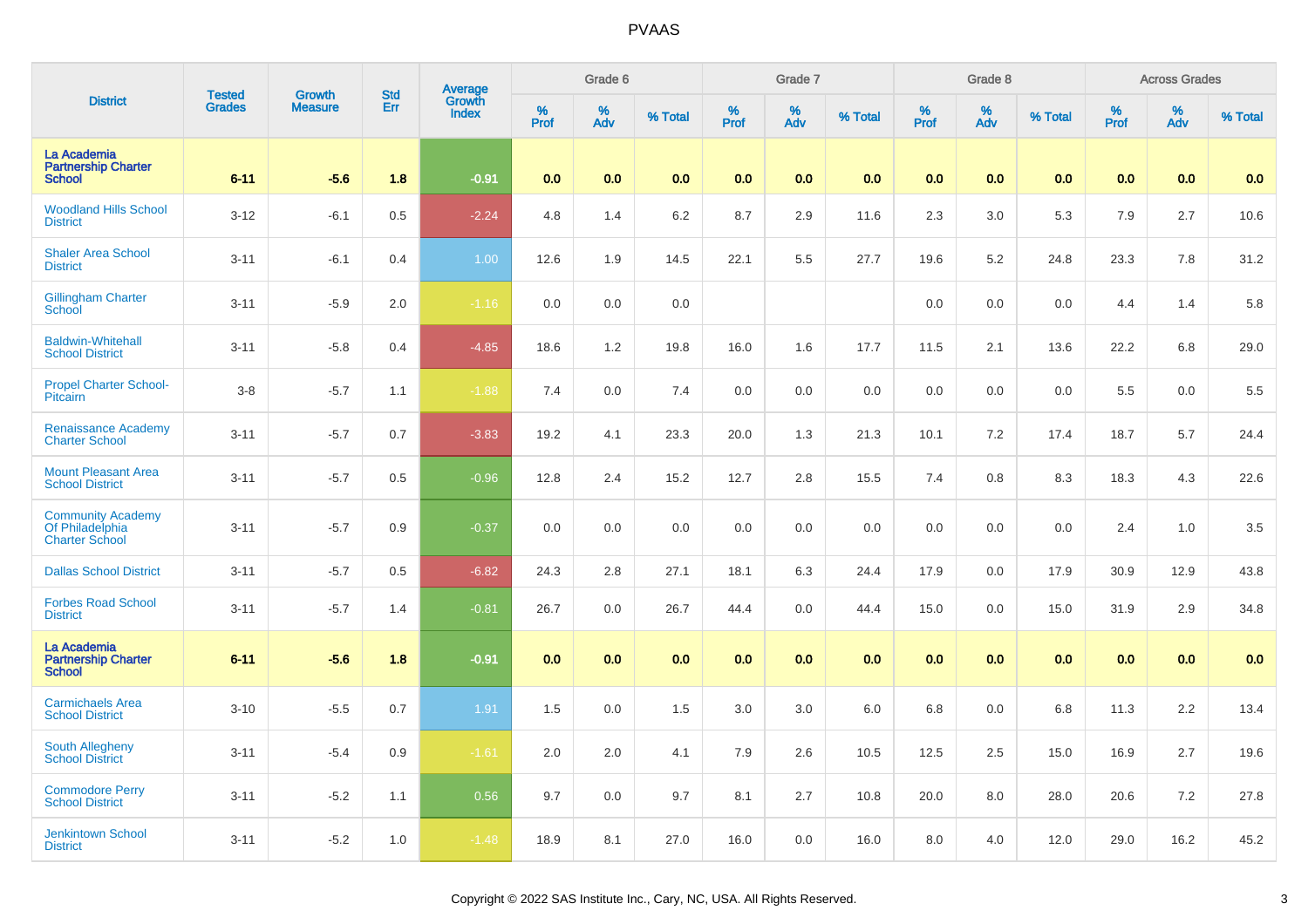| <b>District</b>                                                       | <b>Tested</b> | <b>Growth</b>  | <b>Std</b> |                                          |           | Grade 6  |         |              | Grade 7  |         |              | Grade 8  |         |                  | <b>Across Grades</b> |         |
|-----------------------------------------------------------------------|---------------|----------------|------------|------------------------------------------|-----------|----------|---------|--------------|----------|---------|--------------|----------|---------|------------------|----------------------|---------|
|                                                                       | <b>Grades</b> | <b>Measure</b> | Err        | <b>Average</b><br>Growth<br><b>Index</b> | %<br>Prof | %<br>Adv | % Total | $\%$<br>Prof | %<br>Adv | % Total | $\%$<br>Prof | %<br>Adv | % Total | %<br><b>Prof</b> | %<br>Adv             | % Total |
| La Academia<br><b>Partnership Charter</b><br><b>School</b>            | $6 - 11$      | $-5.6$         | 1.8        | $-0.91$                                  | 0.0       | 0.0      | 0.0     | 0.0          | 0.0      | 0.0     | 0.0          | 0.0      | 0.0     | 0.0              | 0.0                  | 0.0     |
| <b>Shenandoah Valley</b><br><b>School District</b>                    | $3 - 11$      | $-5.1$         | 0.8        | 0.47                                     | 19.6      | 2.0      | 21.6    | 1.7          | 3.4      | 5.1     | 3.6          | 0.0      | 3.6     | 12.0             | 3.5                  | 15.5    |
| <b>Alliance For Progress</b><br><b>Charter School</b>                 | $3 - 8$       | $-5.0$         | 1.1        | 2.70                                     | 0.0       | 0.0      | 0.0     | 0.0          | $0.0\,$  | 0.0     | 0.0          | 0.0      | 0.0     | 0.6              | 0.0                  | 0.6     |
| <b>Pottstown School</b><br><b>District</b>                            | $3 - 12$      | $-5.0$         | 0.5        | $-2.29$                                  | 2.1       | 0.0      | 2.1     | 5.3          | 0.7      | 5.9     | 5.6          | 0.0      | 5.6     | 6.5              | 1.2                  | 7.7     |
| Philipsburg-Osceola<br><b>Area School District</b>                    | $3 - 11$      | $-4.9$         | 0.6        | 0.04                                     | 27.8      | 7.4      | 35.2    | 23.0         | 3.2      | 26.2    | 15.6         | 5.2      | 20.8    | 27.5             | 12.4                 | 40.0    |
| <b>Kiski Area School</b><br><b>District</b>                           | $3 - 11$      | $-4.9$         | 0.4        | $-1.08$                                  | 11.1      | 1.8      | 13.0    | 22.9         | $5.0\,$  | 27.9    | 9.6          | 2.8      | 12.4    | 20.2             | $7.5\,$              | 27.7    |
| <b>Yough School District</b>                                          | $3 - 10$      | $-4.9$         | 0.6        | $-3.99$                                  | 17.8      | $5.2\,$  | 23.0    | 16.5         | 1.0      | 17.5    | 6.6          | 0.8      | 7.4     | 19.1             | 4.3                  | 23.4    |
| <b>Ringgold School</b><br><b>District</b>                             | $3 - 11$      | $-4.9$         | 0.5        | $-3.96$                                  | 5.7       | 0.0      | 5.7     | 8.3          | 1.2      | 9.5     | 6.4          | 0.5      | 6.9     | 12.7             | 1.7                  | 14.4    |
| <b>Perseus House</b><br><b>Charter School Of</b><br><b>Excellence</b> | $6 - 11$      | $-4.8$         | 1.1        | $-1.31$                                  | 0.0       | 0.0      | 0.0     | 1.8          | 0.0      | 1.8     | 1.5          | 0.0      | 1.5     | 1.4              | 0.0                  | 1.4     |
| <b>Keystone Education</b><br>Center Charter School                    | $3 - 12$      | $-4.8$         | 3.2        | $-1.50$                                  |           |          |         |              |          |         | 0.0          | 0.0      | 0.0     | 0.0              | 0.0                  | 0.0     |
| <b>School Lane Charter</b><br><b>School</b>                           | $3 - 11$      | $-4.8$         | 0.7        | 0.49                                     | 11.9      | 1.7      | 13.6    | 7.0          | 2.8      | 9.9     | 18.8         | 3.1      | 21.9    | 21.0             | 6.5                  | 27.5    |
| Columbia Borough<br><b>School District</b>                            | $3 - 12$      | $-4.8$         | 0.7        | $-1.73$                                  | 1.4       | 0.0      | 1.4     | 6.2          | 1.5      | 7.7     | 0.0          | 0.0      | 0.0     | 8.7              | 1.4                  | 10.0    |
| <b>Charleroi School</b><br><b>District</b>                            | $3 - 11$      | $-4.8$         | 0.6        | 2.44                                     | 13.1      | 0.0      | 13.1    | 8.5          | 3.8      | 12.3    | 11.6         | 1.0      | 12.6    | 12.5             | 2.4                  | 14.9    |
| <b>Pittsburgh School</b><br><b>District</b>                           | $3 - 11$      | $-4.7$         | 0.2        | $-5.53$                                  | 9.4       | 2.2      | 11.5    | 9.3          | 3.4      | 12.7    | 6.4          | 2.4      | 8.8     | 10.0             | 3.5                  | 13.5    |
| <b>East Stroudsburg Area</b><br><b>School District</b>                | $3 - 11$      | $-4.6$         | 0.5        | $-0.82$                                  | 8.8       | 1.6      | 10.4    | 9.7          | 3.0      | 12.7    | 7.7          | 1.9      | 9.7     | 16.0             | 4.5                  | 20.5    |
| <b>Allentown City School</b><br><b>District</b>                       | $3 - 12$      | $-4.5$         | 0.3        | $-9.09$                                  | 2.0       | 0.7      | 2.8     | 2.2          | 0.3      | 2.5     |              |          |         | 4.3              | 1.1                  | 5.4     |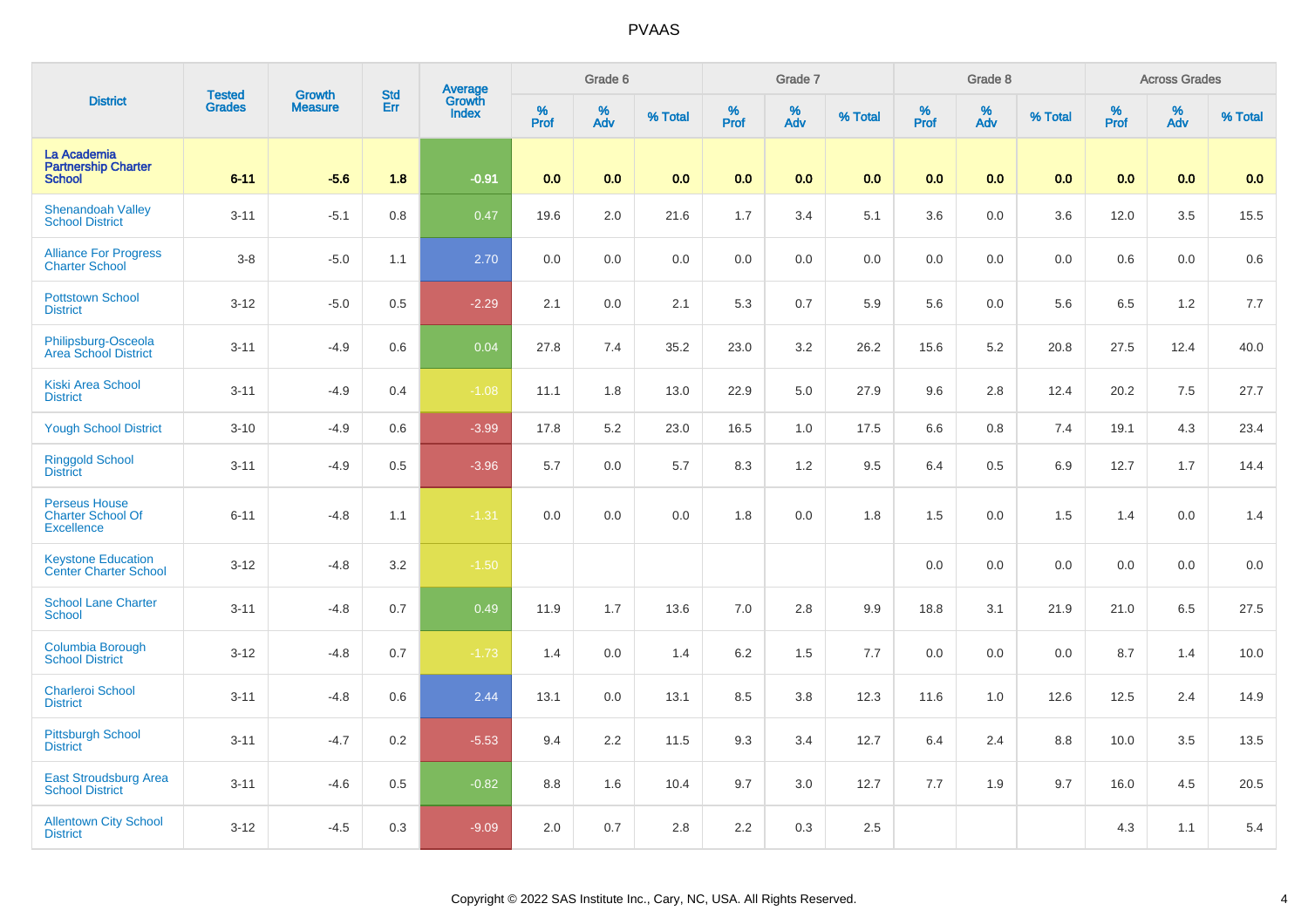| <b>District</b>                                                        | <b>Tested</b> | <b>Growth</b>  | <b>Std</b> | <b>Average</b><br>Growth |          | Grade 6  |         |                     | Grade 7  |         |                  | Grade 8  |         |                  | <b>Across Grades</b> |         |
|------------------------------------------------------------------------|---------------|----------------|------------|--------------------------|----------|----------|---------|---------------------|----------|---------|------------------|----------|---------|------------------|----------------------|---------|
|                                                                        | <b>Grades</b> | <b>Measure</b> | Err        | <b>Index</b>             | $%$ Prof | %<br>Adv | % Total | $\%$<br><b>Prof</b> | %<br>Adv | % Total | %<br><b>Prof</b> | %<br>Adv | % Total | %<br><b>Prof</b> | $\%$<br>Adv          | % Total |
| La Academia<br><b>Partnership Charter</b><br><b>School</b>             | $6 - 11$      | $-5.6$         | 1.8        | $-0.91$                  | 0.0      | 0.0      | 0.0     | 0.0                 | 0.0      | 0.0     | 0.0              | 0.0      | 0.0     | 0.0              | 0.0                  | 0.0     |
| <b>Penn-Delco School</b><br><b>District</b>                            | $3 - 11$      | $-4.5$         | 0.4        | $-4.52$                  | 20.2     | 6.6      | 26.8    | 22.0                | 6.8      | 28.8    | 10.9             | 1.6      | 12.5    | 25.2             | 8.0                  | 33.2    |
| <b>York Academy</b><br><b>Regional Charter</b><br><b>School</b>        | $3 - 11$      | $-4.4$         | 0.8        | 1.08                     | 13.6     | 6.8      | 20.3    | 7.3                 | 5.4      | 12.7    | 19.3             | 0.0      | 19.3    | 18.4             | 9.5                  | 27.9    |
| <b>Gateway School</b><br><b>District</b>                               | $3 - 11$      | $-4.4$         | 0.4        | $-2.08$                  | 16.5     | 7.1      | 23.6    | 14.6                | 4.2      | 18.8    | 16.2             | 6.9      | 23.2    | 21.5             | 9.7                  | 31.2    |
| <b>Lincoln Park</b><br><b>Performing Arts</b><br><b>Charter School</b> | $7 - 11$      | $-4.4$         | 1.0        | $-0.45$                  |          |          |         | 33.9                | 5.4      | 39.3    | 11.5             | 3.4      | 14.9    | 20.3             | 4.2                  | 24.5    |
| <b>Beaver Area School</b><br><b>District</b>                           | $3 - 10$      | $-4.4$         | 0.6        | $1.92$                   | 37.3     | 28.8     | 66.1    | 22.6                | 13.0     | 35.6    | 17.1             | 7.2      | 24.3    | 29.2             | 25.6                 | 54.8    |
| <b>Laurel Highlands</b><br><b>School District</b>                      | $3 - 11$      | $-4.3$         | 0.5        | $-1.98$                  | 9.7      | 7.1      | 16.8    | 11.0                | 3.9      | 15.0    | 12.6             | 4.8      | 17.5    | 17.1             | 7.0                  | 24.1    |
| <b>Propel Charter School</b><br>- East                                 | $3 - 8$       | $-4.2$         | $1.0$      | 1.61                     | 11.4     | 0.0      | 11.4    | 9.4                 | 3.1      | 12.5    | 0.0              | 0.0      | 0.0     | 9.4              | 0.5                  | 9.9     |
| Salisbury-Elk Lick<br><b>School District</b>                           | $3 - 11$      | $-4.2$         | 1.3        | 0.13                     | 37.5     | 0.0      | 37.5    | 15.8                | 0.0      | 15.8    | 14.3             | 4.8      | 19.0    | 28.9             | 5.8                  | 34.7    |
| <b>Bristol Township</b><br><b>School District</b>                      | $3 - 11$      | $-4.1$         | 0.4        | $-1.98$                  | 2.7      | 0.7      | 3.4     | 7.5                 | 1.1      | 8.6     | $3.8\,$          | 0.4      | 4.2     | 10.6             | 2.1                  | 12.7    |
| <b>Roberto Clemente</b><br><b>Charter School</b>                       | $3 - 12$      | $-4.0$         | 0.9        | 1.79                     | 0.0      | 0.0      | 0.0     | 0.0                 | $0.0\,$  | 0.0     | $0.0\,$          | 0.0      | 0.0     | 3.0              | 0.0                  | 3.0     |
| <b>Uniontown Area</b><br><b>School District</b>                        | $3 - 11$      | $-4.0$         | 0.6        | $-0.51$                  | 18.7     | 3.7      | 22.4    | 6.5                 | 0.9      | 7.5     | $0.0\,$          | 0.0      | 0.0     | 15.0             | 4.4                  | 19.3    |
| <b>Trinity Area School</b><br><b>District</b>                          | $3 - 11$      | $-4.0$         | 0.4        | $-4.48$                  | 20.9     | 3.2      | 24.1    | 21.5                | $8.0\,$  | 29.5    | 15.3             | 3.2      | 18.6    | 25.6             | 9.6                  | 35.2    |
| Penn Hills School<br><b>District</b>                                   | $3 - 11$      | $-4.0$         | 0.5        | 1.96                     | 2.7      | 0.7      | 3.4     | 2.1                 | 1.6      | 3.7     | 3.4              | 0.0      | 3.4     | 6.8              | 2.1                  | 8.9     |
| <b>East Allegheny School</b><br><b>District</b>                        | $3 - 11$      | $-3.9$         | 0.7        | $-0.28$                  | 8.5      | 2.4      | 11.0    | 13.8                | 0.0      | 13.8    | 5.8              | 0.0      | 5.8     | 9.0              | 2.1                  | 11.1    |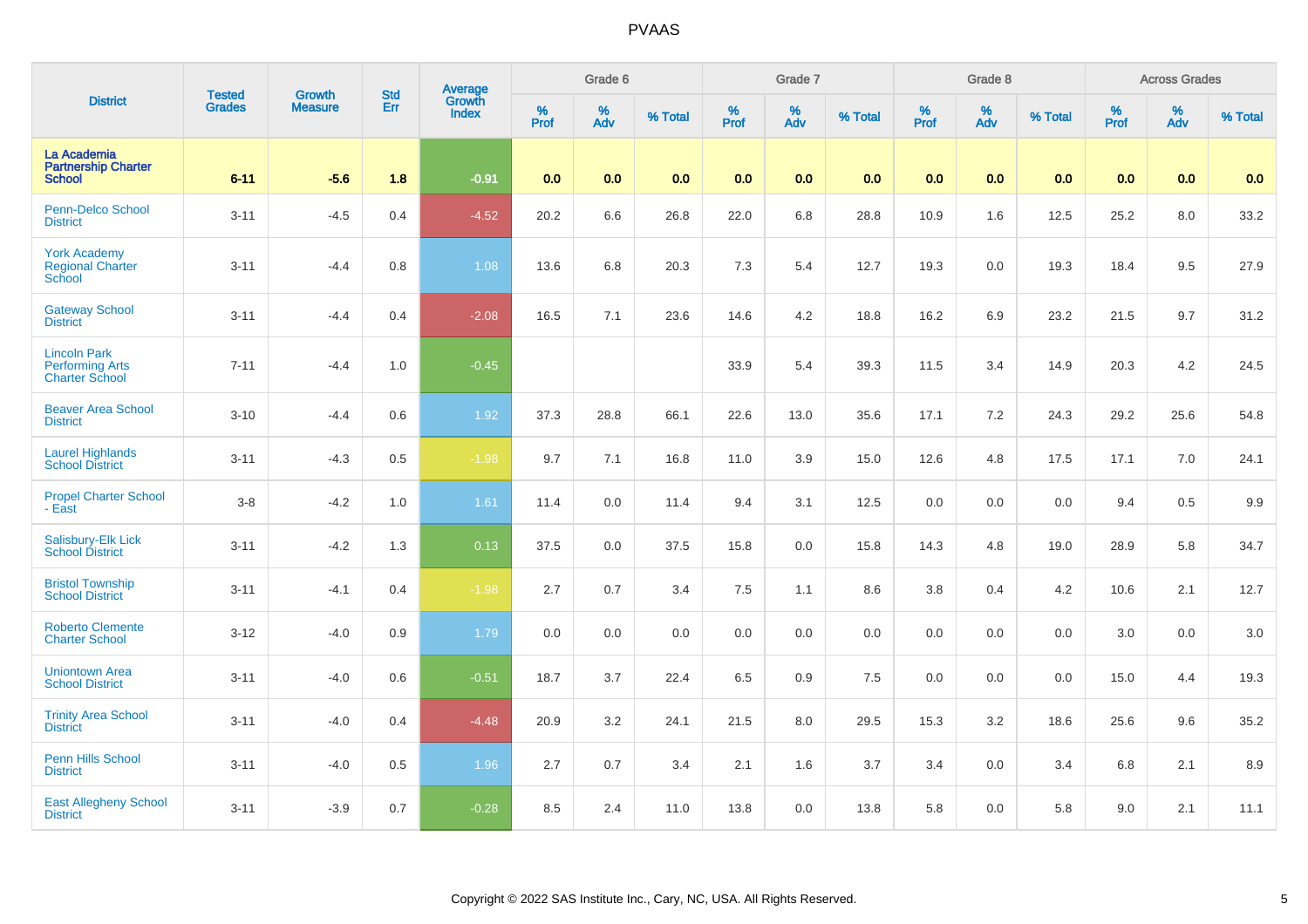| <b>District</b>                                                         | <b>Tested</b> | <b>Growth</b>  | <b>Std</b> | Average<br>Growth |          | Grade 6  |         |          | Grade 7  |         |           | Grade 8                 |         |          | <b>Across Grades</b> |         |
|-------------------------------------------------------------------------|---------------|----------------|------------|-------------------|----------|----------|---------|----------|----------|---------|-----------|-------------------------|---------|----------|----------------------|---------|
|                                                                         | <b>Grades</b> | <b>Measure</b> | Err        | <b>Index</b>      | $%$ Prof | %<br>Adv | % Total | $%$ Prof | %<br>Adv | % Total | %<br>Prof | $\frac{\%}{\text{Adv}}$ | % Total | $%$ Prof | %<br>Adv             | % Total |
| La Academia<br><b>Partnership Charter</b><br><b>School</b>              | $6 - 11$      | $-5.6$         | 1.8        | $-0.91$           | 0.0      | 0.0      | 0.0     | 0.0      | 0.0      | 0.0     | 0.0       | 0.0                     | 0.0     | 0.0      | 0.0                  | 0.0     |
| <b>Lakeview School</b><br><b>District</b>                               | $3 - 11$      | $-3.9$         | 0.8        | 0.54              | 30.0     | 7.1      | 37.1    | 22.2     | 1.6      | 23.8    | 21.0      | 1.6                     | 22.6    | 28.3     | 13.3                 | 41.6    |
| <b>Clearfield Area School</b><br><b>District</b>                        | $3 - 10$      | $-3.9$         | 0.5        | $-2.49$           | 4.7      | 1.6      | 6.3     | 9.3      | $0.8\,$  | 10.1    | 6.3       | 3.5                     | 9.8     | 12.1     | $2.5\,$              | 14.6    |
| Antonia Pantoja<br><b>Community Charter</b><br>School                   | $3 - 8$       | $-3.9$         | 0.8        | $-1.30$           | 0.0      | 0.0      | 0.0     | 4.6      | 2.3      | $7.0\,$ | 5.6       | 0.0                     | 5.6     | 1.8      | 0.9                  | 2.8     |
| Northern Lebanon<br><b>School District</b>                              | $3 - 11$      | $-3.8$         | 0.5        | $-1.80$           | 12.8     | 0.8      | 13.6    | 8.1      | 2.7      | 10.8    | 7.2       | 0.6                     | 7.8     | 19.9     | 7.9                  | 27.9    |
| <b>Abington School</b><br><b>District</b>                               | $3 - 10$      | $-3.8$         | 0.3        | 0.35              | 30.8     | 10.8     | 41.6    | 23.9     | 6.4      | 30.2    | 14.9      | 1.1                     | 15.9    | 26.9     | 10.4                 | 37.3    |
| <b>Connellsville Area</b><br><b>School District</b>                     | $3 - 11$      | $-3.8$         | 0.4        | $-0.77$           | 10.8     | 3.6      | 14.3    | 9.5      | 2.4      | 11.9    | 9.4       | 2.2                     | 11.6    | 15.5     | 4.5                  | 20.0    |
| <b>Fort Cherry School</b><br><b>District</b>                            | $3 - 10$      | $-3.8$         | 0.8        | $-0.22$           | 29.8     | 8.8      | 38.6    | 14.3     | 5.4      | 19.6    | 9.3       | 4.6                     | 14.0    | 21.9     | 9.6                  | 31.5    |
| <b>Greensburg Salem</b><br><b>School District</b>                       | $3 - 11$      | $-3.8$         | 0.5        | $-1.81$           | 12.0     | 1.2      | 13.2    | 16.5     | 3.8      | 20.3    | 17.6      | 4.6                     | 22.2    | 20.7     | 7.4                  | 28.2    |
| <b>Chichester School</b><br><b>District</b>                             | $3 - 11$      | $-3.7$         | 0.7        | 1.84              | 6.8      | 2.7      | 9.5     | 5.0      | 6.2      | 11.2    | 4.2       | 0.0                     | 4.2     | 9.0      | 3.2                  | 12.2    |
| Northwood Academy<br><b>Charter School</b>                              | $3 - 8$       | $-3.7$         | 0.7        | $-0.69$           | 5.2      | 0.0      | 5.2     | 8.7      | 1.4      | 10.1    | 10.7      | 1.8                     | 12.5    | 6.3      | 0.9                  | 7.2     |
| <b>Berwick Area School</b><br><b>District</b>                           | $3 - 11$      | $-3.7$         | 0.5        | $-0.18$           | 18.3     | 3.0      | 21.3    | 16.8     | 3.2      | 20.0    | 12.0      | 2.0                     | 14.0    | 20.4     | 9.0                  | 29.4    |
| <b>Oil City Area School</b><br><b>District</b>                          | $3 - 11$      | $-3.7$         | 0.5        | 0.74              | 7.9      | 0.8      | 8.7     | 10.2     | 2.4      | 12.6    | 3.8       | 0.0                     | 3.8     | 13.2     | 2.5                  | 15.8    |
| <b>Maritime Academy</b><br><b>Charter School</b>                        | $3 - 10$      | $-3.7$         | 0.6        | $1.10$            | 1.2      | 3.6      | 4.8     | 7.9      | 5.6      | 13.5    | 3.3       | 0.0                     | 3.3     | 4.6      | 2.1                  | 6.7     |
| <b>Wilson School District</b>                                           | $3 - 12$      | $-3.7$         | 0.5        | $-3.10$           | 24.6     | 4.2      | 28.8    | 19.9     | $7.0$    | 26.9    | 13.0      | 9.8                     | 22.8    | 28.3     | 14.3                 | 42.6    |
| <b>Howard Gardner</b><br>Multiple Intelligence<br><b>Charter School</b> | $3 - 8$       | $-3.7$         | 1.1        | $-1.27$           | 9.4      | 0.0      | 9.4     | 9.1      | 0.0      | 9.1     | 7.4       | 11.1                    | 18.5    | 14.7     | $3.5\,$              | 18.2    |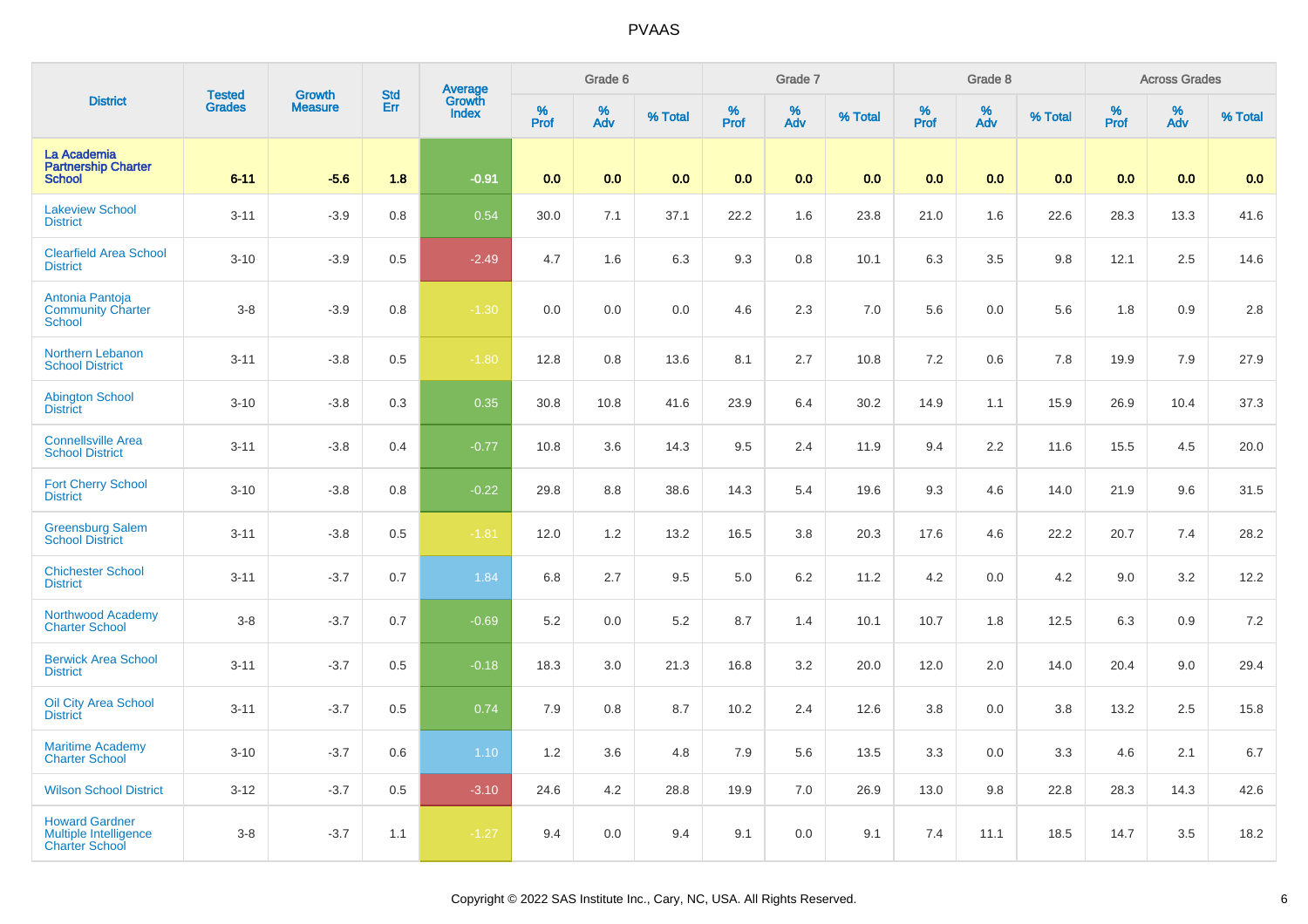| <b>District</b>                                            | <b>Tested</b> | <b>Growth</b>  | <b>Std</b> | Average<br>Growth |           | Grade 6  |         |           | Grade 7  |         |              | Grade 8  |         |           | <b>Across Grades</b> |         |
|------------------------------------------------------------|---------------|----------------|------------|-------------------|-----------|----------|---------|-----------|----------|---------|--------------|----------|---------|-----------|----------------------|---------|
|                                                            | <b>Grades</b> | <b>Measure</b> | Err        | <b>Index</b>      | %<br>Prof | %<br>Adv | % Total | %<br>Prof | %<br>Adv | % Total | $\%$<br>Prof | %<br>Adv | % Total | %<br>Prof | %<br>Adv             | % Total |
| La Academia<br><b>Partnership Charter</b><br><b>School</b> | $6 - 11$      | $-5.6$         | 1.8        | $-0.91$           | 0.0       | 0.0      | 0.0     | 0.0       | 0.0      | 0.0     | 0.0          | 0.0      | 0.0     | 0.0       | 0.0                  | 0.0     |
| <b>MaST Community</b><br><b>Charter School III</b>         | $3-6$         | $-3.6$         | 0.8        | $-2.16$           | 6.8       | 1.5      | 8.3     |           |          |         |              |          |         | 8.3       | 2.2                  | 10.5    |
| <b>Ligonier Valley School</b><br><b>District</b>           | $3 - 11$      | $-3.6$         | 0.7        | 1.35              | 16.5      | 0.0      | 16.5    | 12.3      | $0.0\,$  | 12.3    | 6.9          | 0.0      | 6.9     | 17.2      | 2.9                  | 20.0    |
| <b>Phoenixville Area</b><br><b>School District</b>         | $3 - 11$      | $-3.6$         | 0.4        | $-6.81$           | 17.6      | 8.6      | 26.1    | 18.6      | 3.8      | 22.5    | 13.4         | 3.6      | 17.0    | 25.5      | 11.8                 | 37.3    |
| <b>Springfield School</b><br><b>District</b>               | $3 - 11$      | $-3.6$         | 0.4        | $-2.60$           | 30.6      | 7.7      | 38.4    | 35.8      | 10.7     | 46.5    | 26.0         | 12.6     | 38.6    | 33.8      | 18.4                 | 52.2    |
| <b>Southmoreland School</b><br><b>District</b>             | $3 - 11$      | $-3.6$         | 0.6        | 3.41              | 15.6      | 3.7      | 19.3    | 11.1      | 2.8      | 13.9    | 10.5         | 1.0      | 11.4    | 17.8      | 4.1                  | 21.9    |
| <b>North Pocono School</b><br><b>District</b>              | $3 - 11$      | $-3.6$         | 0.6        | 0.08              | 12.8      | 1.8      | 14.7    | 24.2      | 8.3      | 32.5    | 19.3         | 7.9      | 27.2    | 27.9      | 10.4                 | 38.3    |
| <b>Penn-Trafford School</b><br><b>District</b>             | $3 - 11$      | $-3.6$         | 0.4        | 3.72              | 36.1      | 20.9     | 57.0    | 33.3      | 18.7     | 52.0    | 19.3         | 3.7      | 23.0    | 34.4      | 21.1                 | 55.5    |
| Shippensburg Area<br><b>School District</b>                | $3 - 11$      | $-3.6$         | 0.4        | $-3.38$           | 12.9      | 4.2      | 17.0    | 13.4      | 2.4      | 15.8    | 13.6         | 4.0      | 17.7    | 17.3      | 7.6                  | 24.9    |
| <b>Parkland School</b><br><b>District</b>                  | $3 - 11$      | $-3.5$         | 0.3        | $-5.94$           | 33.4      | 15.9     | 49.3    | 27.1      | 18.6     | 45.7    | 23.1         | 11.8     | 34.9    | 30.8      | 24.1                 | 54.9    |
| <b>Wyomissing Area</b><br><b>School District</b>           | $3 - 12$      | $-3.5$         | 0.6        | $-2.65$           | 30.0      | 7.3      | 37.3    | 12.3      | 6.6      | 18.8    | 13.6         | 6.4      | 20.0    | 25.7      | 12.9                 | 38.6    |
| Leechburg Area<br><b>School District</b>                   | $3 - 11$      | $-3.5$         | 0.9        | $-0.64$           | 16.2      | 5.4      | 21.6    | 8.0       | 0.0      | 8.0     | 23.8         | 7.1      | 31.0    | 22.5      | 5.9                  | 28.5    |
| <b>Pottsgrove School</b><br><b>District</b>                | $3 - 11$      | $-3.5$         | 0.4        | $-4.34$           | 10.2      | 5.4      | 15.6    | 21.6      | 4.1      | 25.7    | 9.8          | 1.6      | 11.4    | 19.2      | 4.4                  | 23.5    |
| <b>Ambridge Area School</b><br><b>District</b>             | $3 - 12$      | $-3.4$         | 0.6        | $-2.06$           | 13.2      | 0.9      | 14.2    | 11.9      | 0.8      | 12.7    | 10.7         | 0.8      | 11.6    | 15.7      | 5.2                  | 20.8    |
| 21st Century Cyber<br><b>Charter School</b>                | $6 - 12$      | $-3.4$         | 0.7        | $-1.54$           | 19.1      | 9.1      | 28.2    | 21.6      | 6.0      | 27.6    | 11.3         | 3.3      | 14.7    | 17.0      | 5.8                  | 22.8    |
| <b>Marple Newtown</b><br><b>School District</b>            | $3 - 11$      | $-3.4$         | 0.4        | $-1.81$           | 31.7      | 20.2     | 51.9    | 27.1      | 8.3      | 35.4    | 20.5         | 6.0      | 26.5    | 32.9      | 20.2                 | 53.1    |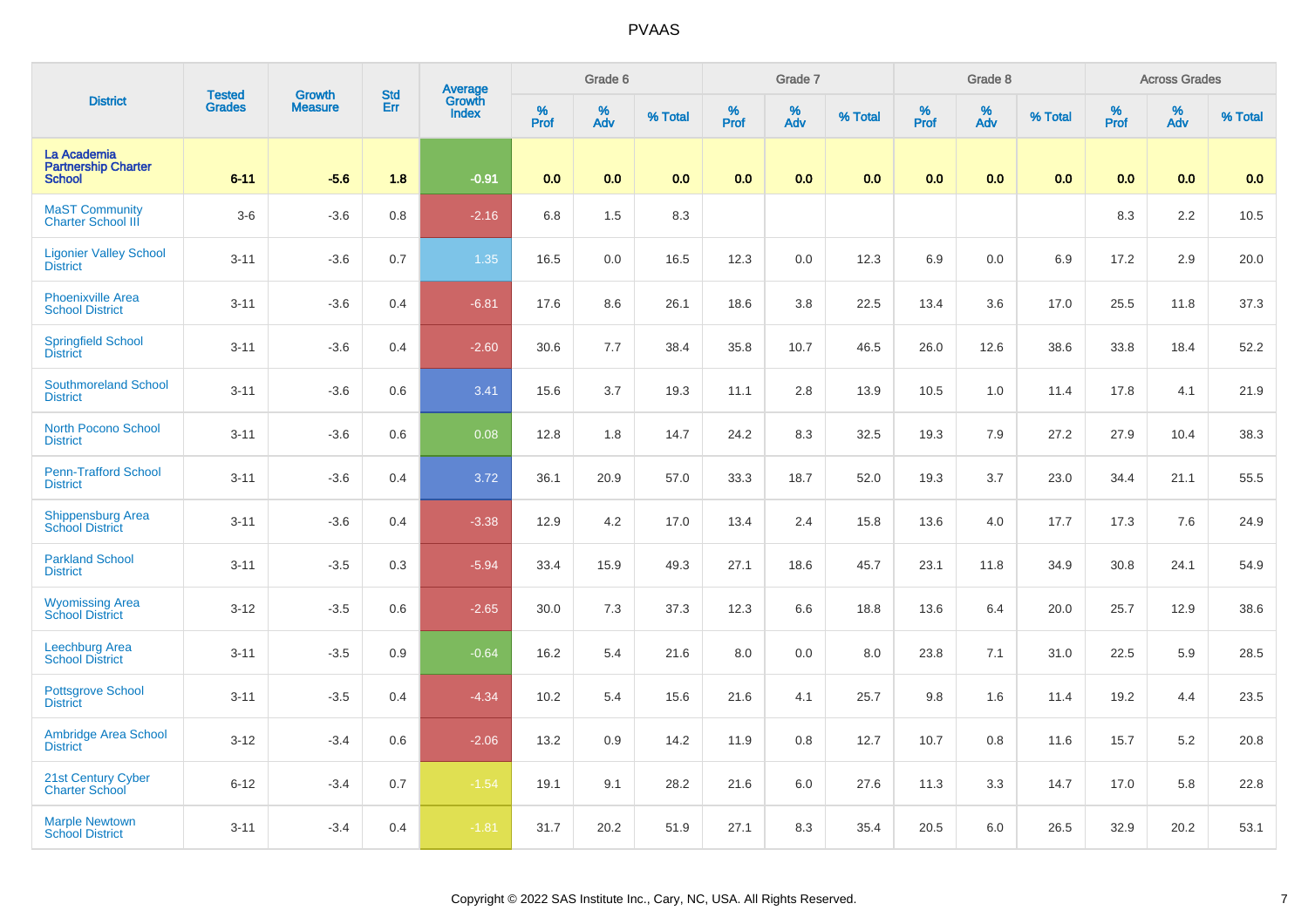| <b>District</b>                                                            | <b>Tested</b> | <b>Growth</b>  | <b>Std</b> |                                   |              | Grade 6     |         |                  | Grade 7  |         |                  | Grade 8  |         |           | <b>Across Grades</b> |         |
|----------------------------------------------------------------------------|---------------|----------------|------------|-----------------------------------|--------------|-------------|---------|------------------|----------|---------|------------------|----------|---------|-----------|----------------------|---------|
|                                                                            | <b>Grades</b> | <b>Measure</b> | Err        | Average<br>Growth<br><b>Index</b> | $\%$<br>Prof | $\%$<br>Adv | % Total | %<br><b>Prof</b> | %<br>Adv | % Total | %<br><b>Prof</b> | %<br>Adv | % Total | %<br>Prof | %<br>Adv             | % Total |
| La Academia<br><b>Partnership Charter</b><br><b>School</b>                 | $6 - 11$      | $-5.6$         | 1.8        | $-0.91$                           | 0.0          | 0.0         | 0.0     | 0.0              | 0.0      | 0.0     | 0.0              | 0.0      | 0.0     | 0.0       | 0.0                  | 0.0     |
| Susquehanna<br><b>Township School</b><br><b>District</b>                   | $3 - 12$      | $-3.4$         | 0.5        | $-0.98$                           | 3.0          | 0.5         | 3.5     | 6.2              | 2.3      | 8.5     | $9.8\,$          | 0.5      | 10.3    | 11.5      | 3.0                  | 14.4    |
| <b>Scranton School</b><br><b>District</b>                                  | $3 - 12$      | $-3.3$         | 0.5        | $-1.47$                           | 2.1          | 1.3         | 3.4     | 3.7              | 1.1      | 4.8     | 3.4              | 2.3      | 5.7     | 7.0       | 1.7                  | 8.6     |
| <b>Whitehall-Coplay</b><br><b>School District</b>                          | $3 - 11$      | $-3.3$         | 0.4        | $-2.64$                           | 12.7         | 1.9         | 14.7    | 11.1             | 2.5      | 13.6    | 10.5             | 3.2      | 13.7    | 18.5      | 4.9                  | 23.5    |
| <b>Chester Charter</b><br><b>Scholars Academy</b><br><b>Charter School</b> | $3 - 12$      | $-3.3$         | 0.8        | 2.00                              | 2.1          | 0.0         | 2.1     | 6.2              | 0.0      | 6.2     | 0.0              | 0.0      | 0.0     | 1.8       | 0.4                  | 2.2     |
| <b>Tacony Academy</b><br><b>Charter School</b>                             | $3 - 11$      | $-3.3$         | 0.8        | 3.79                              | 2.9          | 0.0         | 2.9     | 6.8              | 0.0      | 6.8     | 5.7              | 2.9      | 8.6     | 5.0       | 1.0                  | $6.0\,$ |
| <b>Reynolds School</b><br><b>District</b>                                  | $3 - 10$      | $-3.3$         | 0.8        | 0.34                              | 18.2         | 1.3         | 19.5    | 14.0             | 10.0     | 24.0    | 11.8             | 1.5      | 13.2    | 15.2      | 2.8                  | 18.0    |
| <b>Eastern Lebanon</b><br><b>County School District</b>                    | $3 - 11$      | $-3.3$         | 0.5        | $-0.71$                           | 9.1          | 0.6         | 9.7     | 13.1             | 3.1      | 16.2    | 8.9              | 1.8      | 10.6    | 17.0      | 5.0                  | 22.0    |
| <b>Owen J Roberts</b><br><b>School District</b>                            | $3 - 11$      | $-3.2$         | 0.3        | $-1.61$                           | 29.6         | 17.3        | 46.9    | 28.3             | 12.5     | 40.8    | 22.8             | 5.5      | 28.4    | 31.9      | 16.7                 | 48.6    |
| <b>Neshannock Township</b><br><b>School District</b>                       | $3 - 10$      | $-3.2$         | 0.7        | 0.43                              | 30.9         | 13.2        | 44.1    | 20.0             | 7.0      | 27.0    | 15.6             | 3.9      | 19.5    | 23.6      | 9.2                  | 32.8    |
| <b>Central Valley School</b><br><b>District</b>                            | $3 - 10$      | $-3.2$         | 0.5        | 2.71                              | 22.1         | 2.2         | 24.3    | 20.3             | 7.2      | 27.4    | 20.4             | 8.0      | 28.5    | 26.6      | 9.0                  | 35.6    |
| <b>Propel Charter School-</b><br><b>Mckeesport</b>                         | $3-8$         | $-3.2$         | 1.0        | 1.02                              | 2.7          | 0.0         | 2.7     | 5.3              | 7.9      | 13.2    | 2.7              | 2.7      | 5.4     | 5.4       | 2.3                  | 7.7     |
| <b>Lancaster School</b><br><b>District</b>                                 | $3 - 12$      | $-3.2$         | 0.3        | $-4.71$                           | 3.9          | 0.8         | 4.7     | 4.4              | 0.9      | 5.3     | 2.3              | 0.6      | 3.0     | 7.4       | 1.9                  | 9.3     |
| Northampton Area<br><b>School District</b>                                 | $3 - 11$      | $-3.1$         | 0.7        | $-1.14$                           | 23.7         | 5.3         | 29.0    | 18.7             | 5.3      | 24.0    | 13.3             | 1.7      | 15.0    | 29.6      | 9.8                  | 39.4    |
| <b>Mariana Bracetti</b><br><b>Academy Charter</b><br>School                | $3 - 10$      | $-3.1$         | 0.9        | 2.21                              | 2.2          | 0.0         | 2.2     | 7.3              | 0.0      | 7.3     | 0.0              | 0.0      | 0.0     | 4.4       | 0.0                  | 4.4     |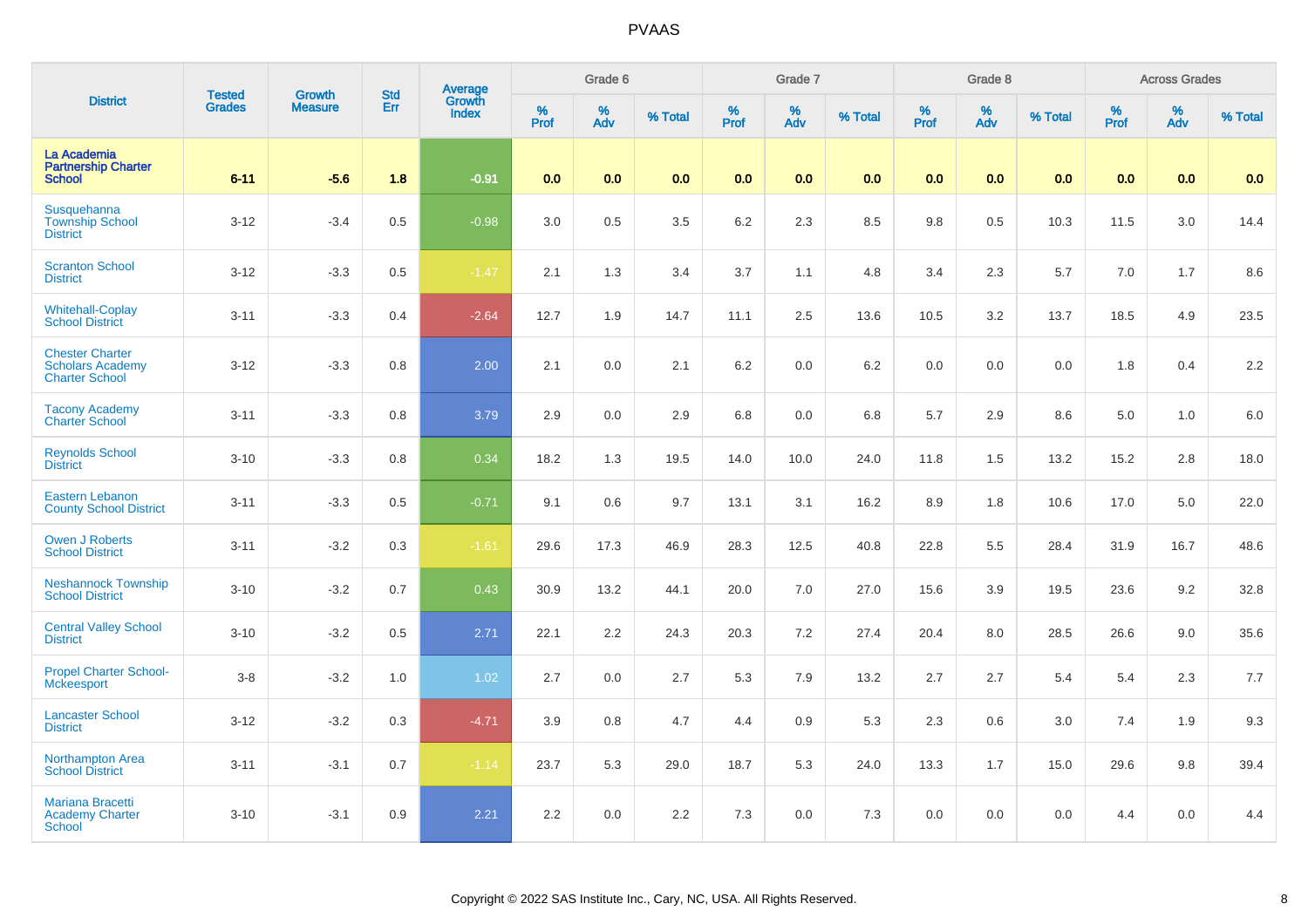|                                                                   |                         | <b>Growth</b>  | <b>Std</b> |                                          |              | Grade 6  |         |                  | Grade 7  |         |           | Grade 8  |         |           | <b>Across Grades</b>          |         |
|-------------------------------------------------------------------|-------------------------|----------------|------------|------------------------------------------|--------------|----------|---------|------------------|----------|---------|-----------|----------|---------|-----------|-------------------------------|---------|
| <b>District</b>                                                   | <b>Tested</b><br>Grades | <b>Measure</b> | Err        | <b>Average</b><br>Growth<br><b>Index</b> | $\%$<br>Prof | %<br>Adv | % Total | %<br><b>Prof</b> | %<br>Adv | % Total | %<br>Prof | %<br>Adv | % Total | %<br>Prof | $\stackrel{\%}{\mathsf{Adv}}$ | % Total |
| La Academia<br><b>Partnership Charter</b><br><b>School</b>        | $6 - 11$                | $-5.6$         | 1.8        | $-0.91$                                  | 0.0          | 0.0      | 0.0     | 0.0              | 0.0      | 0.0     | 0.0       | 0.0      | 0.0     | 0.0       | 0.0                           | 0.0     |
| <b>Cornell School District</b>                                    | $3 - 11$                | $-3.1$         | 1.1        | 4.74                                     | 14.0         | 0.0      | 14.0    | 7.7              | 0.0      | 7.7     | $0.0\,$   | $0.0\,$  | 0.0     | 12.2      | $2.8\,$                       | 15.0    |
| <b>Burrell School District</b>                                    | $3 - 11$                | $-3.1$         | 0.7        | 1.18                                     | 15.4         | 3.8      | 19.2    | 21.5             | $7.6\,$  | 29.1    | 17.2      | 0.0      | 17.2    | 25.3      | 6.1                           | 31.4    |
| <b>North Hills School</b><br><b>District</b>                      | $3 - 11$                | $-3.1$         | 0.4        | $-1.31$                                  | 30.1         | 11.4     | 41.5    | 28.1             | 11.5     | 39.6    | 21.9      | 9.6      | 31.5    | 30.4      | 13.8                          | 44.2    |
| <b>Plum Borough School</b><br><b>District</b>                     | $3 - 11$                | $-3.1$         | 0.4        | 3.08                                     | 32.3         | 19.5     | 51.8    | 22.5             | 13.0     | 35.5    | 17.6      | 4.3      | 21.9    | 28.8      | 15.8                          | 44.6    |
| <b>Global Leadership</b><br><b>Academy Charter</b><br>School      | $3 - 8$                 | $-3.1$         | 1.9        | $-0.82$                                  |              |          |         | 0.0              | 0.0      | 0.0     | 9.1       | 0.0      | 9.1     | 2.5       | 0.0                           | 2.5     |
| <b>Lehigh Valley</b><br>Academy Regional<br><b>Charter School</b> | $3 - 11$                | $-3.0$         | 0.5        | $-1.85$                                  | 16.4         | 3.1      | 19.5    | 7.4              | 1.8      | 9.3     | 5.5       | 0.9      | 6.4     | 17.4      | 4.4                           | 21.8    |
| <b>Interboro School</b><br><b>District</b>                        | $3 - 12$                | $-3.0$         | 0.4        | 0.02                                     | 11.8         | 2.4      | 14.2    | 14.4             | 3.4      | 17.8    | 10.7      | 2.1      | 12.8    | 16.4      | 3.1                           | 19.6    |
| <b>Harbor Creek School</b><br><b>District</b>                     | $3 - 11$                | $-3.0$         | 0.5        | 0.88                                     | 35.8         | 14.2     | 50.0    | 25.9             | 13.3     | 39.2    | 20.8      | 7.1      | 27.9    | 32.8      | 17.9                          | 50.6    |
| Schuylkill Haven Area<br><b>School District</b>                   | $3 - 11$                | $-3.0$         | 0.7        | 2.62                                     | 4.9          | 1.2      | 6.2     | 20.0             | 4.2      | 24.2    | 5.8       | 0.0      | 5.8     | 17.6      | 5.5                           | 23.1    |
| <b>Lindley Academy</b><br>Charter School At<br><b>Birney</b>      | $3-8$                   | $-3.0$         | 0.7        | 0.43                                     | 2.6          | 0.0      | 2.6     | 0.0              | 0.0      | 0.0     | 0.0       | 1.6      | 1.6     | 1.0       | 0.3                           | 1.3     |
| Pocono Mountain<br><b>School District</b>                         | $3 - 12$                | $-3.0$         | 0.6        | 0.33                                     | 12.4         | 4.3      | 16.7    | 10.6             | 3.5      | 14.2    | 7.8       | 2.9      | 10.8    | 18.3      | 6.6                           | 24.9    |
| <b>Keystone Oaks School</b><br><b>District</b>                    | $3 - 11$                | $-3.0$         | 0.6        | 0.82                                     | 19.5         | 11.5     | 31.0    | 19.5             | 10.6     | 30.1    | 17.5      | 12.3     | 29.8    | 25.2      | 15.8                          | 41.0    |
| <b>Sullivan County</b><br><b>School District</b>                  | $3 - 10$                | $-2.9$         | 1.0        | 0.92                                     | 30.0         | 4.0      | 34.0    | 18.8             | 0.0      | 18.8    | 9.1       | 0.0      | 9.1     | 22.0      | 4.1                           | 26.0    |
| Apollo-Ridge School<br><b>District</b>                            | $3 - 12$                | $-2.9$         | 0.7        | $-0.77$                                  | 12.0         | 1.2      | 13.2    | 8.5              | 1.2      | 9.8     | 10.4      | 2.6      | 13.0    | 14.8      | 3.0                           | 17.7    |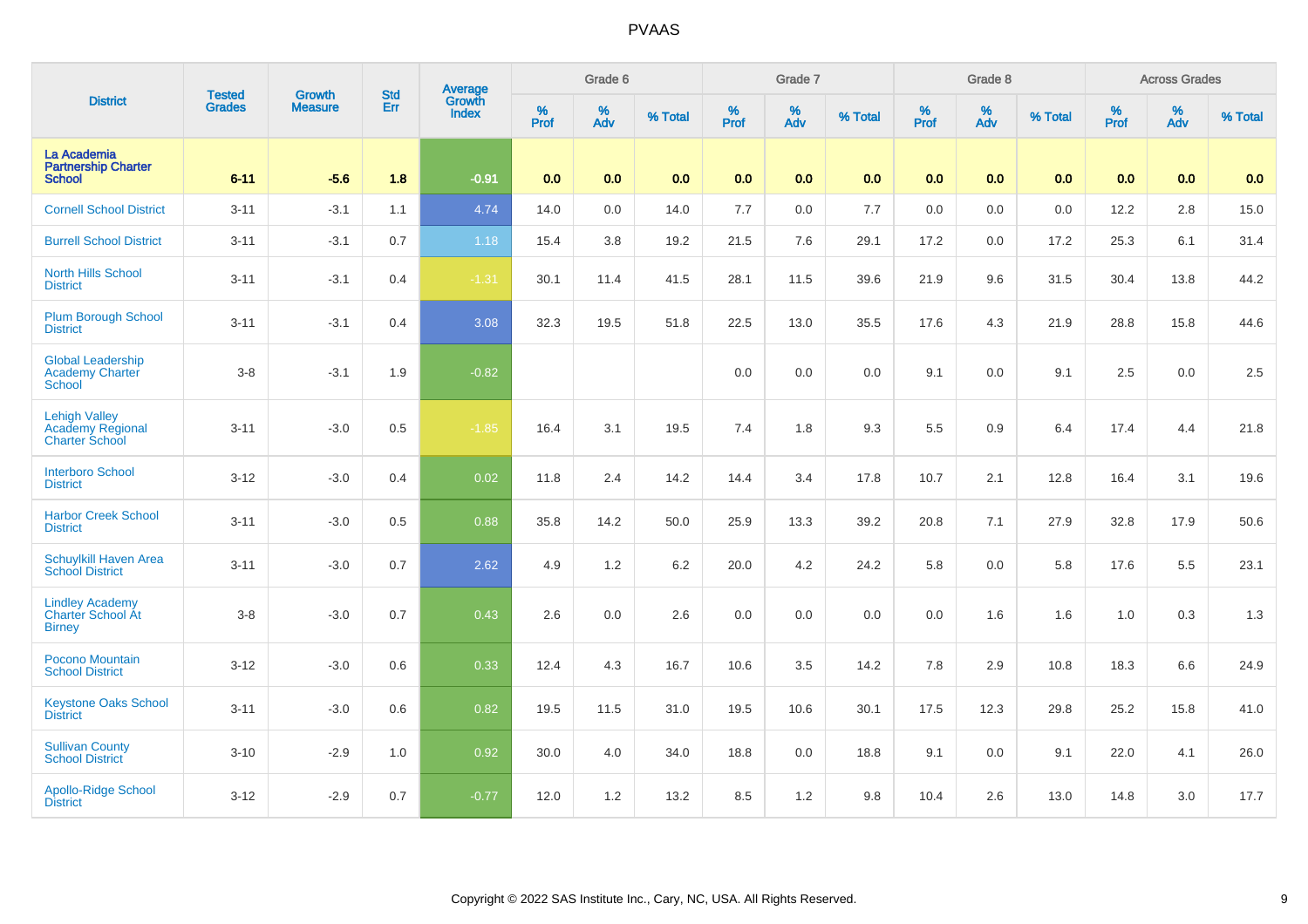| <b>District</b>                                                 | <b>Tested</b> | <b>Growth</b>  | <b>Std</b> | Average<br>Growth |              | Grade 6  |         |                  | Grade 7  |         |                  | Grade 8  |         |                  | <b>Across Grades</b> |         |
|-----------------------------------------------------------------|---------------|----------------|------------|-------------------|--------------|----------|---------|------------------|----------|---------|------------------|----------|---------|------------------|----------------------|---------|
|                                                                 | <b>Grades</b> | <b>Measure</b> | Err        | <b>Index</b>      | $\%$<br>Prof | %<br>Adv | % Total | %<br><b>Prof</b> | %<br>Adv | % Total | %<br><b>Prof</b> | %<br>Adv | % Total | %<br><b>Prof</b> | %<br>Adv             | % Total |
| La Academia<br><b>Partnership Charter</b><br><b>School</b>      | $6 - 11$      | $-5.6$         | 1.8        | $-0.91$           | 0.0          | 0.0      | 0.0     | 0.0              | 0.0      | 0.0     | 0.0              | 0.0      | 0.0     | 0.0              | 0.0                  | 0.0     |
| Susquehanna<br><b>Community School</b><br><b>District</b>       | $3 - 11$      | $-2.8$         | 0.9        | $-1.20$           | 15.5         | 1.7      | 17.2    | 13.3             | 11.1     | 24.4    | 2.0              | 2.0      | 4.1     | 19.6             | 6.3                  | 25.9    |
| <b>Propel Charter School-</b><br><b>Montour</b>                 | $3 - 10$      | $-2.8$         | 0.7        | 1.07              | 4.6          | 0.0      | 4.6     | 3.1              | 0.0      | 3.1     | 3.2              | 0.0      | 3.2     | 4.8              | 1.6                  | 6.4     |
| <b>Steel Valley School</b><br><b>District</b>                   | $3 - 11$      | $-2.8$         | 0.7        | 4.51              | 11.3         | 6.4      | 17.7    | 18.1             | 4.8      | 22.9    | 9.5              | 4.0      | 13.5    | 18.3             | 7.3                  | 25.6    |
| <b>Crestwood School</b><br><b>District</b>                      | $3 - 11$      | $-2.8$         | 0.5        | 3.04              | 24.3         | 7.7      | 32.0    | 21.0             | 8.7      | 29.7    | 19.0             | 6.6      | 25.6    | 23.4             | 8.3                  | 31.7    |
| <b>North Star School</b><br><b>District</b>                     | $3 - 11$      | $-2.8$         | 0.7        | $-0.18$           | 23.4         | 4.7      | 28.1    | 11.1             | 1.4      | 12.5    | 14.1             | 2.2      | 16.3    | 22.6             | 10.0                 | 32.6    |
| <b>Octorara Area School</b><br><b>District</b>                  | $3 - 11$      | $-2.8$         | 0.6        | 0.65              | 17.5         | 4.2      | 21.7    | 13.9             | 0.0      | 13.9    | 10.2             | 0.0      | 10.2    | 21.2             | 4.1                  | 25.4    |
| <b>Propel Charter School-</b><br>Homestead                      | $3 - 11$      | $-2.7$         | 1.0        | $-0.17$           | 0.0          | 5.4      | 5.4     | 2.9              | 0.0      | 2.9     | 0.0              | 0.0      | 0.0     | 2.7              | 1.4                  | 4.1     |
| <b>Moniteau School</b><br><b>District</b>                       | $3 - 11$      | $-2.7$         | 0.7        | $-1.09$           | 22.9         | 8.4      | 31.3    | 11.0             | 2.4      | 13.4    | 11.1             | 0.0      | 11.1    | 23.7             | 9.2                  | 32.9    |
| <b>Blairsville-Saltsburg</b><br><b>School District</b>          | $3 - 11$      | $-2.7$         | 0.6        | $-2.54$           | 15.4         | 9.9      | 25.3    | 19.4             | 8.2      | 27.6    | 18.8             | 8.2      | 27.1    | 22.2             | 12.6                 | 34.8    |
| <b>East Pennsboro Area</b><br><b>School District</b>            | $3 - 11$      | $-2.6$         | 0.5        | 1.39              | 9.9          | 3.7      | 13.7    | 11.8             | 2.4      | 14.1    | 10.3             | 4.2      | 14.6    | 18.3             | $6.2\,$              | 24.5    |
| <b>Northern Lehigh</b><br><b>School District</b>                | $3 - 12$      | $-2.6$         | 0.7        | 0.19              | 13.8         | 0.0      | 13.8    | 15.0             | 1.7      | 16.7    | 12.5             | 0.0      | 12.5    | 18.6             | 3.9                  | 22.5    |
| Commonwealth<br><b>Charter Academy</b><br><b>Charter School</b> | $3 - 10$      | $-2.6$         | 0.8        | 1.49              | 26.0         | 4.0      | 30.0    | 17.2             | 3.4      | 20.7    | 14.6             | 2.1      | 16.7    | 23.9             | 5.7                  | 29.6    |
| <b>Conemaugh Valley</b><br><b>School District</b>               | $3 - 12$      | $-2.6$         | 0.8        | 1.06              | 22.0         | 4.0      | 26.0    | 18.9             | 7.6      | 26.4    | 9.4              | 1.9      | 11.3    | 20.1             | 6.4                  | 26.5    |
| <b>Montessori Regional</b><br><b>Charter School</b>             | $3-6$         | $-2.6$         | 1.1        | $-1.45$           | 5.1          | 1.7      | 6.8     |                  |          |         |                  |          |         | 11.1             | 6.3                  | 17.3    |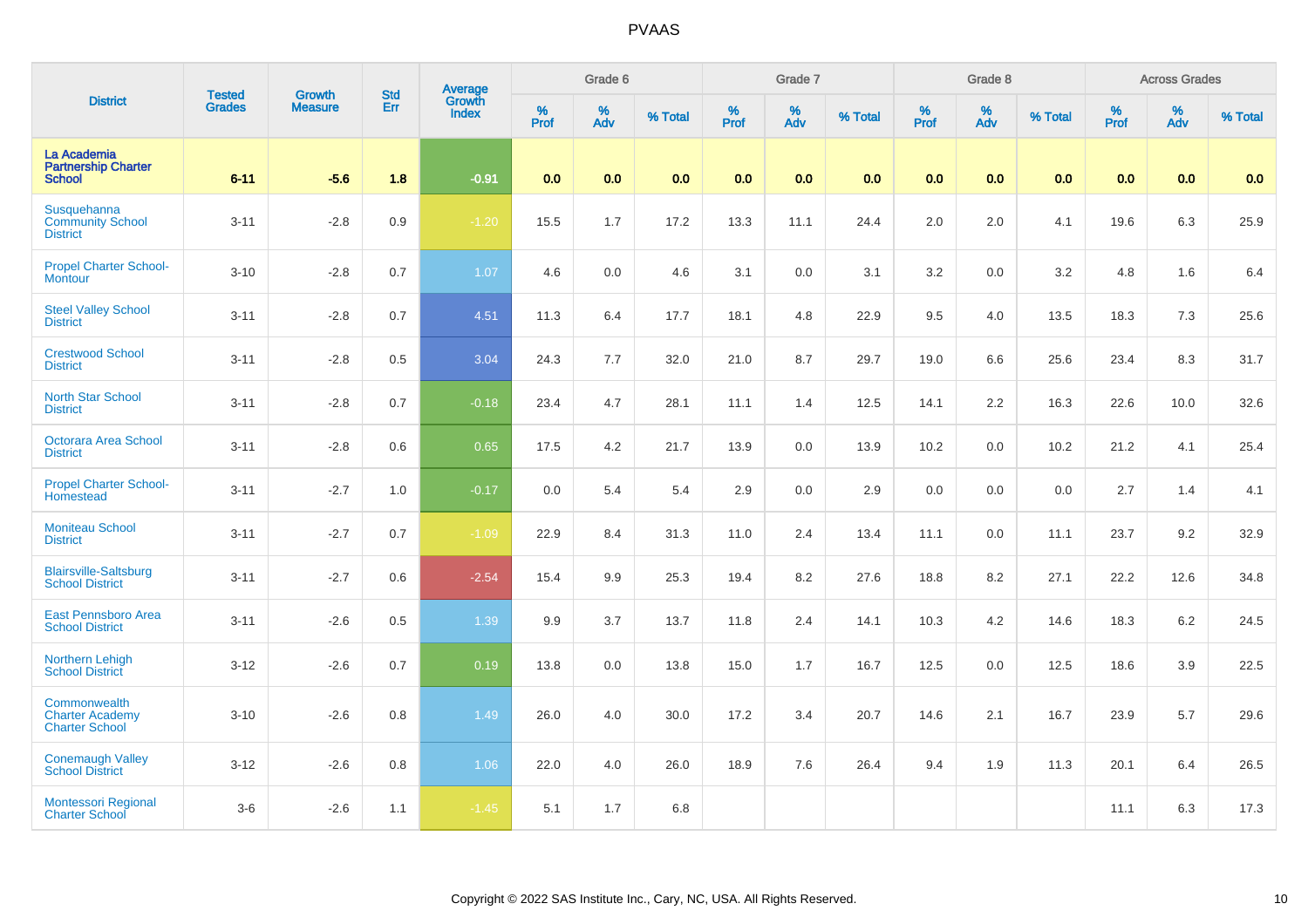| <b>District</b>                                                       | <b>Tested</b> | <b>Growth</b>  | <b>Std</b> |                                          |           | Grade 6  |         |           | Grade 7  |         |           | Grade 8  |         |           | <b>Across Grades</b> |         |
|-----------------------------------------------------------------------|---------------|----------------|------------|------------------------------------------|-----------|----------|---------|-----------|----------|---------|-----------|----------|---------|-----------|----------------------|---------|
|                                                                       | <b>Grades</b> | <b>Measure</b> | Err        | <b>Average</b><br>Growth<br><b>Index</b> | %<br>Prof | %<br>Adv | % Total | %<br>Prof | %<br>Adv | % Total | %<br>Prof | %<br>Adv | % Total | %<br>Prof | %<br>Adv             | % Total |
| La Academia<br><b>Partnership Charter</b><br><b>School</b>            | $6 - 11$      | $-5.6$         | 1.8        | $-0.91$                                  | 0.0       | 0.0      | 0.0     | 0.0       | 0.0      | 0.0     | 0.0       | 0.0      | 0.0     | 0.0       | 0.0                  | 0.0     |
| <b>Washington School</b><br><b>District</b>                           | $3 - 11$      | $-2.6$         | 0.7        | $-0.09$                                  | 5.2       | 2.1      | 7.2     | 15.0      | $1.2$    | 16.2    | 0.0       | 1.5      | 1.5     | 11.8      | 3.4                  | 15.2    |
| <b>Chartiers-Houston</b><br><b>School District</b>                    | $3 - 10$      | $-2.5$         | 0.7        | $1.15$                                   | 35.1      | 2.6      | 37.7    | 20.5      | 1.3      | 21.8    | 18.3      | 5.6      | 23.9    | 28.7      | 8.2                  | 36.9    |
| Philadelphia Academy<br><b>Charter School</b>                         | $3 - 11$      | $-2.5$         | 0.7        | 0.18                                     | 25.0      | 7.9      | 32.9    | 13.2      | 19.1     | 32.4    | 22.2      | 16.7     | 38.9    | 24.3      | 9.8                  | 34.2    |
| <b>Hanover Area School</b><br><b>District</b>                         | $3 - 11$      | $-2.5$         | 0.9        | $-0.79$                                  | 10.0      | 4.0      | 14.0    | 5.3       | 1.8      | 7.0     | 0.0       | 0.0      | 0.0     | 7.4       | 1.9                  | 9.3     |
| <b>Moon Area School</b><br><b>District</b>                            | $3 - 11$      | $-2.5$         | 0.4        | $-3.07$                                  | 26.9      | 9.1      | 36.0    | 28.0      | 11.5     | 39.4    | 20.6      | 10.9     | 31.5    | 29.3      | 16.9                 | 46.2    |
| <b>Executive Education</b><br><b>Academy Charter</b><br><b>School</b> | $3 - 10$      | $-2.5$         | 1.7        | 1.63                                     |           |          |         | 18.2      | 0.0      | 18.2    | 4.8       | 0.0      | 4.8     | 9.1       | 1.7                  | 10.9    |
| Southern Huntingdon<br><b>County School District</b>                  | $3 - 11$      | $-2.5$         | 0.7        | $-0.14$                                  | 9.0       | 1.3      | 10.3    | 10.1      | 1.1      | 11.2    | 6.1       | 0.0      | 6.1     | 15.5      | 3.9                  | 19.4    |
| <b>Redbank Valley</b><br><b>School District</b>                       | $3 - 11$      | $-2.5$         | 0.7        | $-2.66$                                  | 12.7      | 0.0      | 12.7    | 19.5      | 9.2      | 28.7    | 9.5       | 0.0      | 9.5     | 21.8      | 10.1                 | 31.9    |
| <b>Saint Marys Area</b><br><b>School District</b>                     | $3 - 11$      | $-2.5$         | 0.5        | $-2.37$                                  | 21.8      | 1.6      | 23.4    | 10.0      | 5.4      | 15.4    | 13.3      | 1.3      | 14.7    | 24.9      | 7.3                  | 32.3    |
| <b>Western Wayne</b><br><b>School District</b>                        | $3 - 11$      | $-2.5$         | 0.6        | 0.99                                     | 18.7      | 0.9      | 19.6    | 21.6      | 2.9      | 24.5    | 14.1      | 5.4      | 19.6    | 23.6      | 9.6                  | 33.2    |
| <b>Antietam School</b><br><b>District</b>                             | $3 - 10$      | $-2.5$         | 0.8        | $-0.25$                                  | 10.0      | 3.3      | 13.3    | 5.6       | 0.0      | 5.6     | 5.8       | 0.0      | 5.8     | 8.3       | 1.2                  | 9.5     |
| <b>Boyertown Area</b><br><b>School District</b>                       | $3 - 11$      | $-2.5$         | 0.3        | 1.59                                     | 24.6      | 4.6      | 29.2    | 28.2      | 14.4     | 42.6    | 24.8      | 6.0      | 30.8    | 29.1      | 9.0                  | 38.2    |
| <b>Bristol Borough School</b><br><b>District</b>                      | $3 - 12$      | $-2.4$         | 0.7        | $-0.62$                                  | 17.8      | 7.8      | 25.6    | 15.0      | 1.2      | 16.2    | 7.6       | 1.3      | 8.9     | 16.2      | 4.2                  | 20.3    |
| <b>Fannett-Metal School</b><br><b>District</b>                        | $3 - 11$      | $-2.4$         | 1.0        | 2.68                                     | 10.3      | 0.0      | 10.3    | 9.4       | 0.0      | 9.4     | 8.9       | 2.2      | 11.1    | 15.5      | 5.8                  | 21.3    |
| <b>Reach Cyber Charter</b><br><b>School</b>                           | $3 - 11$      | $-2.4$         | 0.9        | $-0.45$                                  | 9.1       | 0.0      | 9.1     | 17.0      | 3.8      | 20.8    | 17.5      | 5.3      | 22.8    | 21.3      | 4.7                  | 26.0    |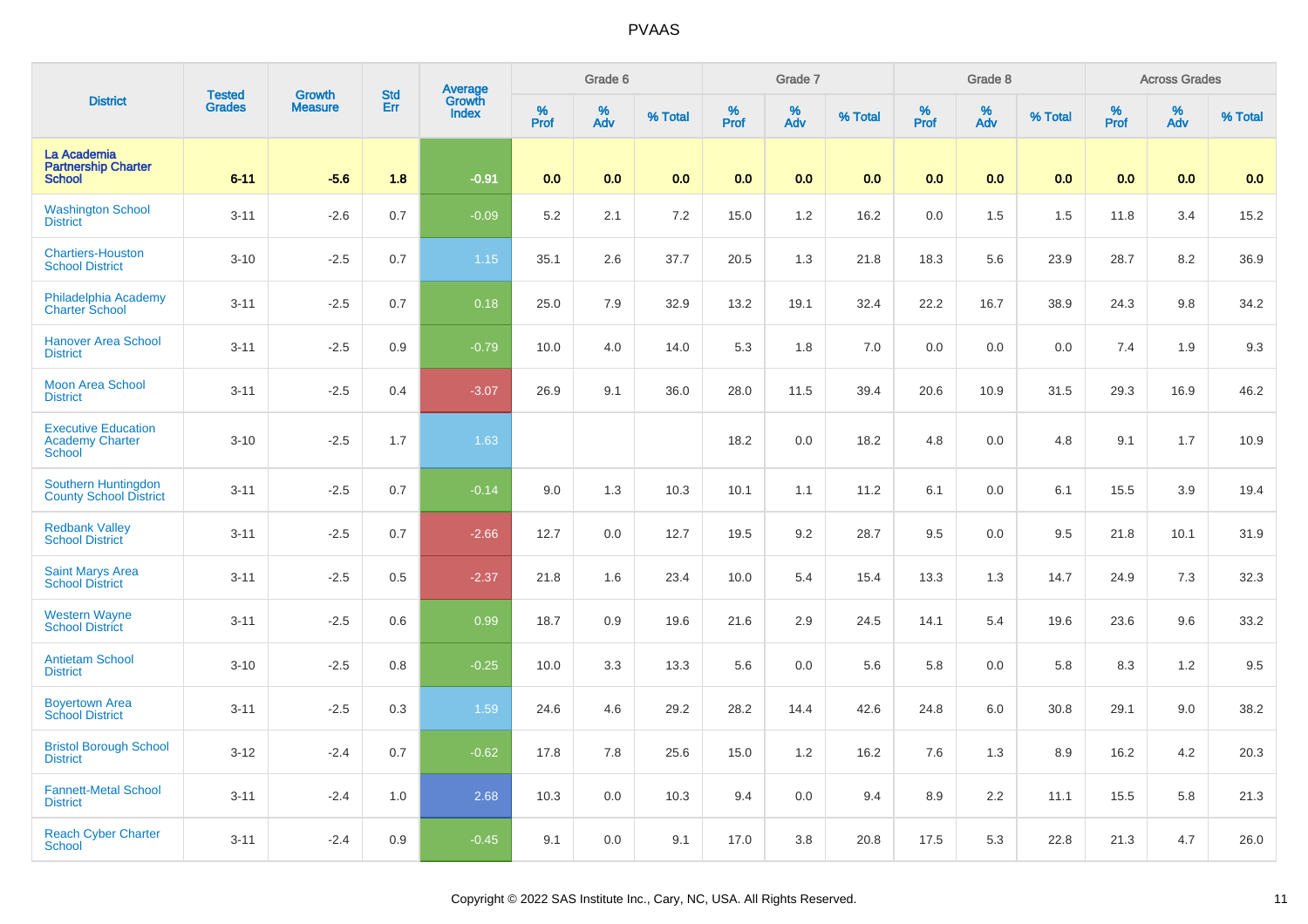|                                                                   | <b>Tested</b> | <b>Growth</b>  | <b>Std</b> | Average<br>Growth |           | Grade 6  |         |           | Grade 7  |         |              | Grade 8  |         |           | <b>Across Grades</b> |         |
|-------------------------------------------------------------------|---------------|----------------|------------|-------------------|-----------|----------|---------|-----------|----------|---------|--------------|----------|---------|-----------|----------------------|---------|
| <b>District</b>                                                   | <b>Grades</b> | <b>Measure</b> | Err        | <b>Index</b>      | %<br>Prof | %<br>Adv | % Total | %<br>Prof | %<br>Adv | % Total | $\%$<br>Prof | %<br>Adv | % Total | %<br>Prof | %<br>Adv             | % Total |
| La Academia<br><b>Partnership Charter</b><br><b>School</b>        | $6 - 11$      | $-5.6$         | 1.8        | $-0.91$           | 0.0       | 0.0      | 0.0     | 0.0       | 0.0      | 0.0     | 0.0          | 0.0      | 0.0     | 0.0       | 0.0                  | 0.0     |
| <b>Propel Charter School</b><br>- Braddock Hills                  | $3 - 11$      | $-2.4$         | 0.8        | 3.05              | 1.7       | 0.0      | 1.7     | 0.0       | 0.0      | 0.0     | 2.9          | 0.0      | 2.9     | 1.9       | 0.6                  | 2.5     |
| <b>New Brighton Area</b><br>School District                       | $3 - 11$      | $-2.4$         | 0.6        | 1.31              | 7.9       | 0.0      | 7.9     | 8.9       | $3.0\,$  | 11.9    | 4.8          | 1.0      | 5.8     | 11.1      | 1.9                  | 13.0    |
| <b>Frazier School District</b>                                    | $3 - 11$      | $-2.4$         | 0.8        | 2.50              | 17.5      | 2.5      | 20.0    | 15.1      | 10.5     | 25.6    | 3.9          | 0.0      | 3.9     | 16.1      | 4.2                  | 20.3    |
| <b>Valley Grove School</b><br><b>District</b>                     | $3 - 10$      | $-2.4$         | 0.8        | $-1.49$           | 27.6      | 1.7      | 29.3    | 18.5      | 5.6      | 24.1    | 14.3         | 1.8      | 16.1    | 25.5      | 6.8                  | 32.2    |
| <b>Tuscarora School</b><br><b>District</b>                        | $3 - 11$      | $-2.4$         | 0.5        | 3.82              | 11.3      | 2.7      | 14.0    | 13.4      | 4.5      | 17.9    | 11.0         | 2.1      | 13.1    | 17.7      | 6.0                  | 23.6    |
| <b>Universal Institute</b><br><b>Charter School</b>               | $3 - 8$       | $-2.3$         | 0.7        | 0.12              | 1.3       | 0.0      | 1.3     | 0.0       | 0.0      | 0.0     | 2.3          | 0.0      | 2.3     | 1.7       | 0.2                  | 2.0     |
| <b>First Philadelphia</b><br><b>Preparatory Charter</b><br>School | $3 - 8$       | $-2.3$         | 0.6        | 1.67              | 1.1       | 0.0      | 1.1     | 1.3       | 0.0      | 1.3     | 4.0          | 0.0      | 4.0     | 2.4       | 0.0                  | 2.4     |
| <b>Norristown Area</b><br><b>School District</b>                  | $3 - 12$      | $-2.3$         | 0.4        | 0.04              | 9.0       | 1.1      | 10.0    | 9.3       | 1.3      | 10.7    | 7.4          | 3.0      | 10.4    | 11.0      | 1.9                  | 13.0    |
| <b>Pennsbury School</b><br><b>District</b>                        | $3 - 11$      | $-2.3$         | 0.3        | 0.78              | 23.0      | 10.9     | 34.0    | 19.4      | $7.0\,$  | 26.4    | 15.8         | 9.8      | 25.6    | 26.7      | 15.5                 | 42.2    |
| <b>Pleasant Valley School</b><br><b>District</b>                  | $3 - 11$      | $-2.3$         | 0.4        | 2.77              | 17.4      | 2.3      | 19.7    | 23.2      | 3.5      | 26.8    | 8.3          | 3.2      | 11.5    | 20.4      | 5.0                  | 25.4    |
| <b>Cambria Heights</b><br><b>School District</b>                  | $3 - 10$      | $-2.3$         | 0.6        | $-0.70$           | 16.8      | 0.0      | 16.8    | 13.5      | $1.0$    | 14.6    | 4.4          | 0.9      | 5.3     | 18.3      | 2.8                  | 21.2    |
| <b>Jim Thorpe Area</b><br><b>School District</b>                  | $3 - 11$      | $-2.3$         | 0.6        | 0.76              | 12.3      | 0.9      | 13.2    | 9.2       | 8.5      | 17.7    | 10.0         | 1.5      | 11.5    | 14.9      | 4.3                  | 19.2    |
| <b>Hanover Public School</b><br><b>District</b>                   | $3 - 11$      | $-2.3$         | 0.5        | $-0.22$           | 19.7      | 2.2      | 21.9    | 17.8      | 5.4      | 23.3    | 11.4         | 4.9      | 16.3    | 20.4      | 9.6                  | 30.0    |
| <b>Millersburg Area</b><br><b>School District</b>                 | $3 - 11$      | $-2.3$         | 0.8        | 0.34              | 15.1      | 3.8      | 18.9    | 18.8      | 1.6      | 20.3    | 8.1          | 1.6      | 9.7     | 23.6      | 9.2                  | 32.8    |
| <b>Sharpsville Area</b><br><b>School District</b>                 | $3 - 11$      | $-2.3$         | 0.8        | 2.39              | 16.4      | 1.5      | 17.9    | 21.9      | 3.1      | 25.0    | 20.0         | 7.1      | 27.1    | 27.3      | 8.8                  | 36.1    |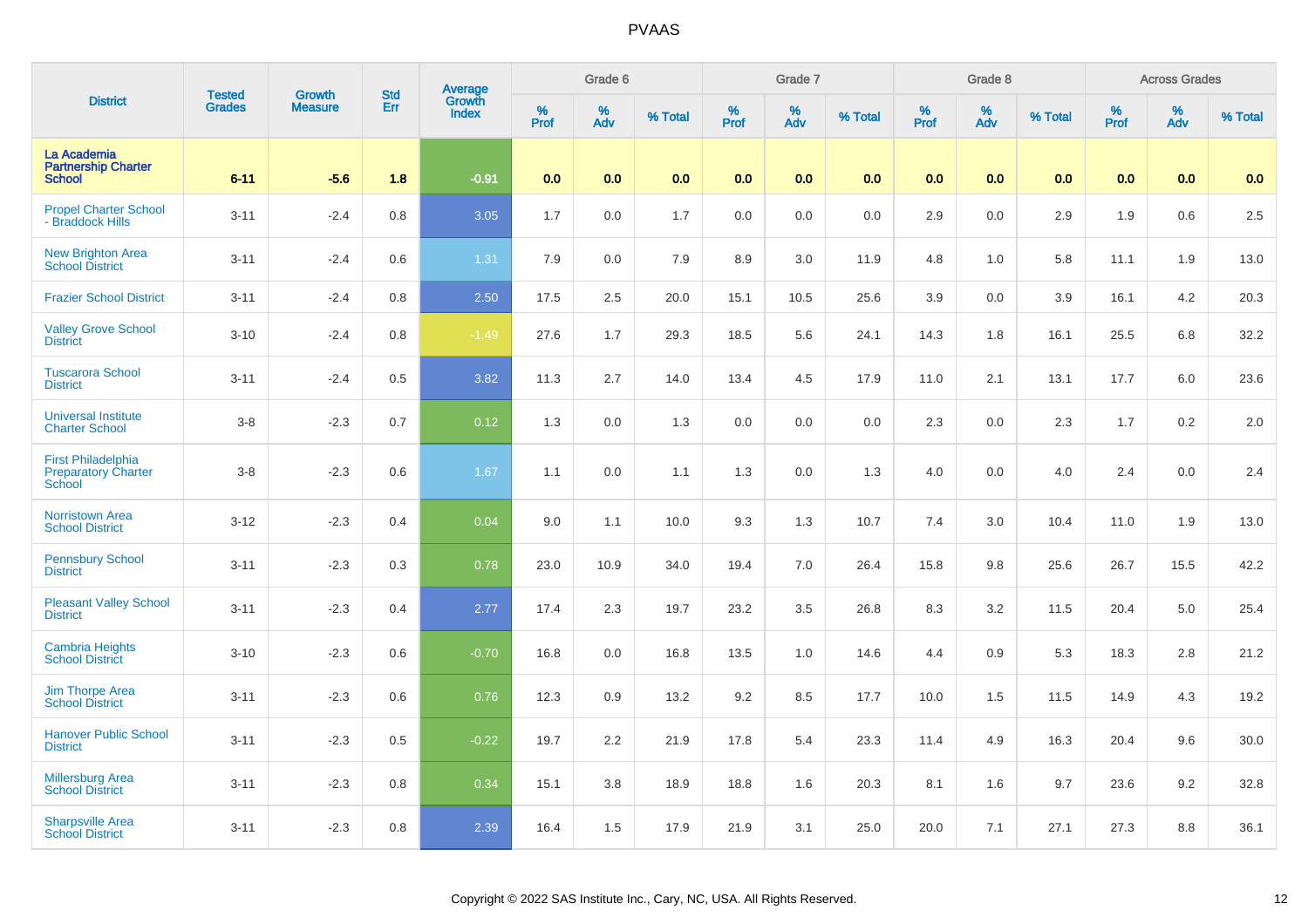| <b>District</b>                                                  | <b>Tested</b> | <b>Growth</b>  | <b>Std</b> | Average<br>Growth |           | Grade 6  |         |          | Grade 7  |         |          | Grade 8  |         |          | <b>Across Grades</b> |         |
|------------------------------------------------------------------|---------------|----------------|------------|-------------------|-----------|----------|---------|----------|----------|---------|----------|----------|---------|----------|----------------------|---------|
|                                                                  | <b>Grades</b> | <b>Measure</b> | Err        | <b>Index</b>      | %<br>Prof | %<br>Adv | % Total | $%$ Prof | %<br>Adv | % Total | $%$ Prof | %<br>Adv | % Total | $%$ Prof | %<br>Adv             | % Total |
| La Academia<br><b>Partnership Charter</b><br><b>School</b>       | $6 - 11$      | $-5.6$         | 1.8        | $-0.91$           | 0.0       | 0.0      | 0.0     | 0.0      | 0.0      | 0.0     | 0.0      | 0.0      | 0.0     | 0.0      | 0.0                  | 0.0     |
| <b>Chartiers Valley</b><br><b>School District</b>                | $3 - 11$      | $-2.3$         | 0.4        | $1.51$            | 16.8      | 5.3      | 22.1    | 15.6     | 7.4      | 22.9    | 10.8     | 4.2      | 15.1    | 23.4     | 11.6                 | 35.0    |
| <b>Valley View School</b><br><b>District</b>                     | $3 - 11$      | $-2.3$         | 0.8        | 1.14              | 5.8       | $1.2$    | 6.9     | 9.8      | 2.4      | 12.2    | 7.9      | 0.0      | 7.9     | 18.2     | 2.7                  | 20.9    |
| <b>Brentwood Borough</b><br><b>School District</b>               | $3 - 11$      | $-2.3$         | 0.7        | 3.94              | 8.5       | 2.4      | 11.0    | 9.2      | 0.0      | 9.2     | 19.4     | 1.4      | 20.8    | 19.6     | 5.3                  | 24.9    |
| <b>Salisbury Township</b><br><b>School District</b>              | $3 - 11$      | $-2.3$         | 0.6        | 0.96              | 14.3      | 2.2      | 16.5    | 13.0     | 1.1      | 14.1    | 17.2     | 3.4      | 20.7    | 18.4     | 6.3                  | 24.7    |
| <b>Southern Fulton</b><br><b>School District</b>                 | $3 - 11$      | $-2.2$         | 0.9        | 0.85              | 15.2      | 10.2     | 25.4    | 12.3     | 1.8      | 14.0    | 5.9      | 3.9      | 9.8     | 18.9     | 4.4                  | 23.3    |
| <b>Pine Grove Area</b><br><b>School District</b>                 | $3 - 11$      | $-2.2$         | 0.6        | 0.60              | 19.7      | 3.4      | 23.1    | 17.1     | 0.8      | 17.9    | 20.9     | 0.8      | 21.7    | 24.6     | 7.8                  | 32.4    |
| <b>Nazareth Area School</b><br><b>District</b>                   | $3 - 11$      | $-2.2$         | 0.4        | 3.03              | 27.3      | 13.5     | 40.8    | 27.8     | 6.8      | 34.6    | 17.3     | 3.5      | 20.9    | 28.9     | 10.3                 | 39.2    |
| <b>Garnet Valley School</b><br><b>District</b>                   | $3 - 10$      | $-2.1$         | 0.4        | $-2.57$           | 30.8      | 18.2     | 49.0    | 28.0     | 20.7     | 48.7    | 21.5     | 10.3     | 31.8    | 29.2     | 18.6                 | 47.8    |
| <b>Old Forge School</b><br><b>District</b>                       | $3 - 12$      | $-2.1$         | 0.8        | 0.34              | 11.3      | 0.0      | 11.3    | 19.0     | 4.8      | 23.8    | 5.9      | 0.0      | 5.9     | 14.0     | 2.9                  | 16.9    |
| <b>Lakeland School</b><br><b>District</b>                        | $3 - 11$      | $-2.1$         | 0.6        | 0.56              | 25.5      | 6.4      | 31.9    | 26.9     | 4.8      | 31.7    | 5.7      | 0.0      | 5.7     | 24.0     | 5.5                  | 29.5    |
| Mt Lebanon School<br><b>District</b>                             | $3 - 11$      | $-2.1$         | 0.4        | $-3.12$           | 42.0      | 15.7     | 57.7    | 32.6     | 20.7     | 53.3    | 31.6     | 17.4     | 49.1    | 36.2     | 29.4                 | 65.5    |
| <b>Rockwood Area</b><br><b>School District</b>                   | $3 - 11$      | $-2.1$         | 0.9        | 1.17              | 16.7      | 21.4     | 38.1    | 15.6     | 2.2      | 17.8    | 12.7     | 7.9      | 20.6    | 19.1     | 9.4                  | 28.5    |
| <b>Seneca Valley School</b><br><b>District</b>                   | $3 - 11$      | $-2.1$         | 0.3        | 1.45              | 33.8      | 9.8      | 43.6    | 26.6     | 12.0     | 38.5    | 18.6     | 6.0      | 24.6    | 30.0     | 14.4                 | 44.4    |
| <b>Shamokin Area School</b><br><b>District</b>                   | $3 - 11$      | $-2.1$         | 0.5        | $-1.09$           | 8.8       | 2.9      | 11.8    | 10.3     | 0.7      | 11.0    | 8.4      | 3.9      | 12.3    | 12.1     | 4.8                  | 16.9    |
| <b>KIPP West</b><br><b>Philadelphia Charter</b><br><b>School</b> | $3 - 8$       | $-2.0$         | 1.2        | 0.29              | 0.0       | 0.0      | 0.0     | 0.0      | 0.0      | 0.0     | 0.0      | 0.0      | 0.0     | 2.6      | 0.0                  | 2.6     |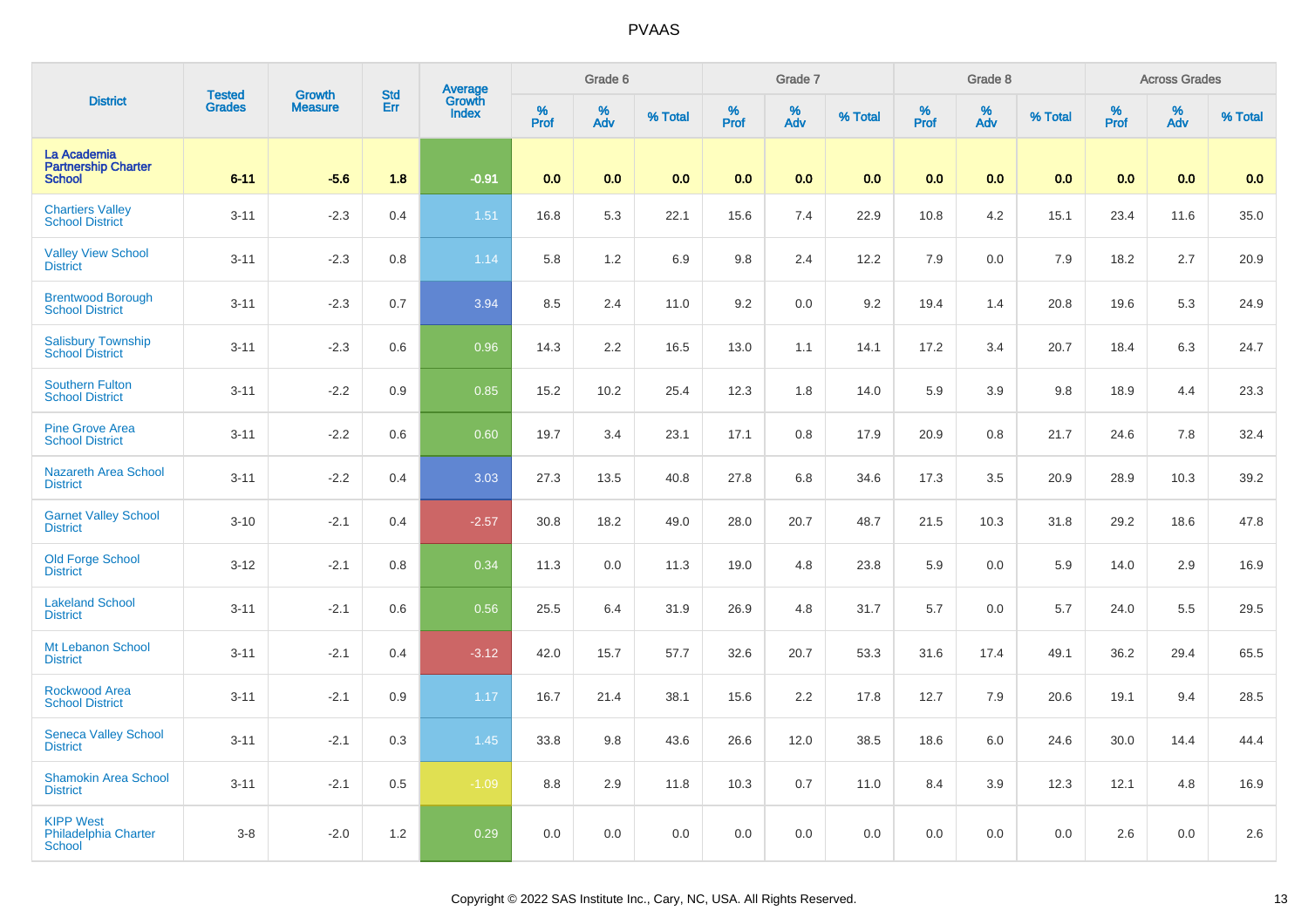| <b>District</b>                                            | <b>Tested</b> | <b>Growth</b>  | <b>Std</b> |                                   |           | Grade 6  |         |              | Grade 7  |         |              | Grade 8  |         |           | <b>Across Grades</b> |         |
|------------------------------------------------------------|---------------|----------------|------------|-----------------------------------|-----------|----------|---------|--------------|----------|---------|--------------|----------|---------|-----------|----------------------|---------|
|                                                            | <b>Grades</b> | <b>Measure</b> | Err        | Average<br>Growth<br><b>Index</b> | %<br>Prof | %<br>Adv | % Total | $\%$<br>Prof | %<br>Adv | % Total | $\%$<br>Prof | %<br>Adv | % Total | %<br>Prof | %<br>Adv             | % Total |
| La Academia<br><b>Partnership Charter</b><br><b>School</b> | $6 - 11$      | $-5.6$         | 1.8        | $-0.91$                           | 0.0       | 0.0      | 0.0     | 0.0          | 0.0      | 0.0     | 0.0          | 0.0      | 0.0     | 0.0       | 0.0                  | 0.0     |
| <b>Camp Hill School</b><br><b>District</b>                 | $3 - 12$      | $-2.0$         | 0.7        | $-1.41$                           | 24.0      | 4.0      | 28.0    | 17.6         | 9.9      | 27.5    | 22.0         | 3.7      | 25.7    | 30.7      | 15.4                 | 46.1    |
| <b>Mcguffey School</b><br><b>District</b>                  | $3 - 11$      | $-2.0$         | 0.6        | 2.55                              | 13.7      | 2.0      | 15.7    | 4.7          | $0.0\,$  | 4.7     | 5.6          | 3.2      | 8.9     | 17.6      | 5.0                  | 22.6    |
| <b>Bensalem Township</b><br><b>School District</b>         | $3 - 11$      | $-2.0$         | 0.3        | 0.26                              | 13.0      | 2.3      | 15.3    | 9.8          | 4.6      | 14.3    | 8.2          | 1.9      | 10.1    | 12.0      | 3.5                  | 15.5    |
| New Kensington-<br><b>Arnold School District</b>           | $3 - 11$      | $-1.9$         | 0.6        | 6.23                              | 12.5      | 5.8      | 18.3    | 4.4          | 0.0      | 4.4     | 1.2          | 0.0      | 1.2     | 11.4      | 2.6                  | 14.0    |
| <b>Spring Grove Area</b><br><b>School District</b>         | $3 - 11$      | $-1.9$         | 0.4        | 1.46                              | 31.2      | 15.8     | 47.0    | 23.2         | 11.2     | 34.4    | $5.2\,$      | 3.2      | 8.4     | 26.1      | 15.4                 | 41.5    |
| <b>Conrad Weiser Area</b><br><b>School District</b>        | $3 - 11$      | $-1.9$         | 0.5        | 2.69                              | 18.5      | 2.6      | 21.2    | 15.6         | 1.6      | 17.2    | 9.4          | 3.0      | 12.3    | 17.9      | 5.0                  | 23.0    |
| <b>Dover Area School</b><br><b>District</b>                | $3 - 12$      | $-1.9$         | 0.4        | 0.24                              | 24.5      | 3.6      | 28.1    | 22.4         | 9.0      | 31.4    | 14.1         | 6.2      | 20.3    | 24.8      | 10.2                 | 35.0    |
| <b>Fleetwood Area</b><br><b>School District</b>            | $3 - 10$      | $-1.9$         | 0.5        | 0.68                              | 19.9      | 4.0      | 23.8    | 20.7         | 4.8      | 25.5    | 21.4         | 2.5      | 23.9    | 21.9      | 5.2                  | 27.1    |
| <b>Montoursville Area</b><br><b>School District</b>        | $3 - 12$      | $-1.9$         | 0.5        | $-0.02$                           | 28.8      | 8.0      | 36.8    | 25.2         | 6.7      | 31.8    | 19.9         | 8.5      | 28.4    | 28.2      | 11.2                 | 39.4    |
| Northgate School<br><b>District</b>                        | $3 - 11$      | $-1.8$         | 0.8        | 1.33                              | 15.2      | 1.7      | 17.0    | 10.2         | 0.0      | 10.2    | 12.5         | 4.2      | 16.7    | 15.8      | 4.3                  | 20.1    |
| <b>Lower Dauphin School</b><br><b>District</b>             | $3 - 11$      | $-1.8$         | 0.4        | 2.03                              | 23.7      | 4.8      | 28.5    | 22.0         | 6.4      | 28.4    | 18.6         | 9.5      | 28.0    | 25.6      | 14.4                 | 39.9    |
| <b>Troy Area School</b><br><b>District</b>                 | $3 - 10$      | $-1.8$         | 0.6        | 0.45                              | 4.0       | 4.0      | 8.0     | 14.1         | 0.0      | 14.1    | 6.8          | 0.8      | 7.7     | 11.9      | 2.1                  | 14.0    |
| Urban Pathways 6-12<br><b>Charter School</b>               | $6 - 11$      | $-1.8$         | 1.6        | 0.00                              | 0.0       | 0.0      | 0.0     | 0.0          | 0.0      | 0.0     | 0.0          | 0.0      | 0.0     | 0.0       | 0.0                  | 0.0     |
| <b>Pine-Richland School</b><br><b>District</b>             | $3 - 11$      | $-1.8$         | 0.3        | 0.90                              | 35.6      | 11.5     | 47.1    | 37.1         | 18.2     | 55.4    | 30.1         | 15.8     | 45.9    | 34.9      | 21.2                 | 56.1    |
| <b>Central Greene School</b><br><b>District</b>            | $3 - 11$      | $-1.8$         | 0.6        | 2.52                              | 17.1      | 0.0      | 17.1    | 11.7         | 5.8      | 17.5    | 9.3          | 0.9      | 10.2    | 14.7      | 3.7                  | 18.4    |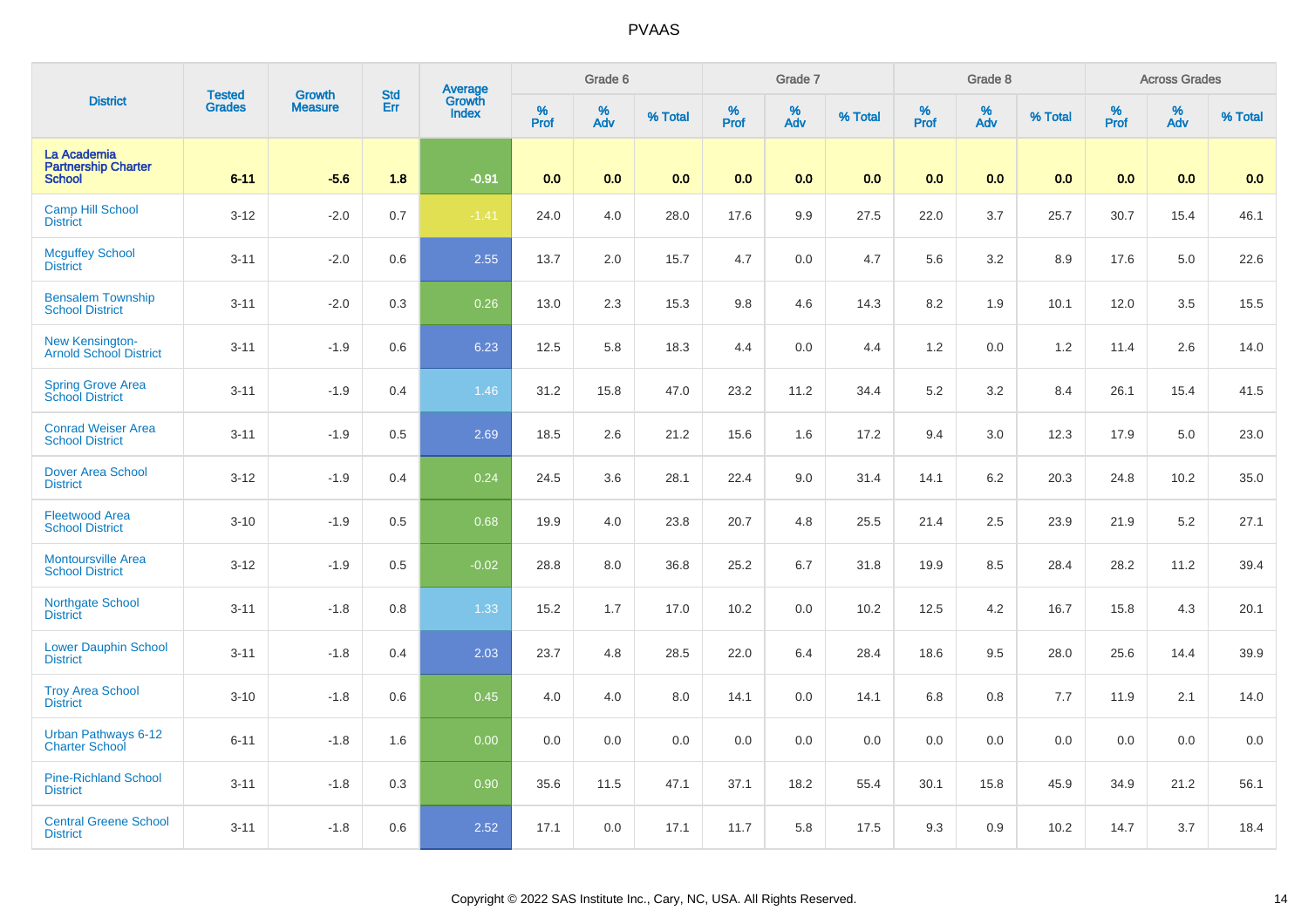|                                                                        | <b>Tested</b> | <b>Growth</b>  | <b>Std</b> | Average<br>Growth |              | Grade 6  |         |                  | Grade 7  |         |                  | Grade 8  |         |           | <b>Across Grades</b> |         |
|------------------------------------------------------------------------|---------------|----------------|------------|-------------------|--------------|----------|---------|------------------|----------|---------|------------------|----------|---------|-----------|----------------------|---------|
| <b>District</b>                                                        | <b>Grades</b> | <b>Measure</b> | Err        | <b>Index</b>      | $\%$<br>Prof | %<br>Adv | % Total | %<br><b>Prof</b> | %<br>Adv | % Total | %<br><b>Prof</b> | %<br>Adv | % Total | %<br>Prof | %<br>Adv             | % Total |
| La Academia<br><b>Partnership Charter</b><br><b>School</b>             | $6 - 11$      | $-5.6$         | 1.8        | $-0.91$           | 0.0          | 0.0      | 0.0     | 0.0              | 0.0      | 0.0     | 0.0              | 0.0      | 0.0     | 0.0       | 0.0                  | 0.0     |
| <b>Windber Area School</b><br><b>District</b>                          | $3 - 11$      | $-1.8$         | 0.7        | 2.80              | 20.9         | 9.0      | 29.8    | 14.7             | 9.3      | 24.0    | 28.6             | 13.1     | 41.7    | 24.4      | 15.1                 | 39.6    |
| <b>Folk Arts-Cultural</b><br><b>Treasures Charter</b><br><b>School</b> | $3 - 7$       | $-1.8$         | 1.0        | 1.12              | 28.9         | 4.4      | 33.3    | 20.4             | 2.3      | 22.7    |                  |          |         | 28.1      | 6.2                  | 34.4    |
| <b>Greater Johnstown</b><br><b>School District</b>                     | $3 - 11$      | $-1.7$         | 0.5        | 2.59              | 4.8          | 0.0      | 4.8     | 7.4              | 0.0      | 7.4     | 0.6              | 0.6      | 1.3     | 6.8       | 1.2                  | 8.0     |
| <b>Titusville Area School</b><br><b>District</b>                       | $3 - 11$      | $-1.7$         | 0.5        | $-0.38$           | 18.9         | 4.2      | 23.1    | 18.0             | 3.9      | 21.9    | $8.0\,$          | 3.6      | 11.6    | 21.8      | 10.0                 | 31.8    |
| <b>Big Beaver Falls Area</b><br><b>School District</b>                 | $3 - 11$      | $-1.7$         | 0.6        | 1.44              | 5.4          | 0.9      | 6.4     | 8.3              | $1.0$    | 9.4     | $1.0$            | $1.0$    | 2.1     | 12.5      | 1.1                  | 13.6    |
| Pennsylvania Distance<br><b>Learning Charter</b><br>School             | $3 - 12$      | $-1.7$         | 0.7        | 0.39              | 1.3          | 0.0      | 1.3     | 4.6              | 1.2      | 5.8     | 2.3              | 0.0      | 2.3     | 5.4       | 0.4                  | 5.8     |
| <b>Abington Heights</b><br><b>School District</b>                      | $3 - 11$      | $-1.7$         | 0.5        | $-0.81$           | 21.1         | 6.7      | 27.8    | 31.5             | 7.9      | 39.4    |                  |          |         | 30.5      | 14.3                 | 44.8    |
| <b>Ellwood City Area</b><br><b>School District</b>                     | $3 - 11$      | $-1.7$         | 0.6        | 1.08              | 19.0         | 2.6      | 21.6    | 21.7             | 2.5      | 24.2    | 5.5              | 2.8      | 8.3     | 17.5      | 4.7                  | 22.2    |
| <b>Erie City School</b><br><b>District</b>                             | $3 - 12$      | $-1.7$         | 0.3        | $-1.22$           | 2.9          | 0.5      | 3.4     | 5.9              | 1.6      | 7.4     | $5.2\,$          | 0.3      | 5.5     | 6.4       | 1.4                  | 7.8     |
| <b>Cheltenham School</b><br><b>District</b>                            | $3 - 11$      | $-1.7$         | 0.6        | $-1.15$           | 21.7         | 4.7      | 26.4    | 26.7             | 11.0     | 37.7    | 12.1             | 3.3      | 15.4    | 23.0      | 11.2                 | 34.2    |
| <b>Penn Cambria School</b><br><b>District</b>                          | $3 - 11$      | $-1.7$         | 0.6        | 3.05              | 20.6         | 2.0      | 22.6    | 12.3             | $0.0\,$  | 12.3    | 11.8             | 1.6      | 13.4    | 18.9      | 3.5                  | 22.5    |
| <b>Belle Vernon Area</b><br><b>School District</b>                     | $3 - 11$      | $-1.7$         | 0.6        | 1.65              | 27.6         | 7.8      | 35.3    | 11.0             | 0.9      | 11.9    | 10.6             | 2.4      | 12.9    | 22.3      | 6.8                  | 29.0    |
| <b>Bentworth School</b><br><b>District</b>                             | $3 - 11$      | $-1.7$         | 0.7        | 1.37              | 9.6          | 0.0      | 9.6     | 16.9             | 7.8      | 24.7    | 21.2             | 1.5      | 22.7    | 22.6      | 9.6                  | 32.3    |
| <b>Rose Tree Media</b><br><b>School District</b>                       | $3 - 10$      | $-1.7$         | 0.4        | $-0.25$           | 31.4         | 15.3     | 46.7    | 31.6             | 20.9     | 52.4    | 18.4             | 13.9     | 32.3    | 31.5      | 20.2                 | 51.8    |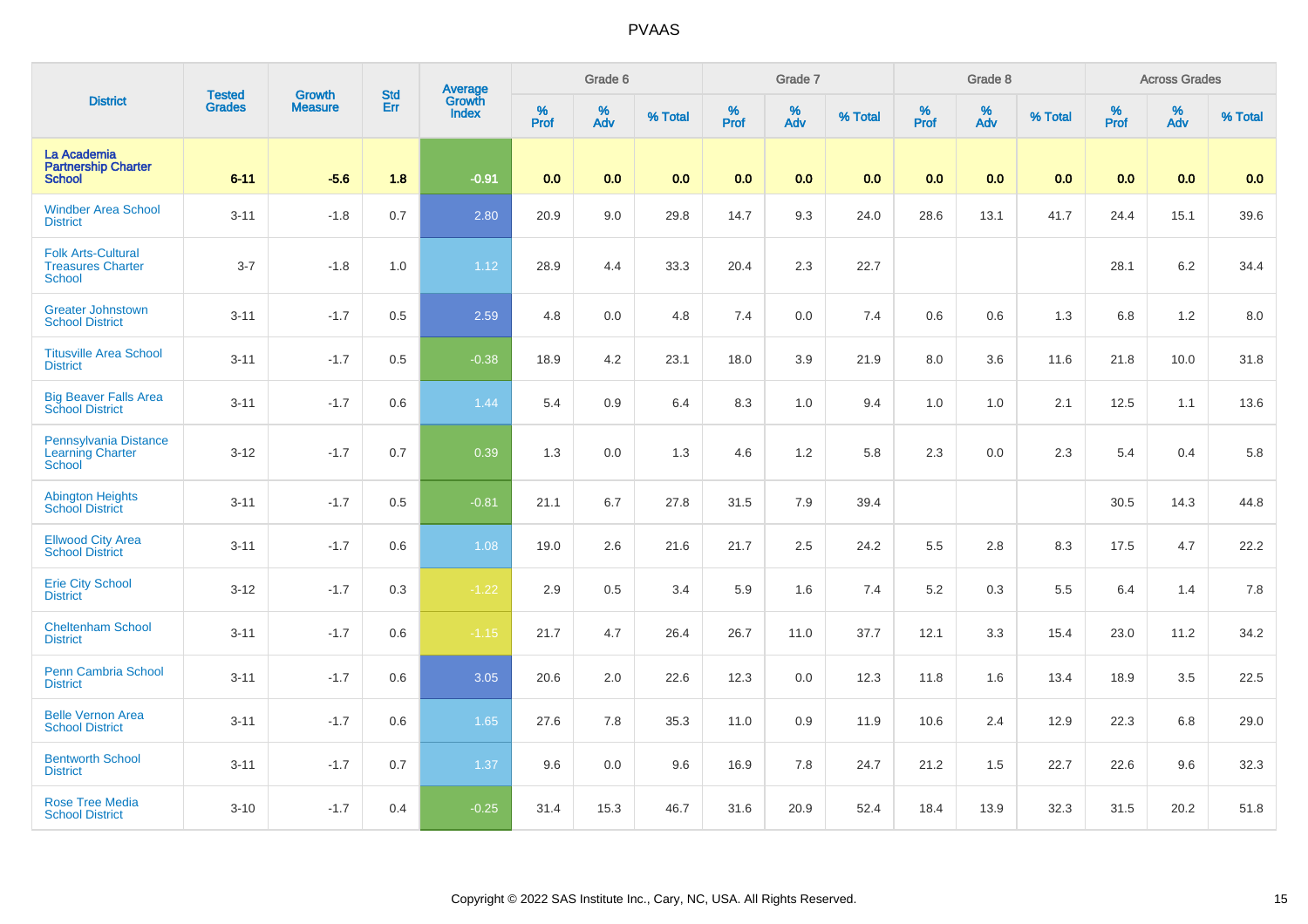| <b>District</b><br>La Academia                           | <b>Tested</b> | <b>Growth</b>  | <b>Std</b> | Average<br>Growth |          | Grade 6  |         |                     | Grade 7  |         |                     | Grade 8  |         |                     | <b>Across Grades</b> |         |
|----------------------------------------------------------|---------------|----------------|------------|-------------------|----------|----------|---------|---------------------|----------|---------|---------------------|----------|---------|---------------------|----------------------|---------|
|                                                          | <b>Grades</b> | <b>Measure</b> | Err        | <b>Index</b>      | $%$ Prof | %<br>Adv | % Total | $\%$<br><b>Prof</b> | %<br>Adv | % Total | $\%$<br><b>Prof</b> | %<br>Adv | % Total | $\%$<br><b>Prof</b> | $\%$<br>Adv          | % Total |
| <b>Partnership Charter</b><br><b>School</b>              | $6 - 11$      | $-5.6$         | 1.8        | $-0.91$           | 0.0      | 0.0      | 0.0     | 0.0                 | 0.0      | 0.0     | 0.0                 | 0.0      | 0.0     | 0.0                 | 0.0                  | 0.0     |
| <b>Hopewell Area School</b><br><b>District</b>           | $3 - 11$      | $-1.6$         | 0.5        | 4.04              | 28.6     | 11.8     | 40.3    | 18.7                | 4.5      | 23.1    | 12.5                | 2.5      | 15.0    | 23.5                | 8.4                  | 32.0    |
| <b>Blackhawk School</b><br><b>District</b>               | $3 - 11$      | $-1.6$         | 0.5        | 4.57              | 28.3     | 8.8      | 37.1    | 27.3                | 7.4      | 34.8    | 13.5                | 1.7      | 15.2    | 28.7                | 9.2                  | 37.8    |
| <b>Rochester Area</b><br><b>School District</b>          | $3 - 11$      | $-1.6$         | 0.9        | 3.19              | 24.5     | 3.8      | 28.3    | 2.0                 | 0.0      | 2.0     | 15.4                | 0.0      | 15.4    | 20.6                | 7.5                  | 28.1    |
| <b>West Shore School</b><br><b>District</b>              | $3 - 12$      | $-1.6$         | 0.3        | $-1.96$           | 24.5     | 4.3      | 28.8    | 13.5                | 7.4      | 20.9    | 16.1                | 7.2      | 23.3    | 22.8                | 10.8                 | 33.5    |
| <b>Propel Charter School-</b><br><b>Northside</b>        | $3 - 8$       | $-1.6$         | 0.9        | 0.88              | 2.4      | 0.0      | 2.4     | 0.0                 | 0.0      | 0.0     | 0.0                 | 0.0      | 0.0     | 0.4                 | 0.0                  | 0.4     |
| <b>Governor Mifflin</b><br><b>School District</b>        | $3 - 11$      | $-1.6$         | 0.4        | 2.23              | 18.8     | 4.8      | 23.6    | 20.6                | 3.2      | 23.7    | 11.2                | 2.2      | 13.4    | 20.0                | 7.5                  | 27.4    |
| <b>Propel Charter School-</b><br>Hazelwood               | $3 - 8$       | $-1.6$         | 1.2        | 1.36              | 0.0      | 0.0      | 0.0     | 0.0                 | 4.8      | 4.8     | 0.0                 | 0.0      | 0.0     | 0.6                 | 0.6                  | $1.3$   |
| <b>Middletown Area</b><br><b>School District</b>         | $3 - 11$      | $-1.6$         | 0.5        | 0.08              | 6.1      | 0.8      | 6.9     | 16.1                | 9.8      | 25.9    | 11.8                | 2.0      | 13.7    | 18.4                | 7.5                  | 25.9    |
| <b>Ridley School District</b>                            | $3 - 12$      | $-1.6$         | 0.3        | 0.71              | 16.6     | 2.2      | 18.8    | 11.2                | 6.6      | 17.8    | 12.6                | 6.5      | 19.1    | 19.6                | 9.1                  | 28.7    |
| <b>Elizabeth Forward</b><br><b>School District</b>       | $3 - 11$      | $-1.6$         | 0.5        | 2.70              | 29.6     | 10.5     | 40.1    | 21.6                | 5.2      | 26.8    | 16.8                | 2.9      | 19.6    | 27.0                | 11.3                 | 38.3    |
| <b>West Greene School</b><br><b>District</b>             | $3 - 11$      | $-1.6$         | 0.9        | 2.26              | 7.7      | 7.7      | 15.4    | 9.3                 | 11.1     | 20.4    | 11.8                | 0.0      | 11.8    | 19.6                | 10.7                 | 30.2    |
| <b>New Foundations</b><br><b>Charter School</b>          | $3 - 11$      | $-1.5$         | 0.7        | 2.37              | 6.4      | 0.0      | 6.4     | 21.3                | 3.3      | 24.6    | 13.1                | 2.4      | 15.5    | 17.1                | 2.9                  | 20.0    |
| <b>Monessen City School</b><br><b>District</b>           | $3 - 10$      | $-1.5$         | 1.1        | $-0.31$           | 2.6      | 0.0      | 2.6     | 0.0                 | 0.0      | 0.0     | 0.0                 | 0.0      | 0.0     | 3.9                 | 0.6                  | 4.4     |
| <b>Methacton School</b><br><b>District</b>               | $3 - 11$      | $-1.5$         | 0.3        | 2.62              | 28.2     | 9.9      | 38.1    | 27.0                | 11.2     | 38.2    | 20.1                | 12.5     | 32.6    | 30.9                | 13.6                 | 44.5    |
| <b>Conemaugh Township</b><br><b>Area School District</b> | $3 - 12$      | $-1.5$         | 0.8        | $-2.00$           | 23.0     | 16.4     | 39.3    | 29.2                | 20.8     | 50.0    | 28.8                | 5.5      | 34.2    | 34.8                | 23.6                 | 58.4    |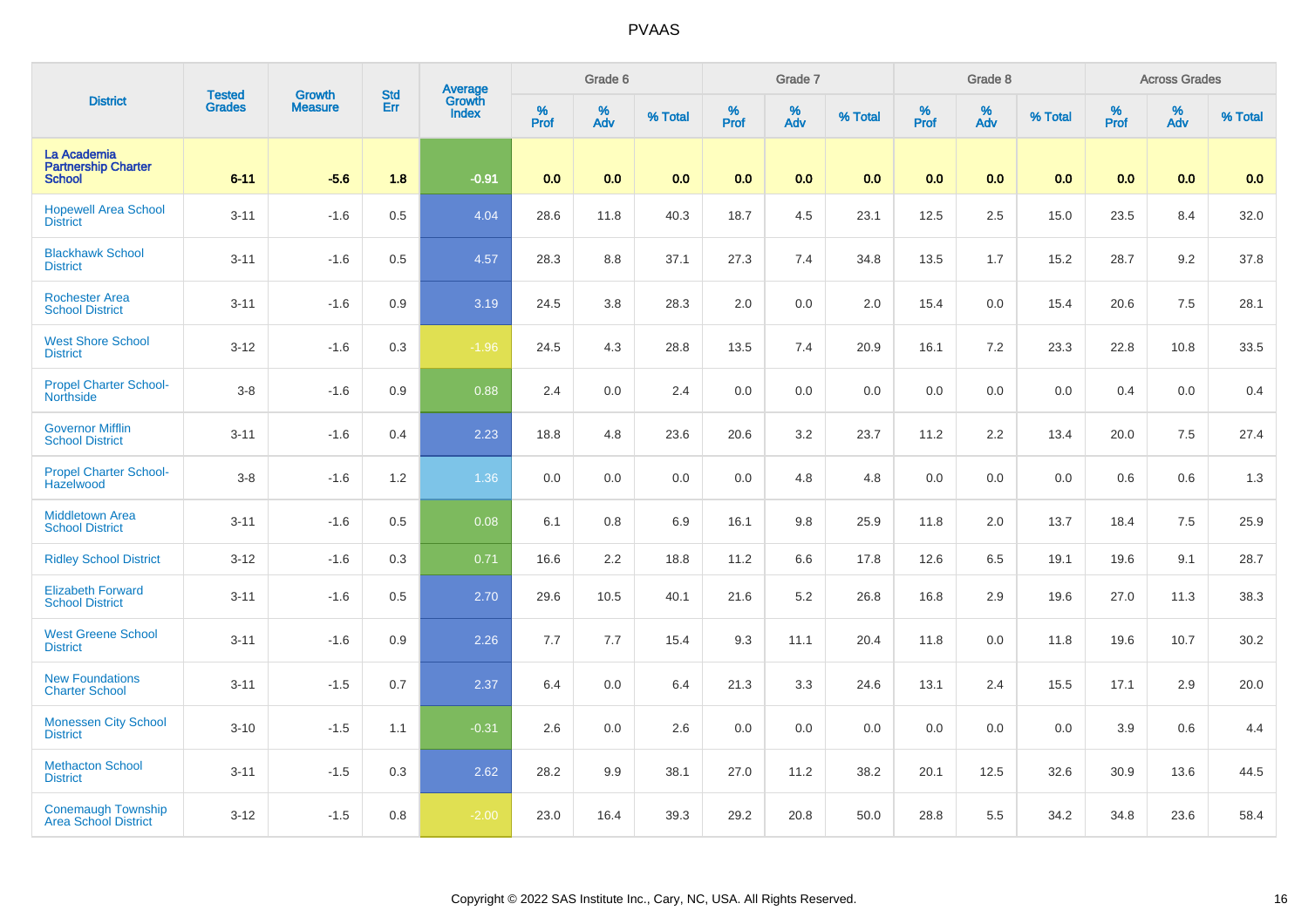|                                                                               |                                |                                 |                   |                                          |              | Grade 6     |         |           | Grade 7  |         |                     | Grade 8  |         |           | <b>Across Grades</b> |         |
|-------------------------------------------------------------------------------|--------------------------------|---------------------------------|-------------------|------------------------------------------|--------------|-------------|---------|-----------|----------|---------|---------------------|----------|---------|-----------|----------------------|---------|
| <b>District</b>                                                               | <b>Tested</b><br><b>Grades</b> | <b>Growth</b><br><b>Measure</b> | <b>Std</b><br>Err | <b>Average</b><br>Growth<br><b>Index</b> | $\%$<br>Prof | $\%$<br>Adv | % Total | %<br>Prof | %<br>Adv | % Total | $\%$<br><b>Prof</b> | %<br>Adv | % Total | %<br>Prof | %<br>Adv             | % Total |
| La Academia<br><b>Partnership Charter</b><br><b>School</b>                    | $6 - 11$                       | $-5.6$                          | 1.8               | $-0.91$                                  | 0.0          | 0.0         | 0.0     | 0.0       | 0.0      | 0.0     | 0.0                 | 0.0      | 0.0     | 0.0       | 0.0                  | 0.0     |
| <b>Innovative Arts</b><br><b>Academy Charter</b><br>School                    | $6 - 11$                       | $-1.5$                          | 0.8               | 5.73                                     | 0.0          | 0.0         | 0.0     | 0.0       | 0.0      | 0.0     | 3.4                 | 0.0      | 3.4     | 1.4       | 0.0                  | 1.4     |
| Northern Bedford<br><b>County School District</b>                             | $3 - 11$                       | $-1.5$                          | 0.8               | 1.00                                     | 30.5         | 1.7         | 32.2    | 19.0      | 1.7      | 20.7    | 9.4                 | 3.1      | 12.5    | 24.6      | 5.2                  | 29.8    |
| <b>Kutztown Area School</b><br><b>District</b>                                | $3 - 12$                       | $-1.4$                          | 0.8               | $1.52$                                   | 24.2         | 3.2         | 27.4    | 25.6      | 10.3     | 35.9    | 10.8                | 10.8     | 21.5    | 30.0      | 13.3                 | 43.3    |
| <b>Chambersburg Area</b><br><b>School District</b>                            | $3 - 11$                       | $-1.4$                          | 0.3               | 3.43                                     | 14.1         | 3.8         | 17.9    | 15.1      | 4.9      | 20.0    | 11.2                | 4.5      | 15.7    | 16.9      | 5.3                  | 22.3    |
| <b>Everett Area School</b><br><b>District</b>                                 | $3 - 11$                       | $-1.4$                          | 0.7               | 1.92                                     | 19.8         | 2.3         | 22.1    | 13.9      | 1.0      | 14.8    | 10.7                | 6.7      | 17.3    | 19.7      | 5.5                  | 25.2    |
| <b>Albert Gallatin Area</b><br><b>School District</b>                         | $3 - 11$                       | $-1.4$                          | 0.5               | 0.97                                     | 18.6         | 1.6         | 20.2    | 12.8      | 2.8      | 15.6    | 14.8                | 2.0      | 16.8    | 17.4      | 4.9                  | 22.3    |
| Pennsylvania<br><b>Leadership Charter</b><br>School                           | $3 - 11$                       | $-1.4$                          | 0.5               | 2.15                                     | 24.9         | 6.4         | 31.2    | 13.4      | 19.6     | 33.0    | 16.7                | 6.2      | 22.9    | 23.9      | 12.4                 | 36.4    |
| <b>Young Scholars of</b><br><b>Greater Allegheny</b><br><b>Charter School</b> | $3 - 8$                        | $-1.4$                          | 1.6               | 1.32                                     | 6.2          | 0.0         | 6.2     | 10.0      | 0.0      | 10.0    |                     |          |         | 6.6       | $0.0\,$              | 6.6     |
| <b>Mastery Charter</b><br>School-Cleveland<br>Elementary                      | $3 - 8$                        | $-1.3$                          | 1.2               | 0.18                                     | 5.9          | 0.0         | 5.9     | 3.6       | 0.0      | 3.6     | 3.8                 | 3.8      | 7.7     | 2.4       | 1.8                  | 4.3     |
| Canon-Mcmillan<br><b>School District</b>                                      | $3 - 11$                       | $-1.3$                          | 0.3               | 2.20                                     | 28.2         | 9.8         | 38.0    | 26.1      | 10.4     | 36.5    | 27.7                | 10.6     | 38.4    | 30.0      | 14.6                 | 44.6    |
| <b>Downingtown Area</b><br><b>School District</b>                             | $3 - 11$                       | $-1.3$                          | 0.3               | 1.86                                     | 28.9         | 24.6        | 53.5    | 31.4      | 21.1     | 52.5    | 27.1                | 28.6     | 55.7    | 36.8      | 25.9                 | 62.7    |
| <b>West Chester Area</b><br><b>School District</b>                            | $3 - 11$                       | $-1.3$                          | 0.3               | $-0.94$                                  | 29.1         | 9.5         | 38.7    | 26.7      | 11.1     | 37.8    | 22.1                | 13.0     | 35.1    | 32.0      | 17.9                 | 49.8    |
| <b>Upper Merion Area</b><br><b>School District</b>                            | $3 - 11$                       | $-1.3$                          | 0.4               | 0.25                                     | 27.9         | 11.7        | 39.6    | 26.4      | 7.1      | 33.5    | 11.7                | 7.8      | 19.4    | 26.8      | 17.0                 | 43.8    |
| Mechanicsburg Area<br><b>School District</b>                                  | $3 - 11$                       | $-1.3$                          | 0.4               | $-0.26$                                  | 16.3         | 2.8         | 19.1    | 20.3      | 5.4      | 25.8    | 14.5                | 4.6      | 19.1    | 24.3      | 10.0                 | 34.2    |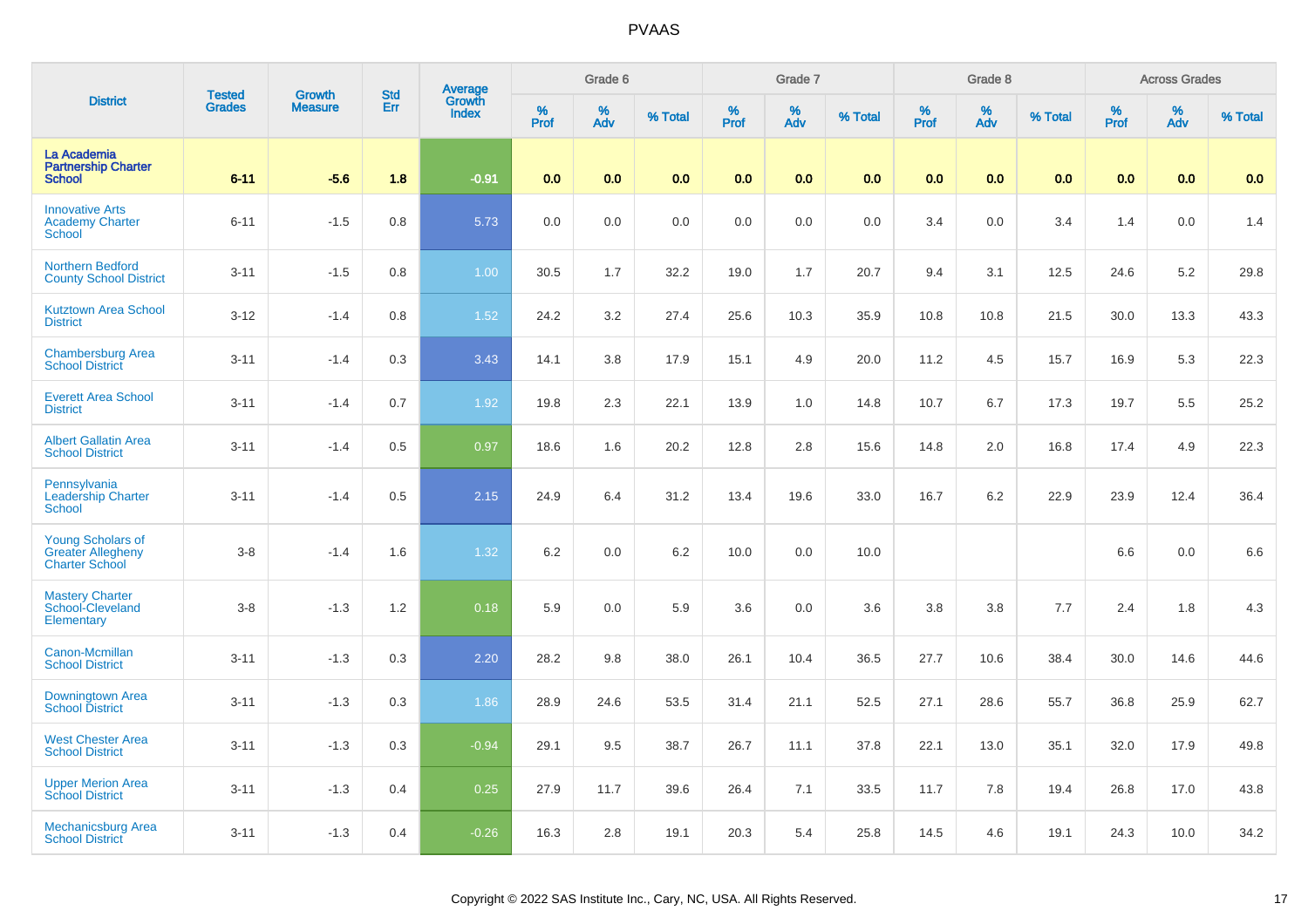| <b>District</b>                                               | <b>Tested</b> | <b>Growth</b>  | <b>Std</b> | <b>Average</b><br>Growth |           | Grade 6  |         |          | Grade 7  |         |           | Grade 8  |         |           | <b>Across Grades</b> |         |
|---------------------------------------------------------------|---------------|----------------|------------|--------------------------|-----------|----------|---------|----------|----------|---------|-----------|----------|---------|-----------|----------------------|---------|
|                                                               | <b>Grades</b> | <b>Measure</b> | Err        | <b>Index</b>             | %<br>Prof | %<br>Adv | % Total | $%$ Prof | %<br>Adv | % Total | %<br>Prof | %<br>Adv | % Total | %<br>Prof | %<br>Adv             | % Total |
| La Academia<br><b>Partnership Charter</b><br><b>School</b>    | $6 - 11$      | $-5.6$         | 1.8        | $-0.91$                  | 0.0       | 0.0      | 0.0     | 0.0      | 0.0      | 0.0     | 0.0       | 0.0      | 0.0     | 0.0       | 0.0                  | 0.0     |
| <b>Carlynton School</b><br><b>District</b>                    | $3 - 11$      | $-1.3$         | 0.7        | 0.95                     | 35.7      | 7.1      | 42.9    | 9.5      | 3.8      | 13.3    | 11.7      | 0.0      | 11.7    | 20.9      | 6.7                  | 27.6    |
| <b>Tulpehocken Area</b><br><b>School District</b>             | $3 - 12$      | $-1.2$         | 0.6        | 1.70                     | 15.7      | 11.8     | 27.4    | 18.4     | 5.8      | 24.3    | 14.3      | 2.7      | 17.0    | 21.6      | 11.0                 | 32.6    |
| <b>Big Spring School</b><br><b>District</b>                   | $3 - 11$      | $-1.2$         | 0.5        | $-0.59$                  | 22.0      | 3.8      | 25.8    | 20.9     | 6.7      | 27.6    | 10.9      | 3.3      | 14.1    | 24.6      | 10.4                 | 35.0    |
| <b>Lincoln Leadership</b><br><b>Academy Charter</b><br>School | $3 - 12$      | $-1.2$         | 0.9        | 2.09                     | 2.0       | 0.0      | 2.0     | 4.0      | $2.0\,$  | 6.0     | 0.0       | 0.0      | 0.0     | 3.8       | 0.7                  | 4.4     |
| <b>Allegheny Valley</b><br>School District                    | $3 - 11$      | $-1.2$         | 0.8        | 1.14                     | 11.1      | 5.6      | 16.7    | 16.2     | 7.4      | 23.5    | 13.1      | 8.2      | 21.3    | 18.0      | 6.9                  | 24.9    |
| <b>Mercer Area School</b><br><b>District</b>                  | $3 - 11$      | $-1.2$         | 0.7        | 2.42                     | 35.3      | 8.8      | 44.1    | 25.0     | 11.8     | 36.8    | 18.7      | 4.0      | 22.7    | 29.0      | 12.7                 | 41.7    |
| <b>Pennridge School</b><br><b>District</b>                    | $3 - 10$      | $-1.2$         | 0.3        | 3.36                     | 19.1      | 2.9      | 22.0    | 21.4     | 13.9     | 35.3    | 21.6      | 3.4      | 25.1    | 28.5      | 12.0                 | 40.5    |
| <b>Fairfield Area School</b><br><b>District</b>               | $3 - 11$      | $-1.2$         | 0.8        | 1.99                     | 19.7      | 1.6      | 21.3    | 18.5     | 0.0      | 18.5    | 16.7      | 3.7      | 20.4    | 25.3      | 6.7                  | 32.0    |
| <b>West Jefferson Hills</b><br><b>School District</b>         | $3 - 11$      | $-1.1$         | 0.4        | 1.81                     | 24.8      | 3.3      | 28.0    | 22.8     | 6.3      | 29.1    | 21.7      | 4.4      | 26.1    | 30.8      | 13.4                 | 44.3    |
| <b>Clarion-Limestone</b><br><b>Area School District</b>       | $3 - 12$      | $-1.1$         | 0.9        | 1.39                     | 36.5      | 5.8      | 42.3    | 27.9     | 11.6     | 39.5    | 7.8       | 3.9      | 11.8    | 28.4      | 13.2                 | 41.6    |
| <b>Easton Area School</b><br><b>District</b>                  | $3 - 12$      | $-1.1$         | 0.3        | $-0.56$                  | 14.6      | 3.3      | 17.9    | 11.0     | 6.9      | 18.0    | 10.3      | 2.2      | 12.4    | 18.5      | 8.4                  | 26.9    |
| South Middleton<br><b>School District</b>                     | $3 - 11$      | $-1.1$         | 0.5        | 0.66                     | 23.8      | 4.0      | 27.8    | 20.7     | 7.1      | 27.8    | 16.8      | 9.2      | 26.0    | 25.9      | 15.1                 | 41.0    |
| <b>People For People</b><br><b>Charter School</b>             | $3 - 12$      | $-1.1$         | 1.0        | 3.27                     | 0.0       | 0.0      | 0.0     | 2.4      | 0.0      | 2.4     | 0.0       | 0.0      | 0.0     | 1.3       | 0.0                  | 1.3     |
| <b>Southern Lehigh</b><br><b>School District</b>              | $3 - 11$      | $-1.1$         | 0.4        | $-0.93$                  | 28.3      | 16.8     | 45.1    | 40.2     | 13.1     | 53.3    | 32.0      | 12.7     | 44.8    | 35.0      | 20.7                 | 55.8    |
| <b>Blue Ridge School</b><br><b>District</b>                   | $3 - 11$      | $-1.1$         | 0.7        | 1.82                     | 14.9      | 0.0      | 14.9    | 25.8     | 3.2      | 29.0    | 12.9      | 4.3      | 17.1    | 23.5      | 4.1                  | 27.7    |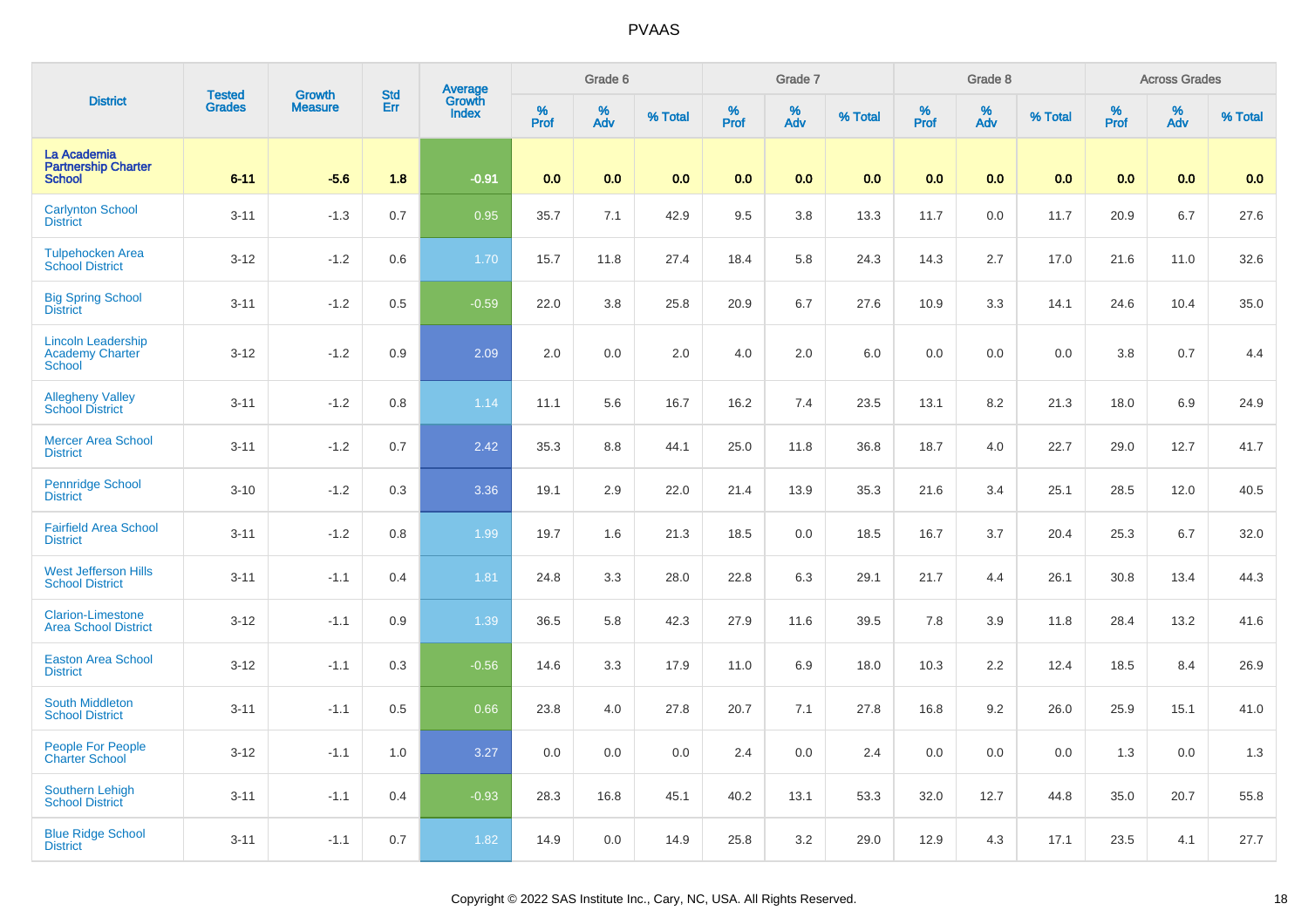| <b>District</b>                                               | <b>Tested</b> | <b>Growth</b>  | <b>Std</b> |                                          |           | Grade 6  |         |           | Grade 7  |         |           | Grade 8  |         |           | <b>Across Grades</b> |         |
|---------------------------------------------------------------|---------------|----------------|------------|------------------------------------------|-----------|----------|---------|-----------|----------|---------|-----------|----------|---------|-----------|----------------------|---------|
|                                                               | <b>Grades</b> | <b>Measure</b> | Err        | <b>Average</b><br>Growth<br><b>Index</b> | %<br>Prof | %<br>Adv | % Total | %<br>Prof | %<br>Adv | % Total | %<br>Prof | %<br>Adv | % Total | %<br>Prof | %<br>Adv             | % Total |
| La Academia<br><b>Partnership Charter</b><br><b>School</b>    | $6 - 11$      | $-5.6$         | 1.8        | $-0.91$                                  | 0.0       | 0.0      | 0.0     | 0.0       | 0.0      | 0.0     | 0.0       | 0.0      | 0.0     | 0.0       | 0.0                  | 0.0     |
| <b>Daniel Boone Area</b><br><b>School District</b>            | $3 - 12$      | $-1.1$         | 0.5        | 3.78                                     | 28.7      | 6.6      | 35.4    | 18.6      | 7.8      | 26.4    | 13.8      | 2.4      | 16.2    | 25.4      | 7.1                  | 32.4    |
| <b>Frederick Douglass</b><br><b>Mastery Charter</b><br>School | $3 - 8$       | $-1.0$         | 1.2        | 2.52                                     | 0.0       | 0.0      | 0.0     | 0.0       | 0.0      | 0.0     | 3.4       | 3.4      | 6.9     | 1.5       | 0.8                  | 2.3     |
| <b>Corry Area School</b><br><b>District</b>                   | $3 - 11$      | $-1.0$         | 0.5        | 0.08                                     | 25.2      | 3.6      | 28.8    | 17.4      | 5.1      | 22.5    | 15.8      | 1.4      | 17.1    | 23.2      | 7.5                  | 30.7    |
| <b>Collegium Charter</b><br>School                            | $3 - 10$      | $-1.0$         | 0.4        | 2.29                                     | 10.6      | 1.1      | 11.6    | 8.0       | 2.3      | 10.3    | 7.6       | 2.8      | 10.3    | 14.4      | 3.4                  | 17.8    |
| <b>Independence Charter</b><br><b>School West</b>             | $3 - 7$       | $-1.0$         | 1.7        | 1.35                                     | 16.7      | 0.0      | 16.7    | 5.6       | 0.0      | 5.6     |           |          |         | 6.2       | 1.8                  | 8.0     |
| <b>York Suburban School</b><br><b>District</b>                | $3 - 11$      | $-1.0$         | 0.5        | 6.95                                     | 17.1      | 6.5      | 23.6    | 23.6      | 15.3     | 38.9    | 20.6      | 9.2      | 29.9    | 27.3      | 17.9                 | 45.3    |
| <b>California Area School</b><br><b>District</b>              | $3 - 10$      | $-1.0$         | 0.8        | $-1.19$                                  | 13.8      | 0.0      | 13.8    | 24.6      | 1.8      | 26.3    | 20.4      | 5.6      | 25.9    | 22.4      | 4.3                  | 26.6    |
| Eugenio Maria De<br><b>Hostos Charter School</b>              | $3 - 8$       | $-1.0$         | 1.4        | 0.68                                     | 5.6       | 5.6      | 11.1    | 4.4       | 8.7      | 13.0    | 28.6      | 7.1      | 35.7    | 9.3       | 3.4                  | 12.7    |
| <b>Keystone School</b><br><b>District</b>                     | $3 - 11$      | $-1.0$         | 0.8        | 1.11                                     | 32.1      | 1.9      | 34.0    | 12.3      | 1.4      | 13.7    | 6.4       | 0.0      | 6.4     | 24.1      | 7.6                  | 31.6    |
| <b>Schuylkill Valley</b><br><b>School District</b>            | $3 - 11$      | $-1.0$         | 0.5        | 3.23                                     | 25.6      | 5.8      | 31.4    | 15.3      | 9.9      | 25.2    | 8.2       | 2.7      | 10.9    | 21.3      | 7.6                  | 29.0    |
| <b>Wilkes-Barre Area</b><br><b>School District</b>            | $3 - 11$      | $-0.9$         | 0.5        | 1.33                                     | 10.1      | 4.4      | 14.5    | 6.0       | 1.8      | 7.8     | 3.1       | 1.3      | 4.4     | 9.8       | 3.0                  | 12.7    |
| <b>Ferndale Area School</b><br><b>District</b>                | $3 - 10$      | $-0.9$         | 0.9        | 1.11                                     | 19.5      | 7.3      | 26.8    | 31.6      | 2.6      | 34.2    | 11.1      | 8.9      | 20.0    | 21.3      | 7.9                  | 29.1    |
| <b>Deep Roots Charter</b><br>School                           | $3-6$         | $-0.9$         | 1.3        | 2.28                                     | 0.0       | 0.0      | 0.0     |           |          |         |           |          |         | 1.3       | 0.0                  | 1.3     |
| <b>Colonial School</b><br><b>District</b>                     | $3 - 11$      | $-0.9$         | 0.3        | 2.48                                     | 35.6      | 15.3     | 50.9    | 29.4      | 16.8     | 46.2    | 21.2      | 15.0     | 36.2    | 31.5      | 21.3                 | 52.8    |
| <b>Minersville Area</b><br><b>School District</b>             | $3 - 11$      | $-0.9$         | 0.7        | 4.90                                     | 20.8      | 2.6      | 23.4    | 10.4      | 0.0      | 10.4    | 2.7       | 1.3      | 4.0     | 15.1      | 3.2                  | 18.3    |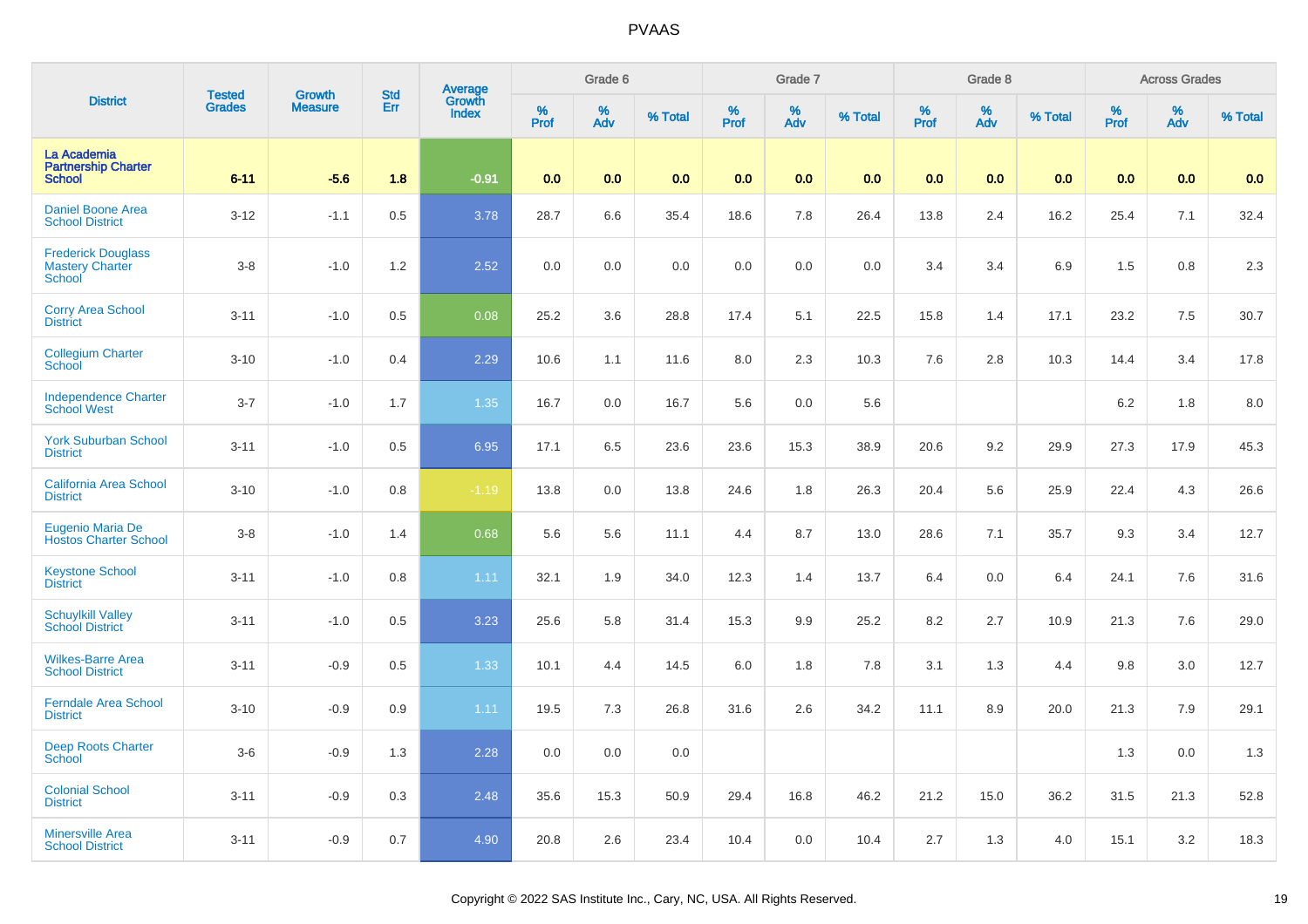| <b>District</b>                                            | <b>Tested</b> | <b>Growth</b>  | <b>Std</b> | Average<br>Growth |           | Grade 6  |         |                  | Grade 7  |         |           | Grade 8  |         |           | <b>Across Grades</b> |         |
|------------------------------------------------------------|---------------|----------------|------------|-------------------|-----------|----------|---------|------------------|----------|---------|-----------|----------|---------|-----------|----------------------|---------|
|                                                            | <b>Grades</b> | <b>Measure</b> | Err        | <b>Index</b>      | %<br>Prof | %<br>Adv | % Total | %<br><b>Prof</b> | %<br>Adv | % Total | %<br>Prof | %<br>Adv | % Total | %<br>Prof | %<br>Adv             | % Total |
| La Academia<br><b>Partnership Charter</b><br><b>School</b> | $6 - 11$      | $-5.6$         | 1.8        | $-0.91$           | 0.0       | 0.0      | 0.0     | 0.0              | 0.0      | 0.0     | 0.0       | 0.0      | 0.0     | 0.0       | 0.0                  | 0.0     |
| <b>Benton Area School</b><br><b>District</b>               | $3 - 10$      | $-0.9$         | 0.9        | 0.54              | 17.4      | 4.4      | 21.7    | 13.6             | 3.4      | 17.0    | 10.3      | 2.6      | 12.8    | 21.6      | 7.1                  | 28.7    |
| <b>Wissahickon Charter</b><br><b>School</b>                | $3 - 8$       | $-0.8$         | 0.7        | 4.54              | 2.4       | 0.0      | 2.4     | 3.7              | 0.0      | 3.7     | 1.5       | 0.0      | 1.5     | 4.0       | 0.2                  | 4.2     |
| <b>Turkeyfoot Valley Area</b><br><b>School District</b>    | $3 - 12$      | $-0.8$         | 1.3        | 1.22              | 14.3      | 0.0      | 14.3    | 30.0             | 0.0      | 30.0    | 12.5      | 4.2      | 16.7    | 20.0      | 2.6                  | 22.6    |
| <b>Belmont Charter</b><br>School                           | $3 - 10$      | $-0.8$         | 0.8        | 2.15              | 4.0       | 0.0      | 4.0     | 0.0              | 0.0      | 0.0     | 5.6       | 0.0      | 5.6     | 2.8       | 0.6                  | 3.4     |
| Freedom Area School<br><b>District</b>                     | $3 - 11$      | $-0.8$         | 0.7        | 1.59              | 21.4      | 2.4      | 23.8    | 18.6             | 2.9      | 21.6    | 10.7      | 1.3      | 12.0    | 17.8      | 3.7                  | 21.6    |
| <b>Wilmington Area</b><br><b>School District</b>           | $3 - 11$      | $-0.8$         | 0.8        | $-0.91$           | 12.7      | 1.6      | 14.3    | 29.4             | 3.9      | 33.3    | 13.6      | 3.4      | 17.0    | 26.8      | 7.9                  | 34.7    |
| <b>Fort Leboeuf School</b><br><b>District</b>              | $3 - 11$      | $-0.7$         | 0.5        | 0.88              | 25.7      | 18.8     | 44.4    | 21.6             | 14.4     | 35.9    | 22.6      | 11.6     | 34.2    | 28.5      | 22.7                 | 51.2    |
| <b>Mastery Charter</b><br>School - Harrity<br>Campus       | $3 - 8$       | $-0.7$         | 1.1        | 2.42              | 2.3       | 0.0      | 2.3     | 0.0              | 0.0      | 0.0     | 3.1       | 0.0      | 3.1     | 5.5       | 1.0                  | 6.5     |
| <b>Universal Alcorn</b><br><b>Charter School</b>           | $3 - 8$       | $-0.7$         | 0.8        | 0.27              | 3.9       | 0.0      | 3.9     | 8.8              | 0.0      | 8.8     | 5.1       | 0.0      | 5.1     | 6.4       | 1.7                  | 8.1     |
| Quakertown<br><b>Community School</b><br><b>District</b>   | $3 - 12$      | $-0.7$         | 0.3        | $-0.53$           | 31.0      | 7.5      | 38.4    | 17.8             | 8.4      | 26.2    | 21.0      | 9.1      | 30.1    | 26.2      | 12.7                 | 38.9    |
| <b>Warrior Run School</b><br><b>District</b>               | $3 - 11$      | $-0.7$         | 0.6        | 1.21              | 25.7      | 1.8      | 27.5    | 16.8             | 11.2     | 28.0    | 15.6      | 12.2     | 27.8    | 23.2      | 10.7                 | 34.0    |
| <b>Tyrone Area School</b><br><b>District</b>               | $3 - 12$      | $-0.7$         | 0.5        | 4.35              | 12.4      | 4.6      | 17.0    | 18.0             | $2.5\,$  | 20.5    | 12.4      | 5.3      | 17.7    | 20.5      | 8.1                  | 28.6    |
| <b>Haverford Township</b><br><b>School District</b>        | $3 - 11$      | $-0.7$         | 0.3        | $-0.06$           | 26.4      | 15.0     | 41.4    | 28.5             | 12.8     | 41.3    | 33.9      | 15.2     | 49.1    | 31.6      | 23.1                 | 54.7    |
| <b>Manheim Township</b><br><b>School District</b>          | $3 - 12$      | $-0.7$         | 0.3        | 6.38              | 33.2      | 23.2     | 56.3    | 28.9             | 9.6      | 38.6    | 18.1      | 11.2     | 29.3    | 28.7      | 21.3                 | 49.9    |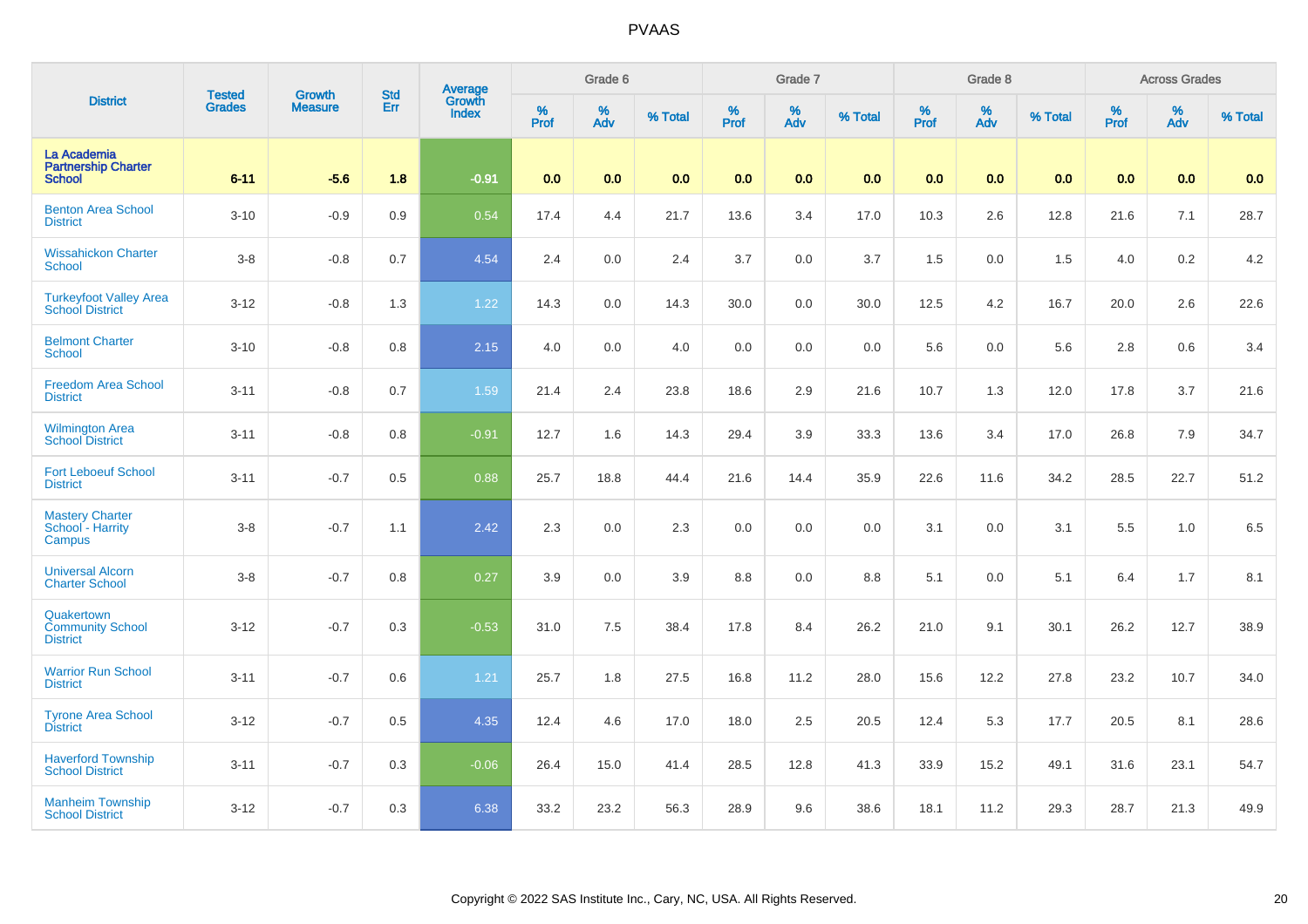| <b>District</b>                                                                    | <b>Tested</b> | <b>Growth</b>  | <b>Std</b> |                                   |                  | Grade 6  |         |                     | Grade 7  |         |                  | Grade 8  |         |           | <b>Across Grades</b> |         |
|------------------------------------------------------------------------------------|---------------|----------------|------------|-----------------------------------|------------------|----------|---------|---------------------|----------|---------|------------------|----------|---------|-----------|----------------------|---------|
|                                                                                    | <b>Grades</b> | <b>Measure</b> | Err        | Average<br>Growth<br><b>Index</b> | %<br><b>Prof</b> | %<br>Adv | % Total | $\%$<br><b>Prof</b> | %<br>Adv | % Total | %<br><b>Prof</b> | %<br>Adv | % Total | %<br>Prof | $\%$<br>Adv          | % Total |
| La Academia<br><b>Partnership Charter</b><br><b>School</b>                         | $6 - 11$      | $-5.6$         | 1.8        | $-0.91$                           | 0.0              | 0.0      | 0.0     | 0.0                 | 0.0      | 0.0     | 0.0              | 0.0      | 0.0     | 0.0       | 0.0                  | 0.0     |
| <b>Laboratory Charter</b><br>School                                                | $3 - 8$       | $-0.7$         | 1.1        | 2.78                              | 2.3              | 0.0      | 2.3     | 6.4                 | 0.0      | 6.4     | 5.0              | 0.0      | 5.0     | 5.3       | 0.0                  | 5.3     |
| <b>Pottsville Area School</b><br><b>District</b>                                   | $3 - 12$      | $-0.7$         | 0.5        | 1.04                              | 17.6             | 4.7      | 22.3    | 14.2                | 4.3      | 18.5    | 16.1             | 2.4      | 18.4    | 18.0      | 6.0                  | 23.9    |
| <b>Central Fulton School</b><br><b>District</b>                                    | $3 - 11$      | $-0.7$         | 0.8        | 3.45                              | 15.9             | 1.4      | 17.4    | 13.0                | 14.5     | 27.5    | 12.7             | 14.6     | 27.3    | 24.6      | 8.3                  | 32.8    |
| <b>Brownsville Area</b><br><b>School District</b>                                  | $3 - 12$      | $-0.6$         | 0.7        | $-0.09$                           | 7.2              | 1.2      | 8.4     | 6.4                 | 1.3      | 7.7     | 4.2              | 1.4      | 5.6     | 10.2      | 1.5                  | 11.7    |
| <b>Union Area School</b><br><b>District</b>                                        | $3 - 11$      | $-0.6$         | 0.9        | $-0.62$                           | 32.8             | 5.2      | 37.9    | 26.3                | 3.5      | 29.8    | 17.8             | 0.0      | 17.8    | 30.2      | 7.4                  | 37.6    |
| <b>Center For Student</b><br><b>Learning Charter</b><br><b>School At Pennsbury</b> | $6 - 12$      | $-0.6$         | 3.1        | $-0.20$                           |                  |          |         |                     |          |         | 0.0              | 0.0      | 0.0     | 3.4       | 0.0                  | 3.4     |
| <b>Mastery Charter</b><br>School - Smedley<br>Campus                               | $3-6$         | $-0.6$         | 1.2        | $-0.37$                           | 3.5              | 0.0      | 3.5     |                     |          |         |                  |          |         | 3.5       | 0.0                  | 3.5     |
| <b>Wyoming Valley West</b><br><b>School District</b>                               | $3 - 11$      | $-0.6$         | 0.5        | 1.83                              | 13.8             | 2.1      | 15.9    | 10.8                | 0.0      | 10.8    | 10.5             | 2.9      | 13.4    | 11.8      | 2.4                  | 14.3    |
| <b>Fairview School</b><br><b>District</b>                                          | $3 - 11$      | $-0.6$         | 0.5        | 3.58                              | 24.8             | 11.3     | 36.1    | 29.4                | 11.6     | 41.1    | 30.8             | 12.0     | 42.9    | 32.4      | 15.4                 | 47.7    |
| <b>Neshaminy School</b><br><b>District</b>                                         | $3 - 11$      | $-0.6$         | 0.3        | 4.21                              | 18.4             | 3.5      | 21.9    | 21.1                | 6.5      | 27.6    | 17.0             | 5.4      | 22.4    | 24.8      | 10.8                 | 35.6    |
| <b>Derry Area School</b><br><b>District</b>                                        | $3 - 11$      | $-0.6$         | 0.6        | 1.61                              | 32.5             | 13.0     | 45.5    | 11.9                | 6.8      | 18.6    | 10.2             | 6.5      | 16.7    | 23.2      | 13.2                 | 36.4    |
| <b>Council Rock School</b><br><b>District</b>                                      | $3 - 11$      | $-0.6$         | 0.2        | 4.05                              | 33.6             | 14.1     | 47.6    | 27.3                | 16.1     | 43.4    | 21.3             | 13.1     | 34.4    | 31.0      | 18.6                 | 49.7    |
| <b>Erie Rise Leadership</b><br><b>Academy Charter</b><br><b>School</b>             | $3 - 8$       | $-0.6$         | 1.1        | 2.06                              | 0.0              | 0.0      | 0.0     | 0.0                 | 0.0      | 0.0     | 0.0              | 0.0      | 0.0     | 1.6       | 1.0                  | 2.6     |
| <b>South Williamsport</b><br><b>Area School District</b>                           | $3 - 10$      | $-0.6$         | 0.6        | 3.18                              | 25.8             | 4.5      | 30.3    | 15.5                | 2.4      | 17.9    | 15.1             | 0.0      | 15.1    | 20.2      | 2.8                  | 23.0    |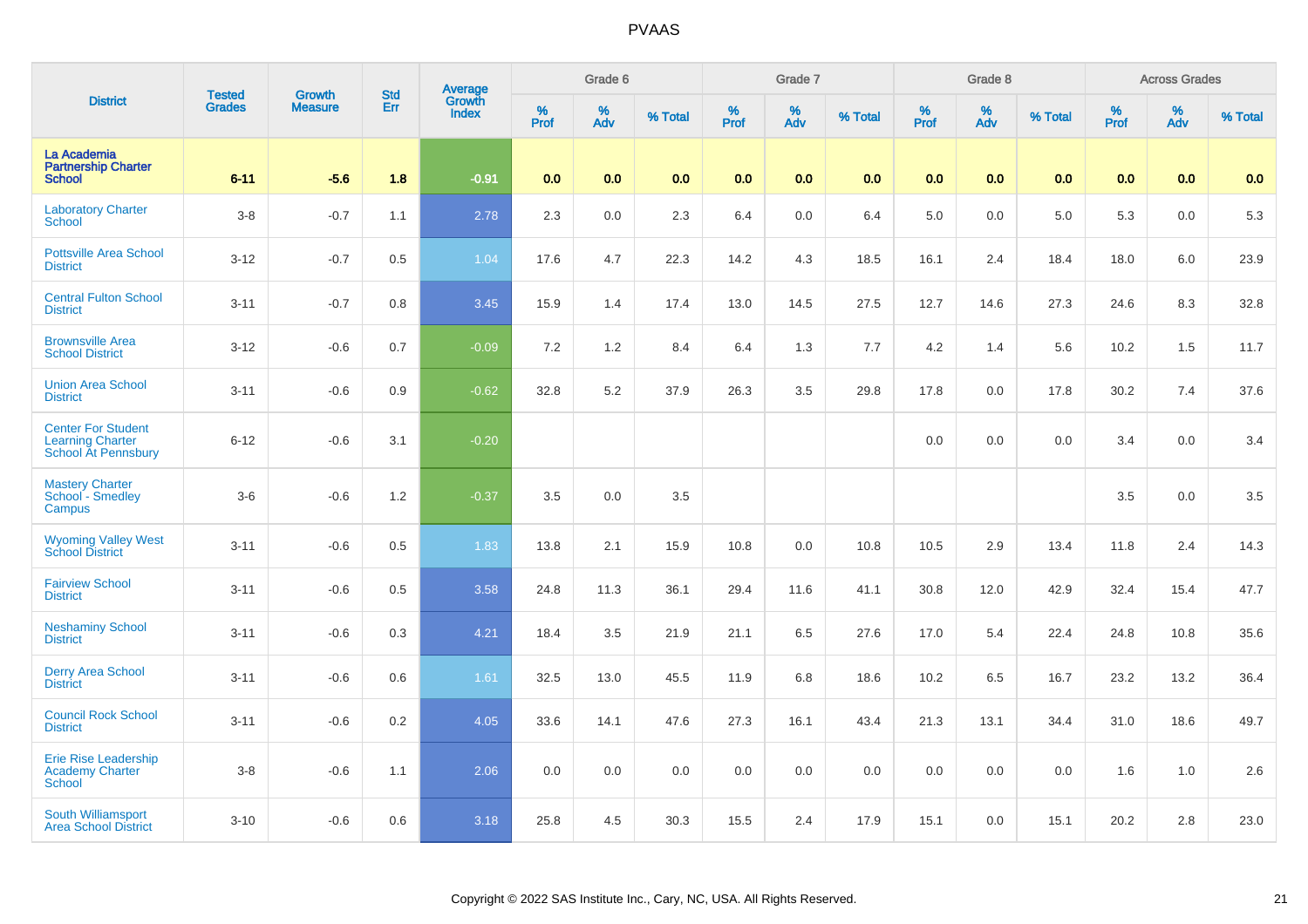| <b>District</b>                                            |                                | <b>Growth</b>  | <b>Std</b> |                                   |              | Grade 6     |         |                     | Grade 7  |         |              | Grade 8  |         |           | <b>Across Grades</b> |         |
|------------------------------------------------------------|--------------------------------|----------------|------------|-----------------------------------|--------------|-------------|---------|---------------------|----------|---------|--------------|----------|---------|-----------|----------------------|---------|
|                                                            | <b>Tested</b><br><b>Grades</b> | <b>Measure</b> | Err        | Average<br>Growth<br><b>Index</b> | $\%$<br>Prof | $\%$<br>Adv | % Total | $\%$<br><b>Prof</b> | %<br>Adv | % Total | $\%$<br>Prof | %<br>Adv | % Total | %<br>Prof | %<br>Adv             | % Total |
| La Academia<br><b>Partnership Charter</b><br><b>School</b> | $6 - 11$                       | $-5.6$         | 1.8        | $-0.91$                           | 0.0          | 0.0         | 0.0     | 0.0                 | 0.0      | 0.0     | 0.0          | 0.0      | 0.0     | 0.0       | 0.0                  | 0.0     |
| <b>Waynesboro Area</b><br><b>School District</b>           | $3 - 12$                       | $-0.5$         | 0.4        | 2.30                              | 20.4         | 10.5        | 31.0    | 19.2                | $6.0\,$  | 25.2    | 20.1         | 4.8      | 24.8    | 22.3      | 9.3                  | 31.6    |
| <b>Altoona Area School</b><br><b>District</b>              | $3 - 12$                       | $-0.5$         | 0.3        | 1.50                              | 17.8         | $5.2\,$     | 23.0    | 14.6                | 4.9      | 19.5    | 15.8         | 4.3      | 20.1    | 19.6      | 6.6                  | 26.2    |
| <b>Coatesville Area</b><br><b>School District</b>          | $3 - 11$                       | $-0.5$         | 0.4        | 1.87                              | 8.5          | 0.0         | 8.5     | 8.9                 | 1.3      | 10.1    | 6.9          | 0.5      | 7.4     | 10.9      | 3.9                  | 14.8    |
| <b>Sugar Valley Rural</b><br><b>Charter School</b>         | $3 - 11$                       | $-0.5$         | 1.0        | 0.06                              | 8.3          | 0.0         | 8.3     | 5.1                 | 2.6      | 7.7     | 2.8          | 0.0      | 2.8     | 16.0      | 2.8                  | 18.9    |
| <b>Greater Nanticoke</b><br><b>Area School District</b>    | $3 - 12$                       | $-0.5$         | 0.6        | 4.36                              | 2.6          | 0.0         | 2.6     | 3.6                 | 0.0      | 3.6     | 4.2          | 1.7      | 5.9     | 7.6       | 2.0                  | 9.6     |
| <b>Central Dauphin</b><br><b>School District</b>           | $3 - 11$                       | $-0.5$         | 0.2        | 4.10                              | 14.9         | 2.6         | 17.4    | 14.8                | 7.0      | 21.8    | 12.5         | 4.2      | 16.7    | 19.3      | 7.8                  | 27.1    |
| Philadelphia City<br><b>School District</b>                | $3 - 12$                       | $-0.5$         | 0.2        | 3.67                              | 9.6          | 3.1         | 12.7    | 10.6                | 4.5      | 15.1    | 5.0          | 4.4      | 9.4     | 9.8       | 5.2                  | 15.0    |
| <b>Canton Area School</b><br><b>District</b>               | $3 - 11$                       | $-0.5$         | 0.8        | 3.67                              | 32.3         | 3.2         | 35.5    | 9.1                 | 1.8      | 10.9    | 4.8          | 0.0      | 4.8     | 23.4      | 6.2                  | 29.6    |
| Cornwall-Lebanon<br><b>School District</b>                 | $3 - 11$                       | $-0.5$         | 0.3        | 0.47                              | 18.2         | 6.2         | 24.4    | 16.1                | 4.9      | 21.0    | 16.4         | 9.4      | 25.8    | 23.1      | 8.6                  | 31.8    |
| <b>New Castle Area</b><br><b>School District</b>           | $3 - 12$                       | $-0.5$         | 0.4        | 0.14                              | 3.3          | 1.9         | 5.2     | 7.7                 | 1.4      | 9.1     | 3.3          | 0.9      | $4.2\,$ | 4.4       | 1.1                  | 5.5     |
| <b>Sto-Rox School</b><br><b>District</b>                   | $3 - 10$                       | $-0.5$         | 0.9        | 2.11                              | 1.2          | 0.0         | 1.2     | 0.0                 | 0.0      | $0.0\,$ | 0.0          | 0.0      | 0.0     | 2.8       | 0.5                  | 3.3     |
| <b>Hazleton Area School</b><br><b>District</b>             | $3 - 11$                       | $-0.5$         | 0.4        | 1.77                              | 5.2          | 1.1         | 6.3     | 2.8                 | 0.5      | 3.3     | 6.6          | 0.6      | 7.1     | 6.4       | 1.2                  | 7.7     |
| <b>Norwin School District</b>                              | $3 - 11$                       | $-0.5$         | 0.3        | 3.82                              | 37.2         | 20.7        | 58.0    | 42.6                | 14.9     | 57.4    | 32.4         | 5.4      | 37.7    | 36.5      | 21.0                 | 57.4    |
| <b>Eastern York School</b><br><b>District</b>              | $3 - 11$                       | $-0.5$         | 0.5        | $-0.31$                           | 23.5         | 6.0         | 29.5    | 23.2                | 14.1     | 37.3    | 17.3         | 9.7      | 27.0    | 24.8      | 10.7                 | 35.4    |
| <b>Line Mountain School</b><br><b>District</b>             | $3 - 11$                       | $-0.5$         | 0.7        | 0.25                              | 15.3         | 2.8         | 18.1    | 13.3                | 6.1      | 19.4    | 9.9          | 2.8      | 12.7    | 17.8      | 7.7                  | 25.5    |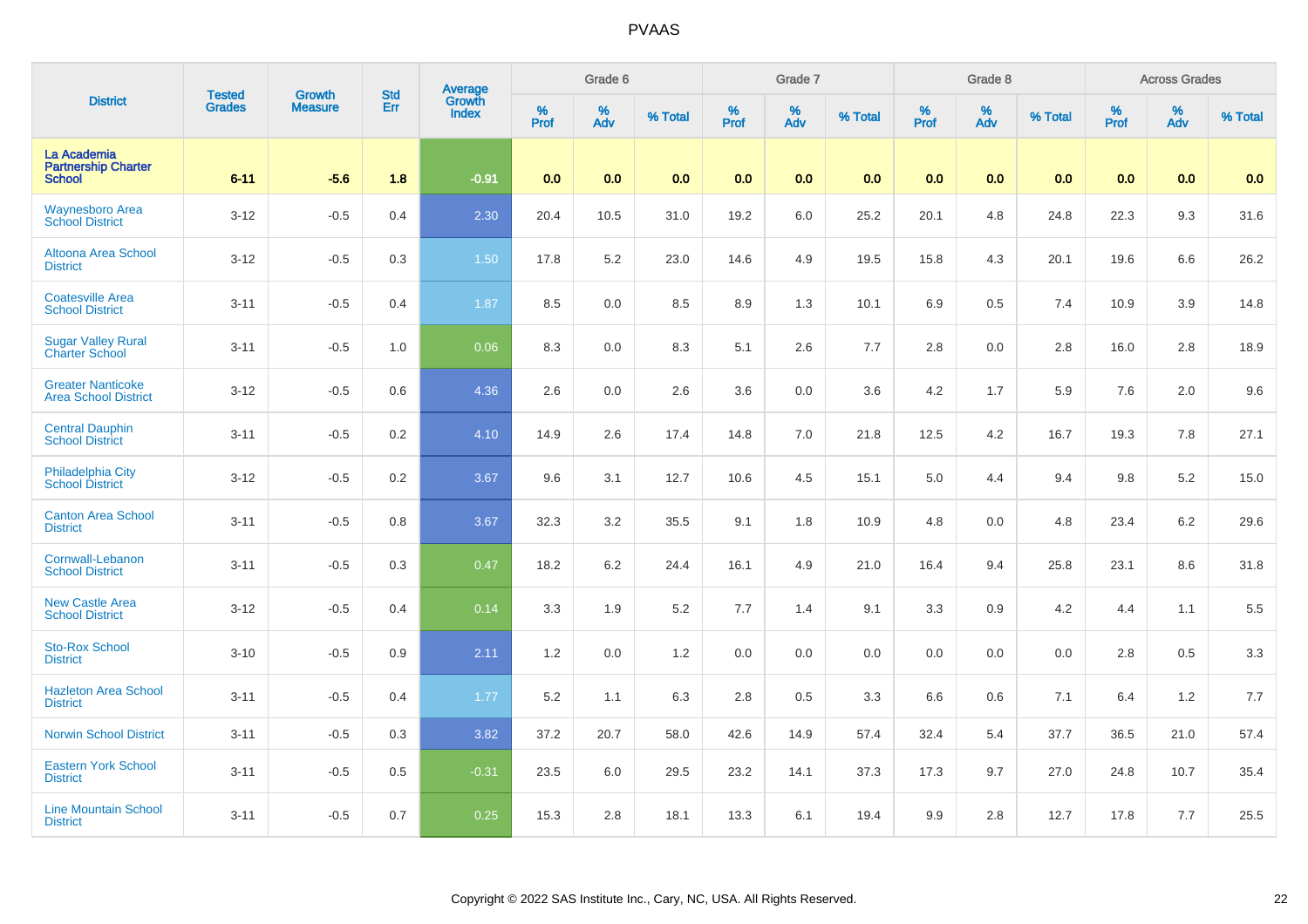| <b>District</b>                                                           | <b>Tested</b> | <b>Growth</b>  | <b>Std</b> | <b>Average</b><br>Growth |          | Grade 6  |         |          | Grade 7  |         |           | Grade 8                 |         |           | <b>Across Grades</b> |         |
|---------------------------------------------------------------------------|---------------|----------------|------------|--------------------------|----------|----------|---------|----------|----------|---------|-----------|-------------------------|---------|-----------|----------------------|---------|
|                                                                           | <b>Grades</b> | <b>Measure</b> | Err        | <b>Index</b>             | $%$ Prof | %<br>Adv | % Total | $%$ Prof | %<br>Adv | % Total | %<br>Prof | $\frac{\%}{\text{Adv}}$ | % Total | %<br>Prof | %<br>Adv             | % Total |
| La Academia<br><b>Partnership Charter</b><br><b>School</b>                | $6 - 11$      | $-5.6$         | 1.8        | $-0.91$                  | 0.0      | 0.0      | 0.0     | 0.0      | 0.0      | 0.0     | 0.0       | 0.0                     | 0.0     | 0.0       | 0.0                  | 0.0     |
| <b>Wissahickon School</b><br><b>District</b>                              | $3 - 10$      | $-0.4$         | 0.3        | 0.31                     | 34.5     | 16.2     | 50.7    | 31.3     | 19.5     | 50.8    | 20.0      | 17.9                    | 37.9    | 30.3      | 27.2                 | 57.4    |
| <b>Dunmore School</b><br><b>District</b>                                  | $3 - 11$      | $-0.4$         | 0.7        | 1.48                     | 20.9     | 2.2      | 23.1    | 10.4     | 0.9      | 11.3    | 9.5       | 3.6                     | 13.1    | 18.9      | 6.1                  | 25.0    |
| <b>Upper Darby School</b><br><b>District</b>                              | $3 - 12$      | $-0.4$         | 0.3        | $-0.94$                  | 6.9      | 0.7      | 7.6     | 5.4      | 2.9      | 8.3     | 7.5       | 1.4                     | 8.8     | 10.5      | 2.2                  | 12.8    |
| Jefferson-Morgan<br><b>School District</b>                                | $3 - 10$      | $-0.4$         | 0.8        | 4.12                     | 23.6     | 0.0      | 23.6    | 10.9     | 3.6      | 14.6    | 24.4      | 2.2                     | 26.7    | 17.1      | 4.8                  | 21.9    |
| Philadelphia<br><b>Performing Arts</b><br><b>Charter School</b>           | $3-9$         | $-0.4$         | 0.7        | 4.01                     | 19.6     | 3.6      | 23.2    | 23.0     | 14.9     | 37.9    | 18.0      | 8.0                     | 26.0    | 25.2      | 9.7                  | 34.9    |
| Northern Cambria<br><b>School District</b>                                | $3 - 11$      | $-0.4$         | 0.8        | 3.23                     | 3.8      | 0.0      | 3.8     | 19.6     | 1.8      | 21.4    | 18.2      | 1.5                     | 19.7    | 17.9      | 3.6                  | 21.4    |
| <b>Southeast Delco</b><br><b>School District</b>                          | $3 - 10$      | $-0.4$         | 0.6        | 4.21                     | 1.8      | 0.0      | 1.8     | 3.0      | 0.8      | 3.8     | 6.9       | 0.8                     | 7.7     | 5.7       | 0.7                  | 6.3     |
| <b>Young Scholars Of</b><br>Western Pennsylvania<br><b>Charter School</b> | $3 - 8$       | $-0.4$         | 1.1        | 1.25                     | 5.9      | 5.9      | 11.8    | 20.7     | 3.4      | 24.1    | 8.7       | 0.0                     | 8.7     | 12.3      | 4.8                  | 17.1    |
| <b>Laurel School District</b>                                             | $3 - 11$      | $-0.4$         | 0.7        | 1.59                     | 23.9     | 12.7     | 36.6    | 29.5     | 5.1      | 34.6    | 18.8      | 8.7                     | 27.5    | 28.6      | 13.6                 | 42.2    |
| <b>Forest Area School</b><br><b>District</b>                              | $3 - 11$      | $-0.4$         | 1.2        | 1.03                     | 19.0     | 0.0      | 19.0    | 13.8     | $0.0\,$  | 13.8    | 3.1       | 0.0                     | 3.1     | 23.4      | $5.5\,$              | 29.0    |
| <b>Green Woods Charter</b><br><b>School</b>                               | $3 - 8$       | $-0.3$         | 0.8        | 2.38                     | 27.1     | 11.9     | 39.0    | 16.1     | 5.4      | 21.4    | 17.3      | 3.8                     | 21.2    | 21.3      | 8.3                  | 29.6    |
| <b>Mahanoy Area School</b><br><b>District</b>                             | $3 - 10$      | $-0.3$         | 0.8        | 3.34                     | 4.0      | 0.0      | 4.0     | 7.7      | 0.0      | 7.7     | 4.6       | 0.0                     | 4.6     | 10.4      | 0.8                  | 11.1    |
| <b>Sharon City School</b><br><b>District</b>                              | $3 - 11$      | $-0.3$         | 0.5        | 1.32                     | 13.9     | 4.1      | 18.0    | 6.0      | 1.7      | 7.8     | 5.9       | 1.5                     | 7.4     | 12.0      | 2.8                  | 14.8    |
| <b>Southern York County</b><br><b>School District</b>                     | $3 - 11$      | $-0.3$         | 0.5        | 7.16                     | 36.1     | 8.9      | 45.0    | 18.8     | 5.4      | 24.3    | 11.5      | 3.0                     | 14.5    | 25.1      | 8.0                  | 33.0    |
| <b>Tidioute Community</b><br><b>Charter School</b>                        | $3 - 11$      | $-0.3$         | 1.4        | 2.22                     | 27.8     | 0.0      | 27.8    | 10.5     | 0.0      | 10.5    | 7.4       | 0.0                     | 7.4     | 16.0      | 1.6                  | 17.6    |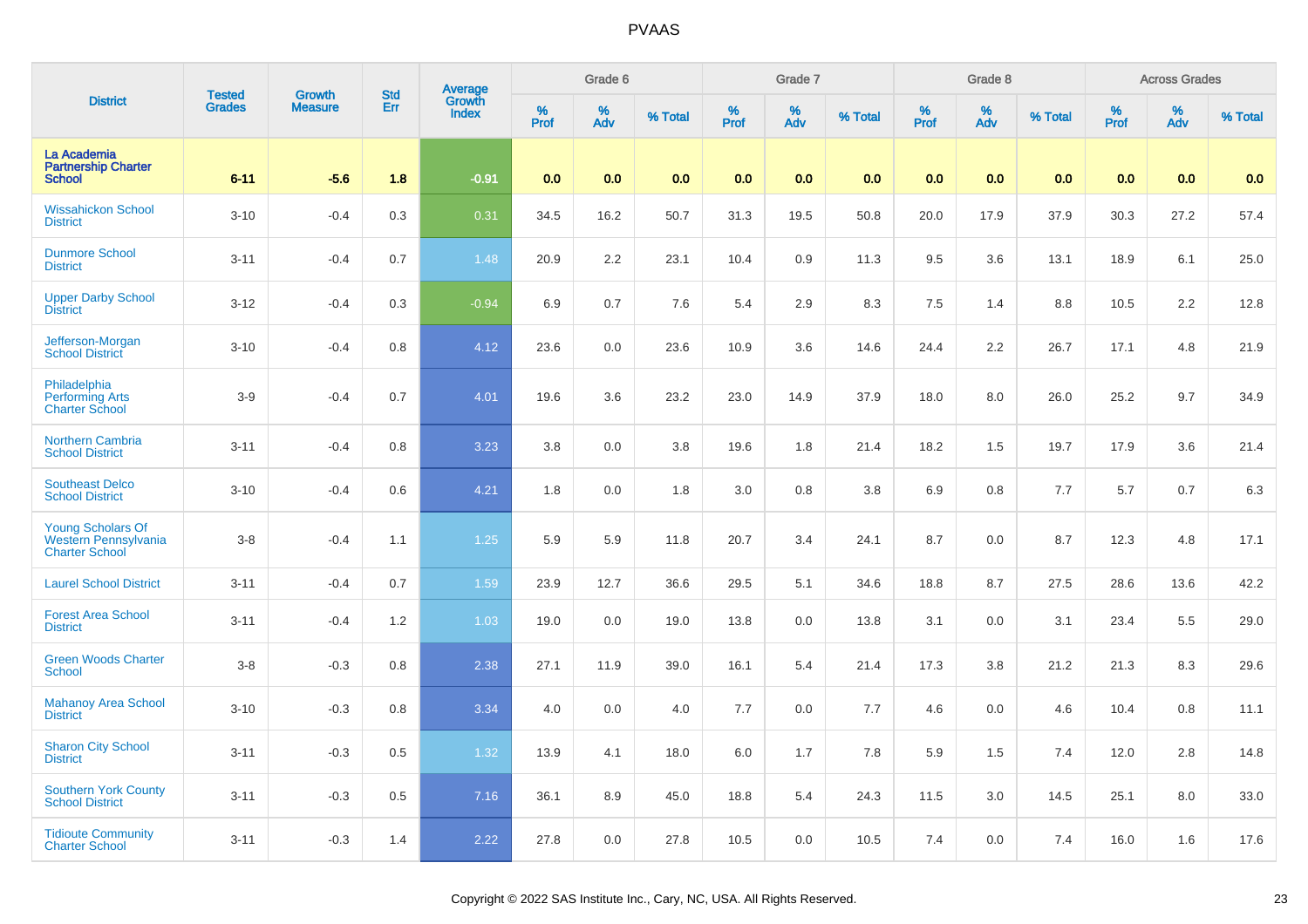|                                                                    | <b>Tested</b> | <b>Growth</b>  | <b>Std</b> | <b>Average</b><br>Growth |              | Grade 6  |         |                     | Grade 7  |         |                     | Grade 8  |         |                  | <b>Across Grades</b> |         |
|--------------------------------------------------------------------|---------------|----------------|------------|--------------------------|--------------|----------|---------|---------------------|----------|---------|---------------------|----------|---------|------------------|----------------------|---------|
| <b>District</b>                                                    | <b>Grades</b> | <b>Measure</b> | Err        | <b>Index</b>             | $\%$<br>Prof | %<br>Adv | % Total | $\%$<br><b>Prof</b> | %<br>Adv | % Total | $\%$<br><b>Prof</b> | %<br>Adv | % Total | %<br><b>Prof</b> | %<br>Adv             | % Total |
| La Academia<br><b>Partnership Charter</b><br><b>School</b>         | $6 - 11$      | $-5.6$         | 1.8        | $-0.91$                  | 0.0          | 0.0      | 0.0     | 0.0                 | 0.0      | 0.0     | 0.0                 | 0.0      | 0.0     | 0.0              | 0.0                  | 0.0     |
| <b>Achievement House</b><br><b>Charter School</b>                  | $7 - 11$      | $-0.3$         | 1.5        | 0.79                     |              |          |         | 20.0                | $0.0\,$  | 20.0    | 7.1                 | 2.4      | 9.5     | 11.9             | 1.5                  | 13.4    |
| <b>Agora Cyber Charter</b><br>School                               | $3 - 11$      | $-0.3$         | 0.6        | 3.62                     | 7.8          | 0.7      | 8.5     | 6.2                 | 2.1      | 8.3     | 3.3                 | 1.3      | 4.6     | 9.7              | 2.4                  | 12.1    |
| <b>Stroudsburg Area</b><br><b>School District</b>                  | $3 - 11$      | $-0.2$         | 0.4        | 3.95                     | 18.8         | 4.9      | 23.8    | 21.6                | 2.7      | 24.3    | 15.4                | 1.8      | 17.1    | 20.2             | 6.4                  | 26.6    |
| <b>Perkiomen Valley</b><br><b>School District</b>                  | $3 - 11$      | $-0.2$         | 0.3        | $-0.74$                  | 21.5         | 11.3     | 32.7    | 27.3                | 16.9     | 44.2    | 21.6                | 7.2      | 28.7    | 30.6             | 16.6                 | 47.1    |
| <b>Bethel Park School</b><br><b>District</b>                       | $3 - 11$      | $-0.2$         | 0.4        | 1.45                     | 27.0         | 17.1     | 44.1    | 29.6                | 13.0     | 42.6    | 27.1                | 8.9      | 36.0    | 30.4             | 17.5                 | 48.0    |
| Lampeter-Strasburg<br><b>School District</b>                       | $3 - 12$      | $-0.2$         | 0.4        | 3.38                     | 32.4         | 4.9      | 37.2    | 36.0                | 7.1      | 43.2    | 22.6                | 10.6     | 33.2    | 34.5             | 12.8                 | 47.4    |
| Penn Hills Charter<br>School of<br>Entrepreneurship                | $3 - 8$       | $-0.2$         | 0.9        | 1.98                     | 13.5         | 10.8     | 24.3    | 15.4                | 2.6      | 18.0    | 5.3                 | 0.0      | 5.3     | 17.0             | 3.8                  | 20.8    |
| <b>Environmental Charter</b><br><b>School At Frick Park</b>        | $3-9$         | $-0.2$         | 0.7        | 3.70                     | 17.0         | 4.3      | 21.3    | 16.3                | 10.9     | 27.2    | 10.0                | 4.3      | 14.3    | 22.6             | 13.4                 | 36.0    |
| <b>Mckeesport Area</b><br><b>School District</b>                   | $3 - 12$      | $-0.2$         | 0.5        | 1.94                     | 3.9          | 0.0      | 3.9     | 1.0                 | 0.0      | 1.0     | 1.0                 | 0.0      | 1.0     | 7.7              | 2.1                  | 9.7     |
| <b>Greencastle-Antrim</b><br><b>School District</b>                | $3 - 11$      | $-0.1$         | 0.4        | 2.26                     | 31.2         | 8.1      | 39.3    | 24.8                | 7.8      | 32.6    | 18.7                | 5.6      | 24.4    | 26.8             | 11.4                 | 38.2    |
| <b>Juniata County School</b><br><b>District</b>                    | $3 - 12$      | $-0.1$         | 0.5        | 1.50                     | 11.1         | 3.7      | 14.8    | 13.1                | 2.2      | 15.3    | 11.9                | 1.8      | 13.7    | 16.9             | 4.3                  | 21.2    |
| <b>Clarion Area School</b><br><b>District</b>                      | $3 - 11$      | $-0.1$         | 0.8        | 2.20                     | 32.1         | 7.1      | 39.3    | 17.9                | 10.4     | 28.4    | 28.1                | 3.5      | 31.6    | 26.5             | 10.2                 | 36.8    |
| <b>Mastery Charter</b><br>School - Hardy<br><b>Williams</b>        | $3 - 11$      | $-0.1$         | 1.2        | 1.30                     | 11.4         | 2.9      | 14.3    | 5.6                 | 0.0      | 5.6     |                     |          |         | 6.9              | 0.6                  | 7.5     |
| <b>Upper Moreland</b><br><b>Township School</b><br><b>District</b> | $3 - 11$      | $-0.1$         | 0.4        | 4.58                     | 16.1         | 10.8     | 26.9    | 21.7                | 10.6     | 32.3    | 18.9                | 12.1     | 31.1    | 23.9             | 11.6                 | 35.5    |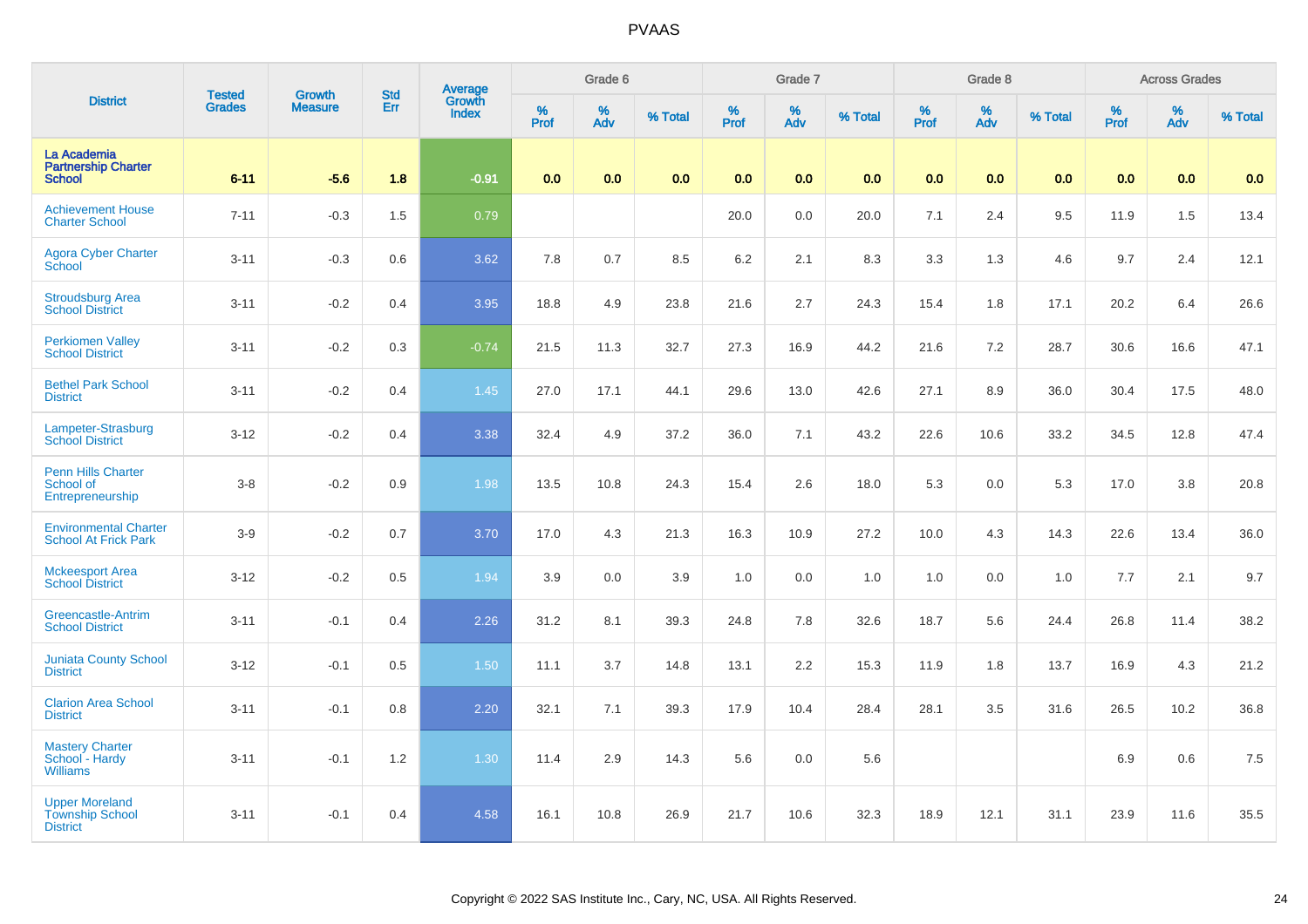| <b>District</b><br>La Academia                         | <b>Tested</b> | <b>Growth</b>  | <b>Std</b> | <b>Average</b><br>Growth |                  | Grade 6  |         |                  | Grade 7  |         |              | Grade 8  |         |           | <b>Across Grades</b> |         |
|--------------------------------------------------------|---------------|----------------|------------|--------------------------|------------------|----------|---------|------------------|----------|---------|--------------|----------|---------|-----------|----------------------|---------|
|                                                        | <b>Grades</b> | <b>Measure</b> | Err        | <b>Index</b>             | %<br><b>Prof</b> | %<br>Adv | % Total | %<br><b>Prof</b> | %<br>Adv | % Total | $\%$<br>Prof | %<br>Adv | % Total | %<br>Prof | %<br>Adv             | % Total |
| <b>Partnership Charter</b><br><b>School</b>            | $6 - 11$      | $-5.6$         | 1.8        | $-0.91$                  | 0.0              | 0.0      | 0.0     | 0.0              | 0.0      | 0.0     | 0.0          | 0.0      | 0.0     | 0.0       | 0.0                  | 0.0     |
| <b>Grove City Area</b><br><b>School District</b>       | $3 - 12$      | $-0.0$         | 0.6        | 1.93                     | 29.0             | 12.1     | 41.1    | 28.1             | 13.2     | 41.2    | 19.5         | 8.5      | 28.0    | 27.6      | 16.8                 | 44.3    |
| <b>Hamburg Area School</b><br><b>District</b>          | $3 - 11$      | $-0.0$         | 0.5        | 1.79                     | 28.4             | 2.4      | 30.7    | 10.1             | 3.8      | 13.8    | 9.9          | 2.1      | 12.1    | 20.9      | 6.6                  | 27.5    |
| <b>Reading School</b><br><b>District</b>               | $3 - 11$      | 0.0            | 0.4        | 4.14                     | 1.5              | 0.2      | 1.8     | 1.9              | 0.0      | 1.9     | 1.5          | 0.4      | 1.9     | 3.6       | 1.1                  | 4.7     |
| <b>KIPP Philadelphia</b><br><b>Charter School</b>      | $3 - 8$       | 0.0            | 0.9        | 3.74                     | 0.0              | 0.0      | 0.0     | 2.6              | 0.0      | 2.6     | $6.8\,$      | 0.0      | 6.8     | 3.6       | 0.0                  | 3.6     |
| <b>Girard School District</b>                          | $3 - 11$      | 0.0            | 0.6        | 2.99                     | 27.4             | 13.7     | 41.0    | 22.7             | 20.9     | 43.6    | 15.6         | 5.5      | 21.1    | 25.6      | 18.0                 | 43.6    |
| <b>Somerset Area School</b><br><b>District</b>         | $3 - 11$      | $0.0\,$        | 0.5        | 4.78                     | 28.2             | 9.2      | 37.4    | 20.4             | $9.5\,$  | 29.9    | 24.5         | 4.9      | 29.4    | 26.3      | 10.2                 | 36.6    |
| Palmyra Area School<br><b>District</b>                 | $3 - 11$      | 0.0            | 0.4        | 5.60                     | 27.2             | 8.3      | 35.4    | 25.5             | 12.2     | 37.6    | 29.8         | 12.2     | 42.0    | 31.5      | 15.7                 | 47.2    |
| Aliquippa School<br><b>District</b>                    | $3 - 11$      | 0.1            | 0.8        | 2.83                     | 0.0              | 1.6      | 1.6     | 6.9              | 0.0      | 6.9     | 0.0          | 0.0      | 0.0     | 2.0       | 0.5                  | 2.6     |
| <b>Baden Academy</b><br><b>Charter School</b>          | $3-6$         | 0.1            | 1.1        | 1.04                     | 22.4             | 8.6      | 31.0    |                  |          |         |              |          |         | 20.8      | 6.4                  | 27.2    |
| <b>Lebanon School</b><br><b>District</b>               | $3 - 11$      | 0.1            | 0.3        | 0.17                     | 5.4              | 1.6      | 7.0     | 3.4              | 0.6      | 4.1     | 4.5          | 0.8      | 5.4     | 7.2       | 1.6                  | 8.8     |
| Shenango Area<br>School District                       | $3 - 11$      | 0.1            | 0.7        | 4.17                     | 40.4             | 8.8      | 49.1    | 16.5             | 1.0      | 17.5    | 14.4         | 1.1      | 15.6    | 22.5      | 7.6                  | 30.1    |
| <b>Williams Valley School</b><br><b>District</b>       | $3 - 11$      | 0.1            | 0.8        | 0.24                     | 5.2              | 0.0      | 5.2     | 8.0              | 1.3      | 9.3     | 9.4          | 1.6      | 10.9    | 12.8      | 1.6                  | 14.4    |
| <b>Great Valley School</b><br><b>District</b>          | $3 - 11$      | 0.1            | 0.4        | 0.79                     | 38.1             | 8.6      | 46.6    | 26.8             | 17.2     | 44.1    | 26.4         | 17.4     | 43.8    | 31.1      | 20.1                 | 51.2    |
| <b>Chester-Upland</b><br><b>School District</b>        | $3 - 11$      | 0.1            | 0.7        | 2.70                     | 2.6              | 1.3      | 3.9     | 0.0              | 0.0      | 0.0     | 0.0          | 0.0      | 0.0     | 3.1       | 0.4                  | 3.4     |
| <b>Boys Latin Of</b><br>Philadelphia Charter<br>School | $6 - 12$      | 0.1            | 0.8        | 2.29                     | 0.0              | 0.0      | 0.0     | 3.3              | 0.0      | 3.3     | 1.0          | 0.0      | 1.0     | 1.5       | 0.0                  | 1.5     |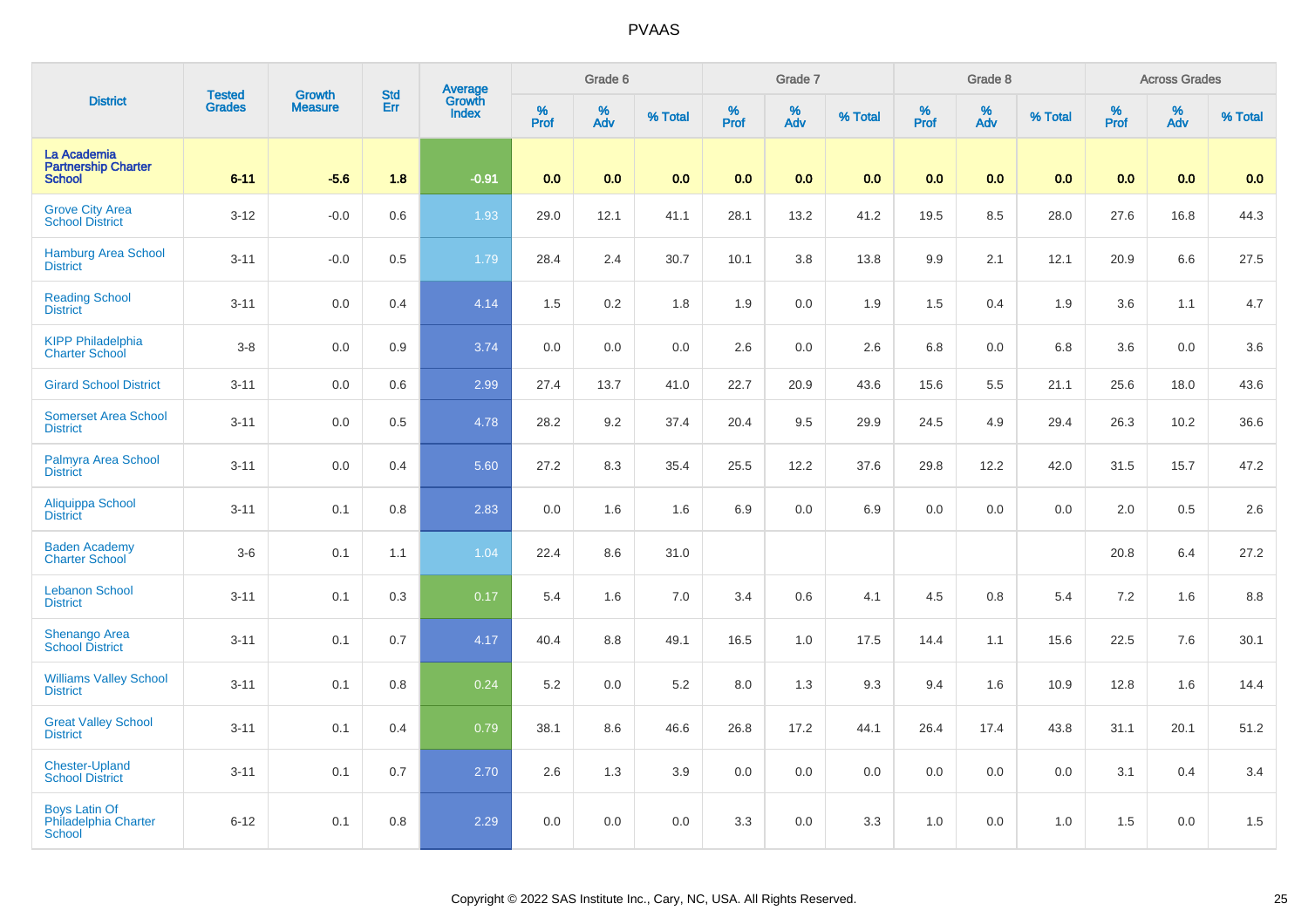| <b>District</b>                                                   | <b>Tested</b> | <b>Growth</b>  | <b>Std</b> | <b>Average</b><br>Growth |          | Grade 6  |         |          | Grade 7  |         |           | Grade 8                 |         |           | <b>Across Grades</b> |         |
|-------------------------------------------------------------------|---------------|----------------|------------|--------------------------|----------|----------|---------|----------|----------|---------|-----------|-------------------------|---------|-----------|----------------------|---------|
|                                                                   | <b>Grades</b> | <b>Measure</b> | Err        | <b>Index</b>             | $%$ Prof | %<br>Adv | % Total | $%$ Prof | %<br>Adv | % Total | %<br>Prof | $\frac{\%}{\text{Adv}}$ | % Total | %<br>Prof | %<br>Adv             | % Total |
| La Academia<br><b>Partnership Charter</b><br><b>School</b>        | $6 - 11$      | $-5.6$         | 1.8        | $-0.91$                  | 0.0      | 0.0      | 0.0     | 0.0      | 0.0      | 0.0     | 0.0       | 0.0                     | 0.0     | 0.0       | 0.0                  | 0.0     |
| <b>Halifax Area School</b><br><b>District</b>                     | $3 - 11$      | 0.1            | 0.7        | 3.46                     | 18.5     | 3.7      | 22.2    | 9.1      | 3.9      | 13.0    | 5.3       | 1.3                     | 6.6     | 17.3      | 7.4                  | 24.8    |
| <b>Delaware Valley</b><br><b>School District</b>                  | $3 - 11$      | 0.1            | 0.4        | 4.58                     | 19.0     | 8.6      | 27.6    | 21.8     | 8.2      | 30.0    | 17.9      | 3.4                     | 21.3    | 25.0      | 9.4                  | 34.4    |
| Allegheny-Clarion<br><b>Valley School District</b>                | $3 - 10$      | 0.1            | 0.9        | 2.43                     | 14.6     | 1.8      | 16.4    | 4.8      | 0.0      | 4.8     | 8.6       | 0.0                     | 8.6     | 14.2      | 8.1                  | 22.3    |
| <b>Blue Mountain School</b><br><b>District</b>                    | $3 - 10$      | 0.1            | 0.5        | 0.42                     | 24.3     | 0.6      | 24.8    | 16.3     | 10.1     | 26.4    | 20.3      | 6.1                     | 26.4    | 27.5      | 11.1                 | 38.6    |
| <b>Mount Carmel Area</b><br><b>School District</b>                | $3 - 11$      | 0.2            | 0.6        | 3.89                     | 12.5     | 7.1      | 19.6    | 13.6     | 3.6      | 17.3    | 8.8       | 2.6                     | 11.5    | 12.2      | 4.5                  | 16.7    |
| <b>South Fayette</b><br><b>Township School</b><br><b>District</b> | $3 - 11$      | 0.2            | 0.4        | 6.88                     | 40.8     | 18.4     | 59.2    | 35.5     | 24.3     | 59.8    | 30.9      | 20.9                    | 51.8    | 35.4      | 28.3                 | 63.7    |
| <b>Oswayo Valley School</b><br><b>District</b>                    | $3 - 12$      | 0.2            | 1.1        | 2.50                     | 25.9     | 7.4      | 33.3    | 25.9     | 11.1     | 37.0    | 25.8      | 16.1                    | 41.9    | 30.6      | 20.6                 | 51.2    |
| <b>Tussey Mountain</b><br><b>School District</b>                  | $3 - 12$      | 0.2            | 0.7        | 2.41                     | 12.4     | 0.0      | 12.4    | 11.3     | 3.2      | 14.5    | 12.5      | 1.4                     | 13.9    | 16.3      | 5.5                  | 21.8    |
| <b>Milton Area School</b><br><b>District</b>                      | $3 - 11$      | 0.2            | 0.5        | 0.34                     | 17.3     | 3.2      | 20.5    | 20.2     | 7.5      | 27.6    | 19.8      | 12.7                    | 32.5    | 22.0      | 8.8                  | 30.9    |
| <b>Union City Area</b><br><b>School District</b>                  | $3 - 12$      | 0.2            | 0.7        | 1.91                     | 19.4     | 11.3     | 30.6    | 23.4     | 3.9      | 27.3    | 10.1      | 5.6                     | 15.7    | 21.6      | 9.8                  | 31.4    |
| <b>Central Bucks School</b><br><b>District</b>                    | $3 - 11$      | 0.2            | 0.2        | 7.38                     | 31.8     | 16.6     | 48.4    | 29.2     | 13.4     | 42.6    | 22.8      | 7.4                     | 30.1    | 32.0      | 16.6                 | 48.6    |
| <b>Elizabethtown Area</b><br><b>School District</b>               | $3 - 12$      | 0.2            | 0.4        | 0.87                     | 22.2     | 10.9     | 33.1    | 20.8     | 2.8      | 23.7    | 20.8      | 3.3                     | 24.1    | 26.7      | 14.6                 | 41.2    |
| Southern Tioga School<br><b>District</b>                          | $3 - 11$      | 0.3            | 0.6        | 3.78                     | 17.9     | 1.9      | 19.8    | 8.0      | 2.2      | 10.2    | 10.8      | 2.5                     | 13.3    | 18.0      | 4.1                  | 22.1    |
| <b>Franklin Regional</b><br><b>School District</b>                | $3 - 11$      | 0.3            | 0.4        | 1.98                     | 33.2     | 19.3     | 52.5    | 27.9     | 18.3     | 46.2    | 25.8      | 8.1                     | 33.9    | 31.7      | 25.0                 | 56.7    |
| <b>Greenville Area School</b><br><b>District</b>                  | $3 - 11$      | 0.3            | 0.7        | 2.17                     | 19.2     | 5.1      | 24.4    | 16.7     | 5.9      | 22.6    | 10.0      | 2.5                     | 12.5    | 23.6      | 5.4                  | 29.1    |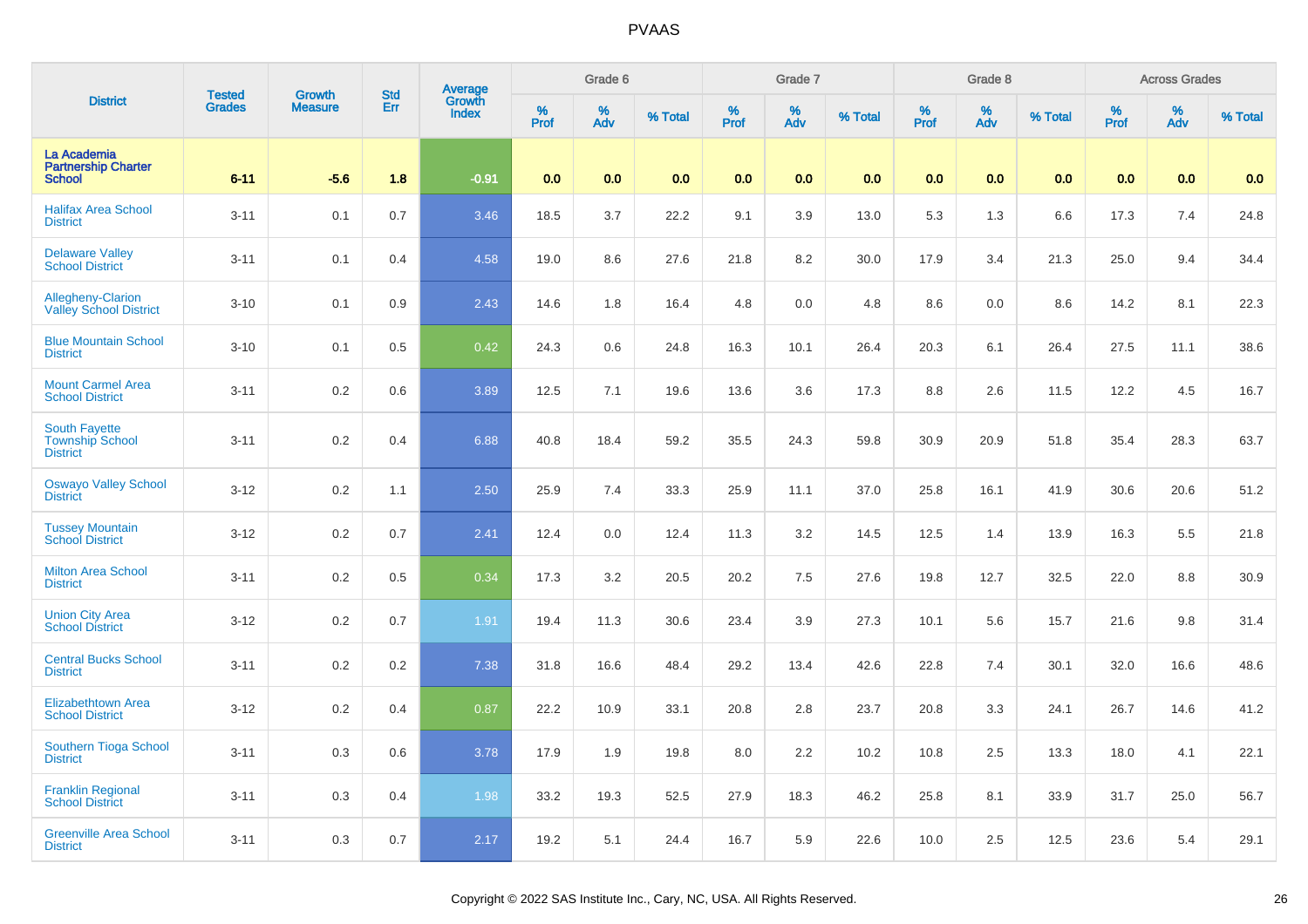| <b>District</b><br>La Academia<br><b>Partnership Charter</b><br><b>School</b> | <b>Tested</b> | <b>Growth</b>  | <b>Std</b> | Average<br>Growth |              | Grade 6  |         |              | Grade 7  |         |           | Grade 8  |         |           | <b>Across Grades</b> |         |
|-------------------------------------------------------------------------------|---------------|----------------|------------|-------------------|--------------|----------|---------|--------------|----------|---------|-----------|----------|---------|-----------|----------------------|---------|
|                                                                               | <b>Grades</b> | <b>Measure</b> | Err        | <b>Index</b>      | $\%$<br>Prof | %<br>Adv | % Total | $\%$<br>Prof | %<br>Adv | % Total | %<br>Prof | %<br>Adv | % Total | %<br>Prof | %<br>Adv             | % Total |
|                                                                               | $6 - 11$      | $-5.6$         | 1.8        | $-0.91$           | 0.0          | 0.0      | 0.0     | 0.0          | 0.0      | 0.0     | 0.0       | 0.0      | 0.0     | 0.0       | 0.0                  | 0.0     |
| Portage Area School<br><b>District</b>                                        | $3 - 10$      | 0.3            | 0.8        | 2.06              | 30.0         | 10.0     | 40.0    | 25.4         | 9.5      | 34.9    | 17.0      | 7.6      | 24.5    | 29.8      | 12.9                 | 42.6    |
| <b>Mastery Charter</b><br>School-Francis D.<br><b>Pastorius Elementary</b>    | $3 - 8$       | 0.3            | 1.3        | 0.24              | 3.7          | 0.0      | 3.7     | 0.0          | 0.0      | 0.0     | 0.0       | 0.0      | 0.0     | 3.1       | 0.0                  | 3.1     |
| <b>United School District</b>                                                 | $3 - 11$      | 0.3            | 0.8        | 3.96              | 31.8         | 12.7     | 44.4    | 29.2         | 10.8     | 40.0    | 20.9      | 9.0      | 29.8    | 28.1      | 9.4                  | 37.5    |
| <b>North Allegheny</b><br><b>School District</b>                              | $3 - 11$      | 0.3            | 0.3        | 3.63              | 35.2         | 13.4     | 48.6    | 31.8         | 23.8     | 55.6    | 25.9      | 16.5     | 42.4    | 34.1      | 26.8                 | 60.9    |
| <b>Pan American</b><br><b>Academy Charter</b><br><b>School</b>                | $3 - 8$       | 0.3            | 0.8        | 2.25              | 2.3          | 0.0      | 2.3     | 3.4          | 0.0      | 3.4     | 0.0       | 0.0      | 0.0     | 2.4       | 0.3                  | 2.7     |
| <b>Solanco School</b><br><b>District</b>                                      | $3 - 11$      | 0.3            | 0.4        | 2.53              | 12.6         | 5.6      | 18.1    | 17.0         | 7.4      | 24.4    | 11.9      | 2.9      | 14.8    | 20.0      | $7.2\,$              | 27.1    |
| <b>Esperanza Cyber</b><br><b>Charter School</b>                               | $3 - 11$      | 0.4            | 1.3        | 1.00              | 0.0          | 0.0      | 0.0     | 2.6          | 0.0      | 2.6     | 0.0       | 0.0      | 0.0     | 1.6       | 0.0                  | 1.6     |
| <b>Highlands School</b><br><b>District</b>                                    | $3 - 11$      | 0.4            | 0.5        | 2.41              | 16.6         | 1.4      | 17.9    | 28.5         | 4.9      | 33.3    | 13.2      | 8.6      | 21.8    | 20.4      | 5.9                  | 26.3    |
| <b>Annville-Cleona</b><br><b>School District</b>                              | $3 - 12$      | 0.4            | 0.6        | 3.81              | 16.7         | 2.1      | 18.8    | 29.1         | 11.8     | 40.9    | 27.8      | 9.3      | 37.0    | 27.5      | 9.4                  | 36.9    |
| Wallingford-<br><b>Swarthmore School</b><br><b>District</b>                   | $3 - 10$      | 0.4            | 0.4        | 1.02              | 29.9         | 20.5     | 50.4    | 27.6         | 17.6     | 45.3    | 29.4      | 14.7     | 44.2    | 33.9      | 27.8                 | 61.7    |
| <b>Bethlehem Area</b><br><b>School District</b>                               | $3 - 11$      | 0.4            | 0.4        | 2.41              | 13.0         | 2.9      | 15.9    | 14.3         | 5.3      | 19.6    | 9.9       | 3.9      | 13.8    | 18.1      | 8.8                  | 26.8    |
| <b>Bermudian Springs</b><br><b>School District</b>                            | $3 - 11$      | 0.4            | 0.6        | 0.78              | 17.5         | 3.9      | 21.4    | 20.5         | 5.1      | 25.6    | 11.1      | 4.3      | 15.4    | 19.0      | 9.1                  | 28.1    |
| John B. Stetson<br><b>Charter School</b>                                      | $5 - 8$       | 0.5            | 0.6        | 4.84              | 0.8          | 0.0      | 0.8     | 0.0          | 0.0      | 0.0     | 0.0       | 0.0      | 0.0     | 0.4       | 0.0                  | 0.4     |
| <b>West Branch Area</b><br><b>School District</b>                             | $3 - 11$      | 0.5            | 0.8        | 1.82              | 7.8          | 4.7      | 12.5    | 19.7         | 14.5     | 34.2    | 18.8      | 6.2      | 25.0    | 18.7      | 7.8                  | 26.5    |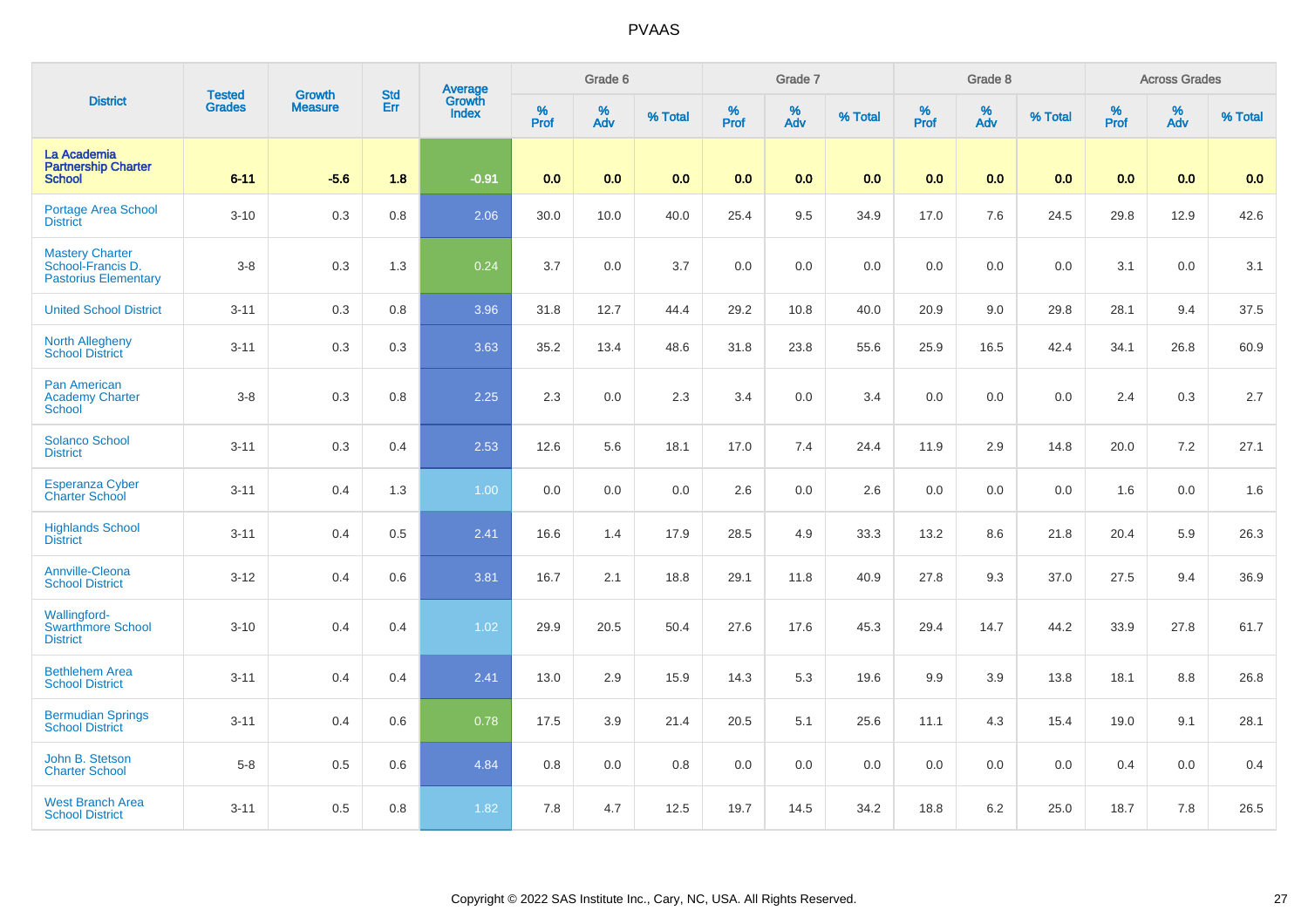| <b>District</b><br>La Academia                          | <b>Tested</b> | <b>Growth</b>  | <b>Std</b> |                                          |           | Grade 6  |         |              | Grade 7  |         |           | Grade 8  |         |           | <b>Across Grades</b> |         |
|---------------------------------------------------------|---------------|----------------|------------|------------------------------------------|-----------|----------|---------|--------------|----------|---------|-----------|----------|---------|-----------|----------------------|---------|
|                                                         | <b>Grades</b> | <b>Measure</b> | Err        | <b>Average</b><br>Growth<br><b>Index</b> | %<br>Prof | %<br>Adv | % Total | $\%$<br>Prof | %<br>Adv | % Total | %<br>Prof | %<br>Adv | % Total | %<br>Prof | %<br>Adv             | % Total |
| <b>Partnership Charter</b><br><b>School</b>             | $6 - 11$      | $-5.6$         | 1.8        | $-0.91$                                  | 0.0       | 0.0      | 0.0     | 0.0          | 0.0      | 0.0     | 0.0       | 0.0      | 0.0     | 0.0       | 0.0                  | 0.0     |
| <b>Carlisle Area School</b><br><b>District</b>          | $3 - 11$      | 0.5            | 0.4        | 3.54                                     | 20.5      | 3.3      | 23.8    | 18.9         | 7.6      | 26.5    | 11.6      | 5.6      | 17.1    | 21.3      | 7.2                  | 28.5    |
| <b>Clairton City School</b><br><b>District</b>          | $3 - 11$      | 0.5            | $0.8\,$    | 3.14                                     | 1.5       | 0.0      | 1.5     | 1.6          | $0.0\,$  | 1.6     | 0.0       | 0.0      | 0.0     | 3.5       | 0.3                  | 3.8     |
| <b>Mars Area School</b><br><b>District</b>              | $3 - 10$      | 0.5            | 0.4        | 6.45                                     | 32.6      | 24.5     | 57.1    | 23.8         | 16.5     | 40.4    | 24.5      | 6.4      | 30.8    | 32.3      | 21.1                 | 53.4    |
| <b>Peters Township</b><br><b>School District</b>        | $3 - 11$      | 0.5            | 0.4        | 5.86                                     | 35.7      | 24.9     | 60.6    | 33.1         | 29.1     | 62.2    | 35.1      | 13.0     | 48.2    | 35.8      | 30.6                 | 66.3    |
| <b>Unionville-Chadds</b><br><b>Ford School District</b> | $3 - 11$      | 0.5            | 0.4        | 3.21                                     | 38.4      | 17.1     | 55.5    | 37.6         | 16.8     | 54.5    | 29.8      | 24.9     | 54.7    | 36.9      | 27.5                 | 64.4    |
| <b>Hampton Township</b><br><b>School District</b>       | $3 - 11$      | 0.5            | 0.4        | 4.35                                     | 30.6      | 12.9     | 43.6    | 33.3         | 26.9     | 60.2    | 33.0      | 21.4     | 54.3    | 33.4      | 29.9                 | 63.3    |
| <b>North Schuylkill School</b><br><b>District</b>       | $3 - 11$      | 0.5            | 0.5        | 4.31                                     | 4.8       | 0.8      | 5.6     | 5.8          | 3.9      | 9.7     | 11.8      | 6.7      | 18.5    | 12.1      | 4.1                  | 16.1    |
| <b>Quaker Valley School</b><br><b>District</b>          | $3 - 11$      | 0.6            | 0.5        | 4.37                                     | 32.5      | 20.8     | 53.3    | 36.4         | 11.2     | 47.6    | 26.5      | 7.6      | 34.1    | 34.0      | 24.3                 | 58.3    |
| <b>Upper Dublin School</b><br><b>District</b>           | $3 - 12$      | 0.6            | 0.4        | 2.35                                     | 38.5      | 24.8     | 63.3    | 30.8         | 29.7     | 60.5    | 24.1      | 14.8     | 38.9    | 35.7      | 29.8                 | 65.5    |
| <b>Dallastown Area</b><br><b>School District</b>        | $3 - 11$      | 0.6            | 0.3        | 3.62                                     | 31.1      | 11.5     | 42.6    | 23.7         | 7.8      | 31.6    | 19.0      | 9.4      | 28.4    | 27.7      | 14.8                 | 42.4    |
| <b>South Butler County</b><br><b>School District</b>    | $3 - 10$      | 0.6            | 0.5        | 1.13                                     | 22.9      | 5.0      | 27.9    | 21.2         | 11.4     | 32.6    | 13.3      | 1.6      | 14.8    | 27.0      | 11.2                 | 38.3    |
| <b>State College Area</b><br><b>School District</b>     | $3 - 11$      | 0.6            | 0.4        | 2.60                                     | 27.4      | 15.3     | 42.7    | 28.9         | 16.3     | 45.2    | 20.8      | 8.9      | 29.7    | 29.0      | 27.0                 | 56.1    |
| Northwestern Lehigh<br><b>School District</b>           | $3 - 11$      | 0.6            | 0.5        | 3.03                                     | 28.7      | 9.3      | 38.0    | 25.2         | 8.4      | 33.6    | 20.4      | 15.9     | 36.3    | 26.4      | 10.7                 | 37.2    |
| <b>Manchester Academic</b><br><b>Charter School</b>     | $3 - 8$       | 0.6            | 1.1        | 3.37                                     | 3.4       | 0.0      | 3.4     | 3.6          | 0.0      | 3.6     | 0.0       | 0.0      | 0.0     | 4.9       | 0.5                  | 5.4     |
| Hatboro-Horsham<br><b>School District</b>               | $3 - 11$      | 0.6            | 0.4        | 1.72                                     | 30.0      | 11.1     | 41.1    | 20.8         | 5.2      | 26.0    | 19.7      | 5.7      | 25.4    | 25.9      | 8.7                  | 34.6    |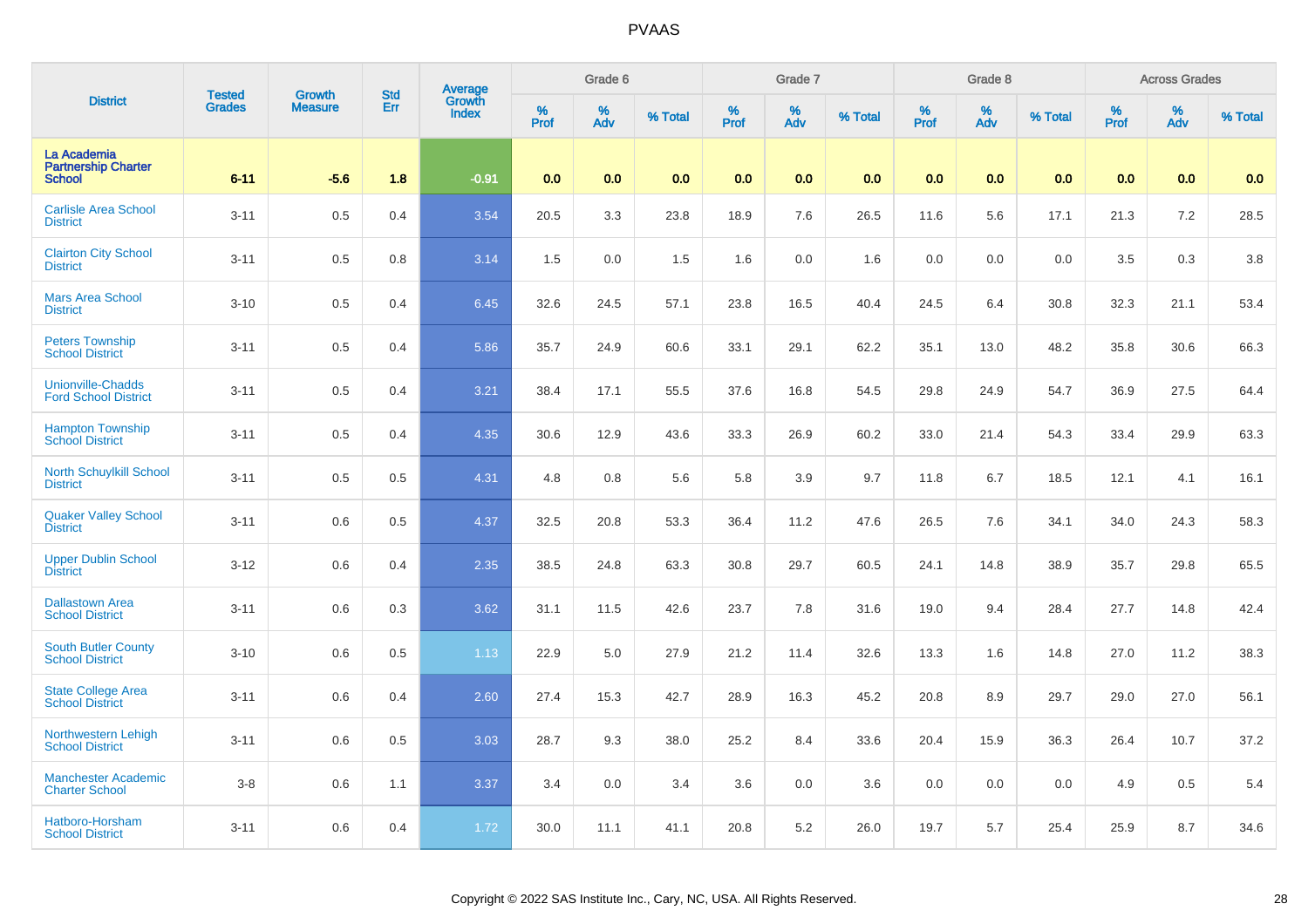|                                                                      | <b>Tested</b> | <b>Growth</b>  | <b>Std</b> | Average<br>Growth |           | Grade 6  |         |                  | Grade 7  |         |           | Grade 8  |         |           | <b>Across Grades</b> |         |
|----------------------------------------------------------------------|---------------|----------------|------------|-------------------|-----------|----------|---------|------------------|----------|---------|-----------|----------|---------|-----------|----------------------|---------|
| <b>District</b>                                                      | <b>Grades</b> | <b>Measure</b> | Err        | <b>Index</b>      | %<br>Prof | %<br>Adv | % Total | %<br><b>Prof</b> | %<br>Adv | % Total | %<br>Prof | %<br>Adv | % Total | %<br>Prof | %<br>Adv             | % Total |
| La Academia<br><b>Partnership Charter</b><br><b>School</b>           | $6 - 11$      | $-5.6$         | 1.8        | $-0.91$           | 0.0       | 0.0      | 0.0     | 0.0              | 0.0      | 0.0     | 0.0       | 0.0      | 0.0     | 0.0       | 0.0                  | 0.0     |
| <b>Oley Valley School</b><br><b>District</b>                         | $3 - 11$      | 0.7            | 0.6        | 2.38              | 30.8      | 11.2     | 42.1    | 19.0             | 7.8      | 26.7    | 12.8      | 2.3      | 15.1    | 25.2      | 6.6                  | 31.8    |
| Pen Argyl Area School<br><b>District</b>                             | $3 - 12$      | 0.7            | 0.6        | 1.46              | 26.8      | 0.0      | 26.8    | 17.1             | 5.4      | 22.5    | 14.8      | 5.9      | 20.8    | 23.5      | 8.4                  | 32.0    |
| <b>West Oak Lane</b><br><b>Charter School</b>                        | $3 - 8$       | 0.7            | 0.7        | $1.55$            | 6.1       | 0.0      | 6.1     | 6.9              | 1.4      | 8.3     | 0.0       | 1.9      | 1.9     | 6.1       | 0.7                  | 6.8     |
| <b>Memphis Street</b><br><b>Academy Charter</b><br>School @ JP Jones | $5 - 8$       | 0.7            | 0.7        | 1.39              | 0.0       | 0.0      | 0.0     | 0.0              | 0.0      | 0.0     | 0.0       | 0.0      | 0.0     | 0.0       | 0.6                  | 0.6     |
| <b>Armstrong School</b><br><b>District</b>                           | $3 - 11$      | 0.7            | 0.3        | 11.41             | 26.6      | 13.3     | 39.9    | 21.4             | 4.3      | 25.7    | 20.5      | 3.8      | 24.3    | 25.7      | 9.4                  | 35.1    |
| <b>Southwest Leadership</b><br><b>Academy Charter</b><br>School      | $3 - 8$       | 0.7            | 1.0        | 2.49              | 2.9       | 0.0      | 2.9     | 5.1              | 0.0      | 5.1     | 0.0       | 0.0      | 0.0     | 5.7       | 1.5                  | 7.2     |
| <b>Wallenpaupack Area</b><br><b>School District</b>                  | $3 - 11$      | 0.7            | 0.5        | 7.55              | 11.1      | 3.7      | 14.8    | 30.6             | 8.2      | 38.8    | 13.2      | 3.5      | 16.7    | 24.0      | $7.0\,$              | 31.1    |
| <b>Butler Area School</b><br><b>District</b>                         | $3 - 11$      | 0.7            | 0.3        | 5.13              | 23.1      | 5.4      | 28.5    | 15.2             | 9.0      | 24.2    | 16.4      | 9.0      | 25.4    | 25.4      | 11.6                 | 37.0    |
| <b>Jamestown Area</b><br><b>School District</b>                      | $3 - 11$      | 0.7            | 1.2        | 2.23              | 16.7      | 0.0      | 16.7    | 24.1             | 3.4      | 27.6    | 19.0      | 0.0      | 19.0    | 18.3      | 6.1                  | 24.4    |
| <b>Montgomery Area</b><br><b>School District</b>                     | $3 - 11$      | 0.8            | 0.8        | 4.18              | 29.0      | 30.6     | 59.7    | 33.3             | 6.9      | 40.3    | 17.2      | 1.7      | 19.0    | 28.4      | 13.2                 | 41.6    |
| <b>Keystone Academy</b><br><b>Charter School</b>                     | $3 - 8$       | $0.8\,$        | 0.8        | 2.54              | 9.7       | 4.8      | 14.5    | 12.3             | 1.8      | 14.0    | 6.8       | 1.7      | 8.5     | 12.4      | 2.8                  | 15.1    |
| <b>Souderton Area</b><br><b>School District</b>                      | $3 - 11$      | 0.8            | 0.3        | 6.59              | 29.8      | 8.6      | 38.4    | 30.6             | 10.4     | 41.0    | 24.3      | $4.2\,$  | 28.5    | 30.8      | 18.3                 | 49.1    |
| <b>Avon Grove School</b><br><b>District</b>                          | $3 - 10$      | 0.8            | 0.4        | 3.96              | 30.5      | 19.3     | 49.8    | 35.4             | 20.3     | 55.7    | 27.6      | 14.2     | 41.8    | 30.8      | 18.2                 | 49.0    |
| <b>Panther Valley School</b><br><b>District</b>                      | $3 - 12$      | 0.8            | 0.6        | 5.00              | 10.2      | 1.7      | 11.9    | 11.1             | 1.8      | 13.0    | 4.7       | 0.0      | 4.7     | 12.1      | 1.6                  | 13.6    |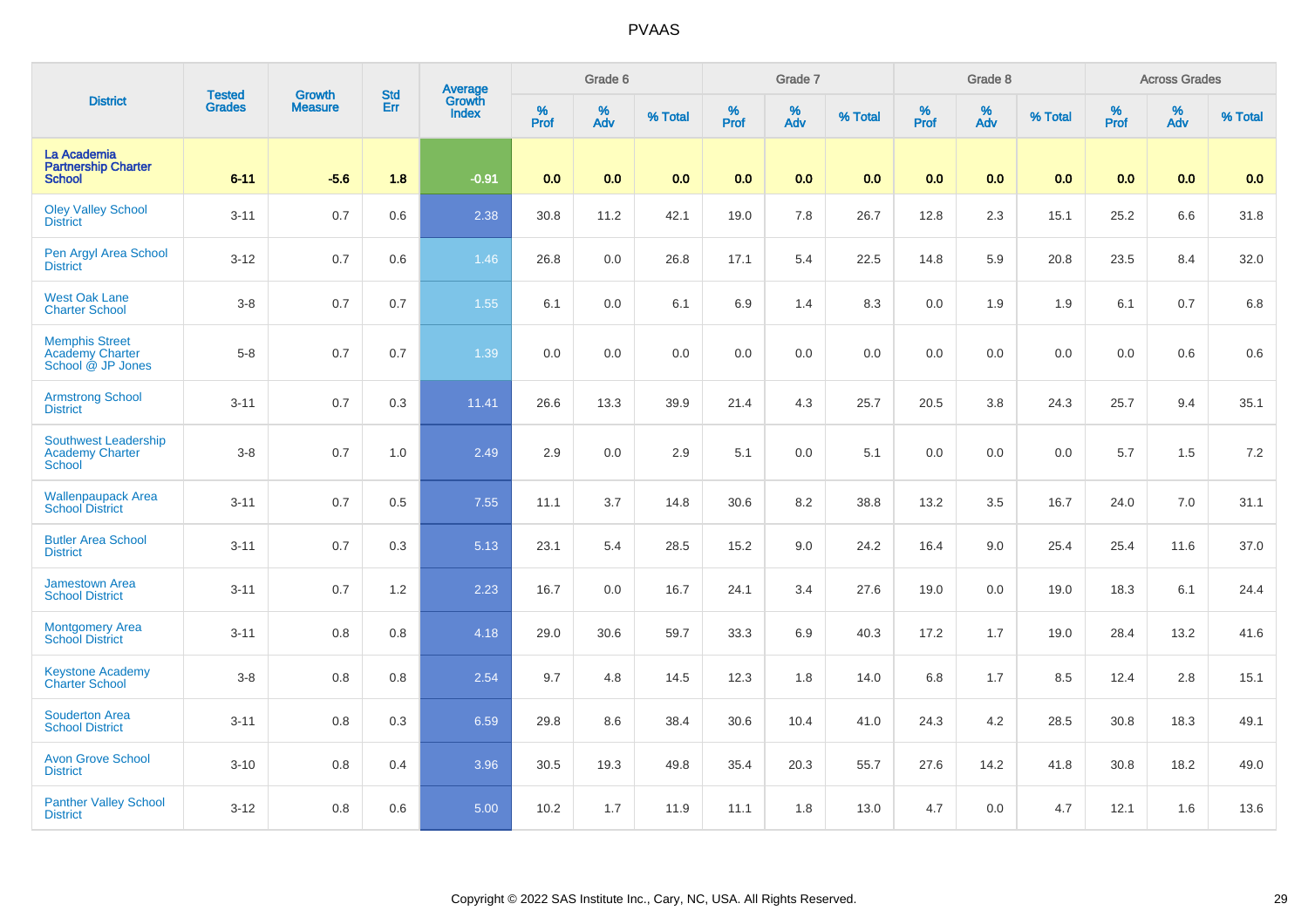| <b>District</b>                                              | <b>Tested</b> | <b>Growth</b>  | <b>Std</b> |                                          |           | Grade 6  |         |                     | Grade 7  |         |                     | Grade 8  |         |           | <b>Across Grades</b> |         |
|--------------------------------------------------------------|---------------|----------------|------------|------------------------------------------|-----------|----------|---------|---------------------|----------|---------|---------------------|----------|---------|-----------|----------------------|---------|
|                                                              | <b>Grades</b> | <b>Measure</b> | Err        | <b>Average</b><br>Growth<br><b>Index</b> | %<br>Prof | %<br>Adv | % Total | $\%$<br><b>Prof</b> | %<br>Adv | % Total | $\%$<br><b>Prof</b> | %<br>Adv | % Total | %<br>Prof | %<br>Adv             | % Total |
| La Academia<br><b>Partnership Charter</b><br><b>School</b>   | $6 - 11$      | $-5.6$         | 1.8        | $-0.91$                                  | 0.0       | 0.0      | 0.0     | 0.0                 | 0.0      | 0.0     | 0.0                 | 0.0      | 0.0     | 0.0       | 0.0                  | 0.0     |
| <b>Forest Hills School</b><br><b>District</b>                | $3 - 11$      | 0.8            | 0.5        | 1.56                                     | 20.8      | 3.3      | 24.2    | 18.6                | 5.6      | 24.2    | 10.6                | 3.2      | 13.8    | 24.0      | 11.0                 | 35.1    |
| <b>Richard Allen</b><br><b>Preparatory Charter</b><br>School | $5 - 8$       | 0.8            | 0.7        | 3.33                                     | 1.0       | 0.0      | 1.0     | 1.8                 | 0.9      | 2.7     | 0.9                 | 0.0      | 0.9     | 1.1       | 0.3                  | 1.4     |
| <b>East Penn School</b><br><b>District</b>                   | $3 - 11$      | 0.8            | 0.3        | 3.03                                     | 20.7      | 7.8      | 28.4    | 23.5                | 11.3     | 34.8    | 17.8                | 8.6      | 26.5    | 26.4      | 13.0                 | 39.4    |
| <b>Cranberry Area School</b><br><b>District</b>              | $3 - 12$      | 0.9            | 0.7        | 2.03                                     | 26.0      | 2.1      | 28.1    | 14.7                | 3.2      | 17.9    | 18.7                | 2.7      | 21.3    | 22.6      | 3.9                  | 26.5    |
| <b>North Penn School</b><br><b>District</b>                  | $3 - 11$      | 0.9            | 0.2        | 9.59                                     | 25.7      | 14.1     | 39.7    | 29.4                | 8.8      | 38.2    | 25.4                | 7.7      | 33.2    | 29.6      | 14.0                 | 43.7    |
| <b>Marion Center Area</b><br><b>School District</b>          | $3 - 10$      | 0.9            | 0.7        | 5.76                                     | 37.2      | 11.8     | 49.0    | 19.0                | 10.7     | 29.8    | 22.6                | 8.6      | 31.2    | 27.9      | 10.6                 | 38.4    |
| <b>Freeport Area School</b><br><b>District</b>               | $3 - 10$      | 0.9            | 0.5        | 6.32                                     | 26.6      | 15.3     | 41.9    | 34.3                | 12.7     | 47.0    | 19.1                | 9.9      | 29.0    | 29.3      | 13.4                 | 42.8    |
| <b>Ephrata Area School</b><br><b>District</b>                | $3 - 11$      | 0.9            | 0.4        | 2.40                                     | 24.8      | 8.0      | 32.8    | 18.0                | 4.2      | 22.2    | 18.9                | 4.3      | 23.1    | 25.6      | 12.5                 | 38.1    |
| <b>Spring Cove School</b><br><b>District</b>                 | $3 - 11$      | 0.9            | 0.5        | 5.97                                     | 15.1      | 4.8      | 19.8    | 11.0                | 3.9      | 15.0    | 12.7                | 4.0      | 16.7    | 20.0      | 7.4                  | 27.4    |
| <b>West Middlesex Area</b><br><b>School District</b>         | $3 - 10$      | 0.9            | 0.9        | 4.10                                     | 39.3      | 4.9      | 44.3    | 30.0                | 2.0      | 32.0    | 7.1                 | 0.0      | 7.1     | 30.3      | 7.4                  | 37.7    |
| <b>Northwest Area School</b><br><b>District</b>              | $3 - 10$      | 0.9            | 0.8        | 2.73                                     | 19.3      | 3.5      | 22.8    | 7.3                 | 1.8      | 9.1     | 5.4                 | 0.0      | 5.4     | 13.2      | 1.5                  | 14.8    |
| <b>Franklin Area School</b><br><b>District</b>               | $3 - 11$      | 0.9            | 0.5        | 5.84                                     | 25.8      | 3.1      | 28.9    | 10.1                | 4.2      | 14.3    | 8.2                 | 0.7      | 8.9     | 19.0      | 4.3                  | 23.2    |
| <b>Harmony Area School</b><br><b>District</b>                | $3 - 10$      | 0.9            | 1.7        | 2.79                                     | 41.7      | 4.2      | 45.8    | 0.0                 | 0.0      | 0.0     |                     |          |         | 27.4      | 7.4                  | 34.7    |
| <b>Upper Dauphin Area</b><br><b>School District</b>          | $3 - 11$      | 1.0            | 0.7        | 6.60                                     | 18.3      | 8.4      | 26.8    | 18.9                | 6.8      | 25.7    | 24.3                | 7.1      | 31.4    | 22.1      | 9.5                  | 31.6    |
| <b>West Allegheny</b><br><b>School District</b>              | $3 - 12$      | $1.0$          | 0.4        | 2.83                                     | 33.6      | 21.4     | 55.0    | 27.5                | 20.6     | 48.1    | 23.4                | 11.2     | 34.6    | 31.3      | 30.8                 | 62.1    |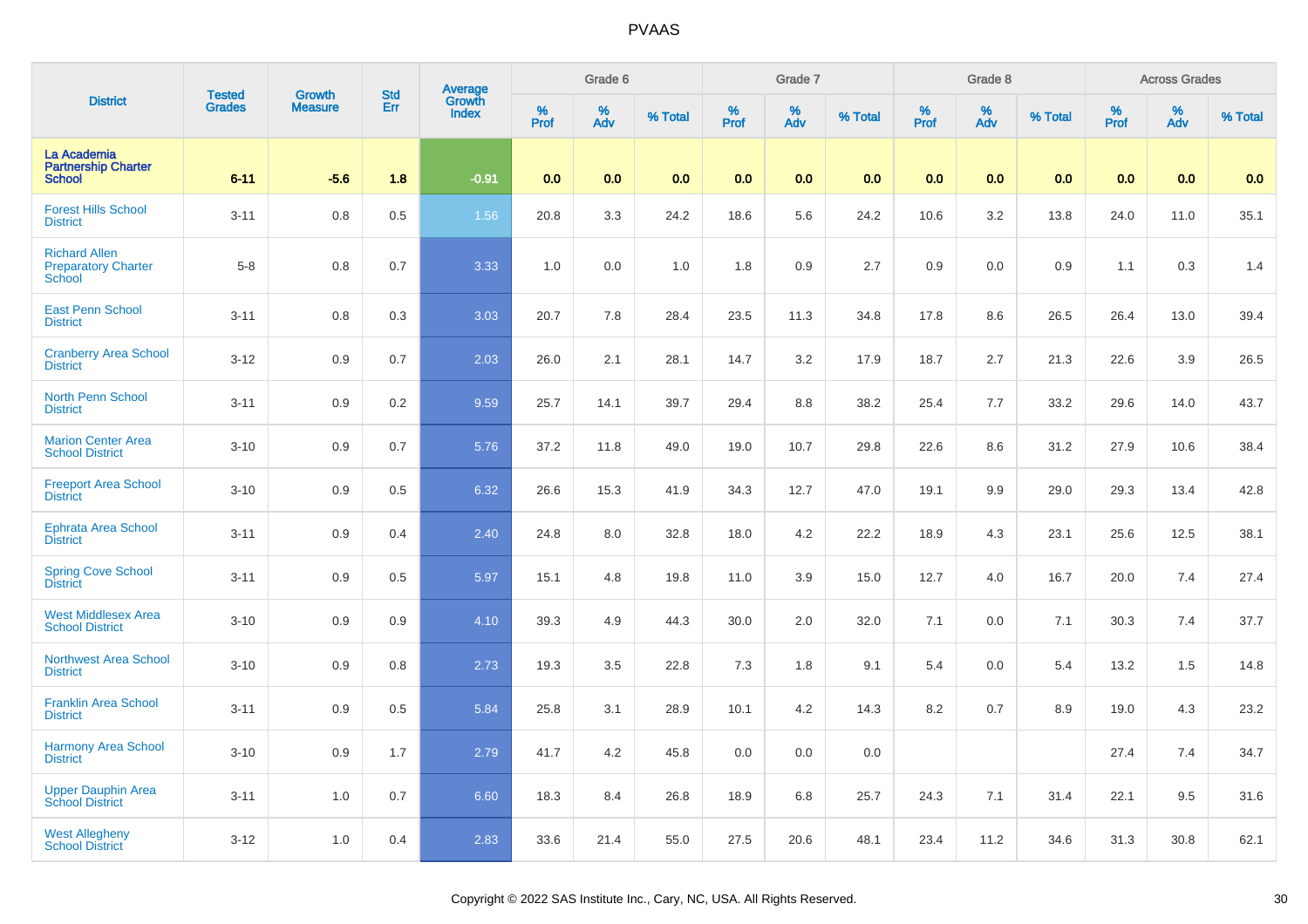|                                                                                   | <b>Tested</b> | <b>Growth</b>  | <b>Std</b> |                                   |           | Grade 6  |         |                  | Grade 7  |         |           | Grade 8  |         |           | <b>Across Grades</b> |         |
|-----------------------------------------------------------------------------------|---------------|----------------|------------|-----------------------------------|-----------|----------|---------|------------------|----------|---------|-----------|----------|---------|-----------|----------------------|---------|
| <b>District</b>                                                                   | <b>Grades</b> | <b>Measure</b> | Err        | Average<br>Growth<br><b>Index</b> | %<br>Prof | %<br>Adv | % Total | %<br><b>Prof</b> | %<br>Adv | % Total | %<br>Prof | %<br>Adv | % Total | %<br>Prof | %<br>Adv             | % Total |
| La Academia<br><b>Partnership Charter</b><br><b>School</b>                        | $6 - 11$      | $-5.6$         | 1.8        | $-0.91$                           | 0.0       | 0.0      | 0.0     | 0.0              | 0.0      | 0.0     | 0.0       | 0.0      | 0.0     | 0.0       | 0.0                  | 0.0     |
| <b>Purchase Line School</b><br><b>District</b>                                    | $3 - 12$      | 1.0            | 0.8        | 1.52                              | 6.1       | 3.0      | 9.1     | 7.5              | 3.0      | 10.4    | 5.3       | 0.0      | 5.3     | 16.1      | 3.3                  | 19.4    |
| <b>Riverside Beaver</b><br><b>County School District</b>                          | $3 - 11$      | 1.0            | 0.6        | 1.73                              | 23.8      | 4.0      | 27.7    | 22.8             | 10.1     | 32.9    | 25.5      | 3.2      | 28.7    | 28.3      | 10.4                 | 38.7    |
| <b>Global Leadership</b><br><b>Academy Charter</b><br>School Southwest at<br>Huey | $3 - 8$       | 1.0            | 1.7        | 1.39                              | 0.0       | 0.0      | 0.0     |                  |          |         | $0.0\,$   | 0.0      | 0.0     | 0.0       | $0.0\,$              | $0.0\,$ |
| <b>Palisades School</b><br><b>District</b>                                        | $3 - 11$      | 1.0            | 0.6        | 4.66                              | 27.6      | 4.1      | 31.6    | 32.4             | 6.9      | 39.2    | 19.3      | 1.1      | 20.4    | 31.4      | 13.6                 | 45.0    |
| <b>Hermitage School</b><br><b>District</b>                                        | $3 - 12$      | 1.0            | 0.5        | 4.16                              | 34.3      | 21.7     | 55.9    | 30.8             | 19.6     | 50.4    | 26.2      | 4.1      | 30.3    | 33.8      | 16.8                 | 50.6    |
| <b>Mastery Charter</b><br>School - Gratz<br>Campus                                | $7 - 10$      | 1.0            | 1.4        | 3.30                              |           |          |         | 6.2              | 0.0      | $6.2\,$ | 2.4       | 0.0      | 2.4     | 4.1       | 0.0                  | 4.1     |
| <b>Red Lion Area School</b><br><b>District</b>                                    | $3 - 11$      | 1.0            | 0.4        | 5.19                              | 20.6      | 5.3      | 25.9    | 16.7             | 9.1      | 25.8    | 14.5      | 6.6      | 21.0    | 23.3      | 8.6                  | 31.9    |
| <b>Cameron County</b><br><b>School District</b>                                   | $3 - 12$      | 1.0            | 1.0        | 4.16                              | 29.0      | 2.6      | 31.6    | 7.3              | 2.4      | 9.8     | 13.5      | 0.0      | 13.5    | 30.3      | 6.8                  | 37.2    |
| <b>Millcreek Township</b><br><b>School District</b>                               | $3 - 11$      | 1.1            | 0.3        | 8.82                              | 23.1      | 9.4      | 32.4    | 22.1             | 14.3     | 36.4    | 21.6      | 13.0     | 34.7    | 25.4      | 15.9                 | 41.3    |
| <b>Eastern Lancaster</b><br><b>County School District</b>                         | $3 - 12$      | 1.1            | 0.4        | 4.40                              | 14.7      | 3.1      | 17.8    | 15.7             | 3.6      | 19.3    | 16.7      | 5.9      | 22.6    | 21.1      | 6.7                  | 27.8    |
| <b>Saint Clair Area</b><br><b>School District</b>                                 | $3-8$         | 1.1            | 0.9        | 1.34                              | 24.0      | 4.0      | 28.0    | 19.2             | 7.7      | 26.9    | 12.5      | 2.5      | 15.0    | 24.2      | 7.2                  | 31.4    |
| <b>Carbondale Area</b><br><b>School District</b>                                  | $3 - 10$      | 1.1            | 0.6        | 5.95                              | 4.2       | 0.0      | 4.2     | 4.8              | 3.6      | 8.4     | 13.9      | 0.0      | 13.9    | 9.4       | 0.8                  | 10.1    |
| <b>Universal Creighton</b><br><b>Charter School</b>                               | $3-8$         | 1.1            | 0.7        | 2.15                              | 3.5       | 1.2      | 4.7     | 7.7              | 6.2      | 13.8    | 4.7       | 4.7      | 9.4     | 8.6       | 4.4                  | 13.1    |
| <b>Fell Charter School</b>                                                        | $3-8$         | 1.1            | 2.2        | 0.51                              | 6.7       | 0.0      | 6.7     |                  |          |         |           |          |         | 17.1      | 4.0                  | 21.0    |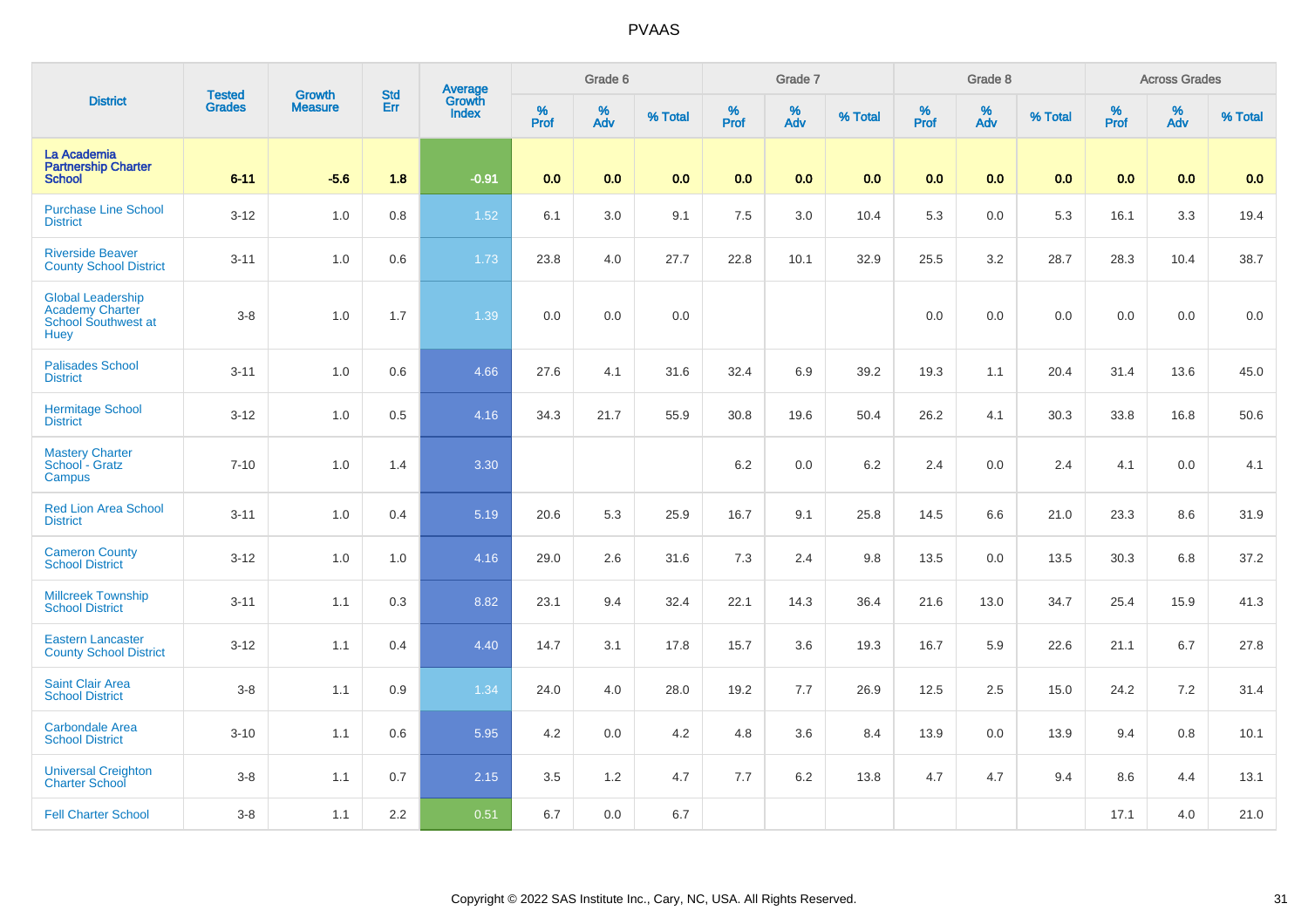| <b>District</b>                                            | <b>Tested</b> | <b>Growth</b>  | <b>Std</b> |                                          |           | Grade 6  |         |              | Grade 7  |         |              | Grade 8  |         |           | <b>Across Grades</b> |         |
|------------------------------------------------------------|---------------|----------------|------------|------------------------------------------|-----------|----------|---------|--------------|----------|---------|--------------|----------|---------|-----------|----------------------|---------|
|                                                            | <b>Grades</b> | <b>Measure</b> | Err        | <b>Average</b><br>Growth<br><b>Index</b> | %<br>Prof | %<br>Adv | % Total | $\%$<br>Prof | %<br>Adv | % Total | $\%$<br>Prof | %<br>Adv | % Total | %<br>Prof | %<br>Adv             | % Total |
| La Academia<br><b>Partnership Charter</b><br><b>School</b> | $6 - 11$      | $-5.6$         | 1.8        | $-0.91$                                  | 0.0       | 0.0      | 0.0     | 0.0          | 0.0      | 0.0     | 0.0          | 0.0      | 0.0     | 0.0       | 0.0                  | 0.0     |
| Catasaugua Area<br><b>School District</b>                  | $3 - 12$      | 1.1            | 0.6        | 2.87                                     | 22.7      | 4.0      | 26.7    | 9.8          | 4.9      | 14.7    | 8.9          | 3.3      | 12.2    | 15.4      | 4.4                  | 19.8    |
| <b>Avella Area School</b><br><b>District</b>               | $3 - 12$      | $1.2$          | 1.0        | 2.47                                     | 36.4      | 6.1      | 42.4    | 17.1         | 2.9      | 20.0    | 21.4         | 10.7     | 32.1    | 22.4      | 9.4                  | 31.8    |
| <b>Danville Area School</b><br><b>District</b>             | $3 - 11$      | 1.2            | 0.5        | 2.42                                     | 26.4      | 8.3      | 34.7    | 24.5         | 14.6     | 39.1    | 19.6         | 9.8      | 29.4    | 27.8      | 17.7                 | 45.5    |
| <b>Tunkhannock Area</b><br><b>School District</b>          | $3 - 11$      | 1.2            | 0.5        | 3.18                                     | 22.7      | 2.3      | 25.0    | 12.6         | 5.5      | 18.1    | 14.7         | 1.4      | 16.1    | 18.1      | 5.2                  | 23.3    |
| <b>Conewago Valley</b><br><b>School District</b>           | $3 - 12$      | 1.2            | 0.4        | 6.92                                     | 29.9      | 10.6     | 40.5    | 19.9         | 3.8      | 23.6    | 17.4         | 1.1      | 18.4    | 25.3      | 8.6                  | 33.9    |
| <b>Freire Charter School</b>                               | $5 - 11$      | 1.2            | 0.6        | 3.54                                     | 1.5       | 0.0      | 1.5     | 3.0          | 0.0      | 3.0     | 7.6          | 0.0      | 7.6     | 3.3       | 0.0                  | 3.3     |
| <b>Bloomsburg Area</b><br><b>School District</b>           | $3 - 10$      | 1.2            | 0.6        | 3.43                                     | 16.7      | 3.3      | 20.0    | 14.7         | 3.9      | 18.6    | 16.8         | 9.9      | 26.7    | 21.5      | 8.7                  | 30.2    |
| <b>Mastery Charter</b><br>School - Pickett<br>Campus       | $6 - 10$      | 1.2            | 1.1        | 2.33                                     | 0.0       | 0.0      | 0.0     | 0.0          | 0.0      | 0.0     | 2.8          | 0.0      | 2.8     | 0.9       | 0.0                  | 0.9     |
| South Side Area<br><b>School District</b>                  | $3 - 11$      | 1.2            | 0.8        | 4.65                                     | 17.7      | 0.0      | 17.7    | 26.6         | 7.8      | 34.4    | 12.7         | 2.8      | 15.5    | 21.2      | 6.3                  | 27.6    |
| <b>Glendale School</b><br><b>District</b>                  | $3 - 10$      | 1.2            | 0.8        | 2.27                                     | 26.4      | 5.7      | 32.1    | 22.7         | 15.2     | 37.9    | 7.8          | 2.0      | 9.8     | 27.0      | 7.8                  | 34.8    |
| <b>Duquesne City School</b><br><b>District</b>             | $3-8$         | 1.2            | 1.3        | 0.92                                     | 5.6       | 0.0      | 5.6     |              |          |         |              |          |         | 3.4       | 1.7                  | 5.0     |
| <b>Gettysburg Area</b><br><b>School District</b>           | $3 - 11$      | 1.3            | 0.4        | 2.96                                     | 22.0      | 12.0     | 34.0    | 15.9         | 5.7      | 21.6    | 21.4         | 7.3      | 28.6    | 25.4      | 14.7                 | 40.1    |
| <b>Harrisburg City School</b><br><b>District</b>           | $3 - 11$      | 1.3            | 0.3        | 7.16                                     | 2.0       | 1.0      | 3.0     | 2.9          | 0.8      | 3.7     | 2.7          | 0.3      | 3.0     | 2.7       | 0.7                  | 3.4     |
| <b>Kennett Consolidated</b><br><b>School District</b>      | $3 - 11$      | 1.3            | 0.4        | 3.21                                     | 20.2      | 8.3      | 28.5    | 20.2         | 11.6     | 31.7    | 10.9         | 6.9      | 17.8    | 22.4      | 12.3                 | 34.7    |
| <b>Jersey Shore Area</b><br><b>School District</b>         | $3 - 11$      | 1.3            | 0.5        | 4.52                                     | 32.5      | 7.1      | 39.7    | 22.6         | 6.9      | 29.6    | 18.1         | 1.6      | 19.8    | 27.4      | 10.1                 | 37.6    |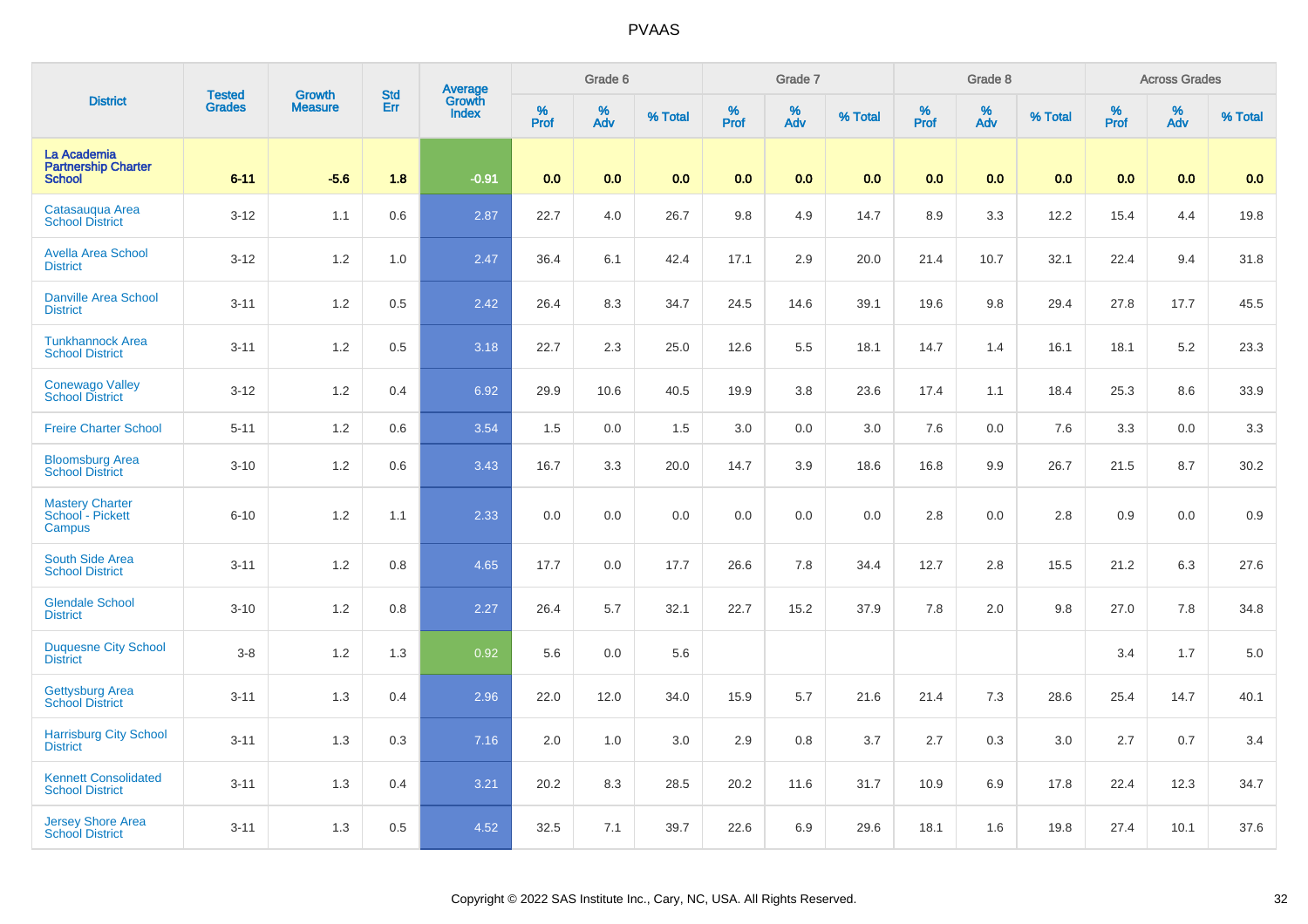| <b>District</b>                                            | <b>Tested</b> | <b>Growth</b>  | <b>Std</b> |                                          |           | Grade 6  |         |           | Grade 7  |         |           | Grade 8  |         |           | <b>Across Grades</b> |         |
|------------------------------------------------------------|---------------|----------------|------------|------------------------------------------|-----------|----------|---------|-----------|----------|---------|-----------|----------|---------|-----------|----------------------|---------|
|                                                            | <b>Grades</b> | <b>Measure</b> | Err        | <b>Average</b><br>Growth<br><b>Index</b> | %<br>Prof | %<br>Adv | % Total | %<br>Prof | %<br>Adv | % Total | %<br>Prof | %<br>Adv | % Total | %<br>Prof | %<br>Adv             | % Total |
| La Academia<br><b>Partnership Charter</b><br><b>School</b> | $6 - 11$      | $-5.6$         | 1.8        | $-0.91$                                  | 0.0       | 0.0      | 0.0     | 0.0       | 0.0      | 0.0     | 0.0       | 0.0      | 0.0     | 0.0       | 0.0                  | 0.0     |
| <b>Northern York County</b><br><b>School District</b>      | $3 - 11$      | 1.3            | 0.4        | 3.28                                     | 24.5      | 8.2      | 32.7    | 20.4      | 5.3      | 25.7    | 10.9      | 0.9      | 11.8    | 23.2      | 8.9                  | 32.1    |
| <b>Shade-Central City</b><br><b>School District</b>        | $3 - 11$      | 1.4            | 1.4        | 2.94                                     | 26.9      | 0.0      | 26.9    | 20.0      | 10.0     | 30.0    | 34.8      | 0.0      | 34.8    | 29.0      | 3.0                  | 32.1    |
| Northeastern York<br><b>School District</b>                | $3 - 11$      | 1.4            | 0.4        | 3.99                                     | 21.2      | 8.1      | 29.3    | 21.9      | 6.0      | 27.9    | 29.2      | 15.0     | 44.1    | 27.8      | 13.2                 | 41.0    |
| <b>North East School</b><br><b>District</b>                | $3 - 11$      | 1.4            | 0.5        | 2.92                                     | 23.1      | 9.7      | 32.8    | 26.4      | 9.3      | 35.7    | 31.4      | 13.1     | 44.5    | 29.8      | 12.1                 | 41.8    |
| <b>Fox Chapel Area</b><br><b>School District</b>           | $3 - 11$      | 1.4            | 0.4        | 5.89                                     | 31.9      | 28.4     | 60.2    | 32.7      | $30.2\,$ | 62.9    | 28.3      | 27.6     | 55.8    | 30.3      | 40.6                 | 70.9    |
| Lackawanna Trail<br><b>School District</b>                 | $3 - 10$      | 1.4            | 0.7        | 3.97                                     | 34.3      | 10.4     | 44.8    | 12.7      | 11.3     | 23.9    | 11.8      | 6.6      | 18.4    | 24.2      | 11.5                 | 35.8    |
| <b>Independence Charter</b><br><b>School</b>               | $3 - 8$       | 1.4            | 0.7        | 5.93                                     | 26.8      | 4.9      | 31.7    | 21.0      | 4.9      | 25.9    | 24.1      | 8.6      | 32.8    | 19.7      | 7.2                  | 26.9    |
| <b>Montrose Area School</b><br><b>District</b>             | $3 - 10$      | 1.4            | 0.7        | 2.04                                     | 27.2      | 4.4      | 31.5    | 25.0      | 4.4      | 29.4    | 14.5      | 2.4      | 16.9    | 24.4      | 7.4                  | 31.8    |
| <b>Slippery Rock Area</b><br><b>School District</b>        | $3 - 11$      | 1.4            | 0.5        | 3.52                                     | 28.6      | 26.3     | 54.9    | 26.4      | 13.2     | 39.7    | 26.2      | 10.3     | 36.5    | 32.4      | 20.5                 | 53.0    |
| <b>Coudersport Area</b><br><b>School District</b>          | $3 - 11$      | 1.4            | 0.9        | 1.96                                     | 16.7      | 4.8      | 21.4    | 18.9      | 5.7      | 24.5    | 15.1      | 3.8      | 18.9    | 22.0      | 5.7                  | 27.7    |
| <b>Penns Manor Area</b><br><b>School District</b>          | $3 - 12$      | 1.5            | 0.8        | 4.02                                     | 14.6      | 0.0      | 14.6    | 18.5      | 1.8      | 20.4    | 16.7      | 8.3      | 25.0    | 19.0      | 3.6                  | 22.6    |
| <b>Keystone Central</b><br><b>School District</b>          | $3 - 11$      | 1.5            | 0.4        | 3.98                                     | 20.9      | 8.6      | 29.5    | 10.9      | 3.3      | 14.1    | 10.5      | 2.2      | 12.6    | 19.2      | 8.0                  | 27.2    |
| <b>Mastery Charter</b><br>School - Thomas<br>Campus        | $3 - 10$      | 1.5            | 0.9        | 4.14                                     | 7.1       | 2.4      | 9.5     | 7.0       | 0.0      | 7.0     | 2.2       | 0.0      | 2.2     | 8.6       | 0.8                  | 9.4     |
| <b>Mid Valley School</b><br><b>District</b>                | $3 - 10$      | 1.5            | 0.6        | 5.23                                     | 15.0      | 2.4      | 17.3    | 15.3      | 0.0      | 15.3    | 6.7       | 0.7      | 7.4     | 17.5      | 4.6                  | 22.0    |
| <b>Littlestown Area</b><br><b>School District</b>          | $3 - 11$      | 1.5            | 0.6        | 5.61                                     | 16.3      | 1.6      | 17.9    | 14.0      | 4.7      | 18.7    | 21.0      | 4.0      | 25.0    | 23.5      | 4.6                  | 28.1    |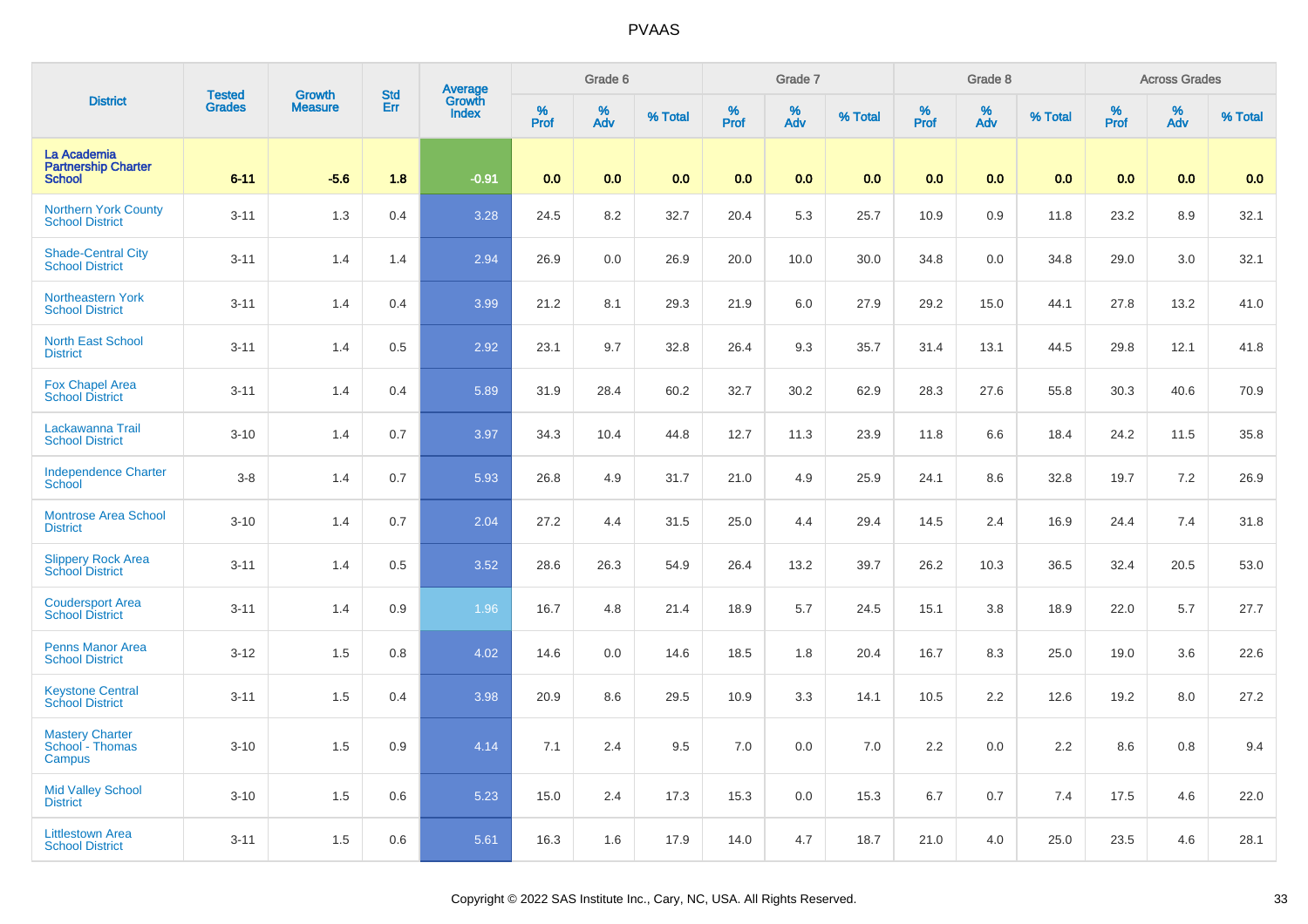| <b>District</b>                                                                            | <b>Tested</b> | <b>Growth</b>  | <b>Std</b> |                                          |              | Grade 6     |         |           | Grade 7  |         |              | Grade 8  |         |                     | <b>Across Grades</b> |         |
|--------------------------------------------------------------------------------------------|---------------|----------------|------------|------------------------------------------|--------------|-------------|---------|-----------|----------|---------|--------------|----------|---------|---------------------|----------------------|---------|
|                                                                                            | <b>Grades</b> | <b>Measure</b> | Err        | <b>Average</b><br>Growth<br><b>Index</b> | $\%$<br>Prof | $\%$<br>Adv | % Total | %<br>Prof | %<br>Adv | % Total | $\%$<br>Prof | %<br>Adv | % Total | $\%$<br><b>Prof</b> | %<br>Adv             | % Total |
| La Academia<br><b>Partnership Charter</b><br><b>School</b>                                 | $6 - 11$      | $-5.6$         | 1.8        | $-0.91$                                  | 0.0          | 0.0         | 0.0     | 0.0       | 0.0      | 0.0     | 0.0          | 0.0      | 0.0     | 0.0                 | 0.0                  | 0.0     |
| <b>Ad Prima Charter</b><br><b>School</b>                                                   | $3 - 8$       | 1.5            | 0.8        | 4.76                                     | 15.7         | 0.0         | 15.7    | 8.2       | 1.6      | 9.8     | 9.8          | 1.6      | 11.5    | 10.9                | 0.7                  | 11.6    |
| <b>Forest City Regional</b><br><b>School District</b>                                      | $3 - 12$      | 1.5            | 0.9        | 4.76                                     | 14.3         | 2.0         | 16.3    | 18.9      | 10.8     | 29.7    | 31.9         | 10.6     | 42.6    | 22.1                | 10.7                 | 32.8    |
| <b>Russell Byers Charter</b><br><b>School</b>                                              | $3 - 8$       | 1.5            | 0.8        | 5.07                                     | 0.0          | 0.0         | 0.0     | 0.0       | 0.0      | 0.0     | 0.0          | 0.0      | 0.0     | 3.2                 | 1.9                  | 5.2     |
| <b>William Penn School</b><br><b>District</b>                                              | $3 - 12$      | 1.5            | 0.5        | 5.98                                     | 2.2          | 0.0         | 2.2     | 3.0       | 0.6      | 3.6     | 5.6          | 1.2      | 6.9     | 6.3                 | 1.6                  | 7.9     |
| <b>Greater Latrobe</b><br><b>School District</b>                                           | $3 - 11$      | 1.6            | 0.4        | 8.54                                     | 37.0         | 5.3         | 42.3    | 32.2      | 18.5     | 50.7    | 23.4         | 8.0      | 31.4    | 34.1                | 15.0                 | 49.1    |
| Spring-Ford Area<br>School District                                                        | $3 - 11$      | 1.6            | 0.3        | 9.56                                     | 33.2         | 16.5        | 49.7    | 34.3      | 16.3     | 50.6    | 23.1         | 9.8      | 32.9    | 34.2                | 19.2                 | 53.4    |
| <b>Wyalusing Area</b><br><b>School District</b>                                            | $3 - 12$      | 1.6            | 0.6        | 7.67                                     | 17.8         | 4.0         | 21.8    | 14.6      | 7.9      | 22.5    | 9.6          | 1.0      | 10.6    | 16.5                | 5.1                  | 21.5    |
| <b>Susquenita School</b><br><b>District</b>                                                | $3 - 11$      | 1.6            | 0.6        | 3.01                                     | 15.4         | 5.8         | 21.2    | 19.2      | 5.0      | 24.2    | 12.3         | 5.7      | 17.9    | 23.0                | 9.7                  | 32.7    |
| <b>Centennial School</b><br><b>District</b>                                                | $3 - 10$      | 1.6            | 0.3        | 5.91                                     | 18.3         | 3.0         | 21.3    | 22.2      | 5.1      | 27.4    | 13.0         | 8.2      | 21.2    | 21.7                | 6.7                  | 28.4    |
| <b>York City School</b><br><b>District</b>                                                 | $3 - 12$      | 1.6            | 0.3        | 5.64                                     | 2.0          | 0.2         | 2.2     | 2.6       | 0.5      | 3.1     | 1.4          | 0.2      | 1.6     | 2.8                 | 0.6                  | 3.4     |
| <b>Vision Academy</b><br><b>Charter School</b>                                             | $3 - 8$       | 1.7            | 1.1        | 3.72                                     | 0.0          | 0.0         | 0.0     | 2.9       | 2.9      | 5.9     | 9.5          | 4.8      | 14.3    | 6.4                 | 1.6                  | 8.0     |
| <b>Upper Adams School</b><br><b>District</b>                                               | $3 - 11$      | 1.7            | 0.6        | 5.68                                     | 18.0         | 7.7         | 25.6    | 18.1      | 1.9      | 20.0    | 11.4         | 3.8      | 15.3    | 22.6                | 6.3                  | 28.9    |
| The Philadelphia<br><b>Charter School for Arts</b><br>and Sciences at HR<br><b>Edmunds</b> | $3 - 8$       | 1.7            | 0.6        | 4.09                                     | 0.0          | 0.0         | 0.0     | 2.1       | 0.0      | 2.1     | 2.2          | 0.0      | 2.2     | 2.1                 | 0.2                  | 2.3     |
| Young Scholars Of<br>Central PA Charter<br><b>School</b>                                   | $3 - 8$       | 1.7            | 1.2        | 2.40                                     | 8.0          | 4.0         | 12.0    | 28.6      | 14.3     | 42.9    | 0.0          | 0.0      | 0.0     | 21.7                | 11.1                 | 32.8    |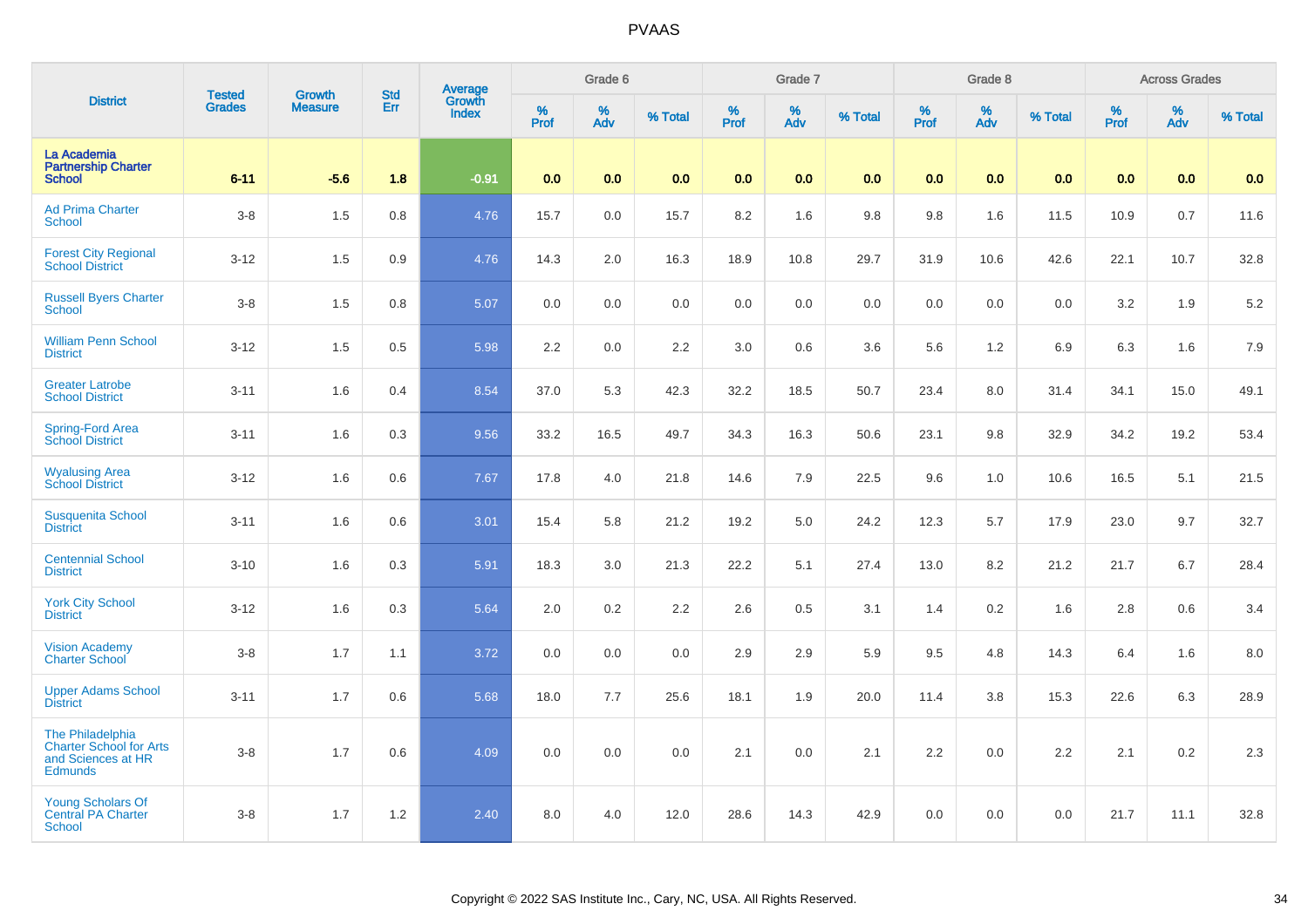| <b>District</b>                                            | <b>Tested</b> | <b>Growth</b>  | <b>Std</b> | <b>Average</b><br>Growth |          | Grade 6  |         |          | Grade 7  |         |           | Grade 8  |         |           | <b>Across Grades</b> |         |
|------------------------------------------------------------|---------------|----------------|------------|--------------------------|----------|----------|---------|----------|----------|---------|-----------|----------|---------|-----------|----------------------|---------|
|                                                            | <b>Grades</b> | <b>Measure</b> | Err        | <b>Index</b>             | $%$ Prof | %<br>Adv | % Total | $%$ Prof | %<br>Adv | % Total | %<br>Prof | %<br>Adv | % Total | %<br>Prof | %<br>Adv             | % Total |
| La Academia<br><b>Partnership Charter</b><br><b>School</b> | $6 - 11$      | $-5.6$         | 1.8        | $-0.91$                  | 0.0      | 0.0      | 0.0     | 0.0      | 0.0      | 0.0     | 0.0       | 0.0      | 0.0     | 0.0       | 0.0                  | 0.0     |
| <b>Port Allegany School</b><br><b>District</b>             | $3 - 11$      | 1.7            | 0.7        | 2.30                     | 7.4      | 1.5      | 8.8     | 17.4     | 2.9      | 20.3    | 13.1      | 9.8      | 23.0    | 16.8      | 5.7                  | 22.5    |
| <b>Springfield Township</b><br><b>School District</b>      | $3 - 11$      | 1.7            | 0.5        | 5.78                     | 26.9     | 11.1     | 38.0    | 28.4     | 21.9     | 50.3    | 31.7      | 17.2     | 49.0    | 33.1      | 15.4                 | 48.5    |
| <b>Penncrest School</b><br><b>District</b>                 | $3 - 11$      | 1.8            | 0.4        | 4.21                     | 21.6     | 1.8      | 23.4    | 17.5     | 5.0      | 22.5    | 17.1      | 3.5      | 20.6    | 22.0      | 5.3                  | 27.3    |
| <b>Universal Vare Charter</b><br>School                    | $6 - 8$       | 1.8            | 1.3        | 3.30                     | 0.0      | 6.2      | 6.2     | 3.6      | 0.0      | 3.6     | 6.4       | 0.0      | 6.4     | 4.7       | 0.9                  | 5.7     |
| <b>Curwensville Area</b><br><b>School District</b>         | $3 - 11$      | 1.8            | 0.8        | 2.29                     | 21.4     | 7.1      | 28.6    | 27.1     | 4.3      | 31.4    | 21.7      | 2.9      | 24.6    | 32.0      | 11.2                 | 43.3    |
| <b>Deer Lakes School</b><br><b>District</b>                | $3 - 11$      | 1.8            | 0.6        | 7.57                     | 24.4     | 10.6     | 35.0    | 25.4     | 19.2     | 44.6    | 24.5      | 3.9      | 28.4    | 26.2      | 10.7                 | 36.9    |
| <b>Mifflin County School</b><br><b>District</b>            | $3 - 11$      | 1.8            | 0.3        | 5.79                     | 13.8     | 4.6      | 18.4    | 10.3     | 3.8      | 14.1    | 10.7      | 1.5      | 12.2    | 17.7      | 5.5                  | 23.2    |
| <b>Indiana Area School</b><br><b>District</b>              | $3 - 11$      | 1.8            | 0.4        | 7.21                     | 23.9     | 11.7     | 35.5    | 36.0     | 10.3     | 46.3    | 23.2      | 14.2     | 37.4    | 30.1      | 15.1                 | 45.2    |
| <b>South Eastern School</b><br><b>District</b>             | $3 - 11$      | 1.8            | 0.5        | 5.70                     | 25.4     | 14.4     | 39.9    | 20.8     | 3.9      | 24.7    | 20.4      | 5.2      | 25.6    | 26.2      | 11.6                 | 37.7    |
| <b>Mastery Charter</b><br><b>School-Mann Campus</b>        | $3-6$         | 1.8            | 1.6        | 4.14                     | 5.4      | 2.7      | 8.1     |          |          |         |           |          |         | 2.2       | 1.4                  | 3.6     |
| Southern Columbia<br><b>Area School District</b>           | $3 - 11$      | 1.8            | 0.7        | 7.30                     | 18.8     | 5.2      | 24.0    | 29.0     | 14.0     | 43.0    | 15.4      | 2.2      | 17.6    | 28.0      | 10.6                 | 38.6    |
| <b>Avon Grove Charter</b><br>School                        | $3 - 11$      | 1.8            | 0.6        | 4.32                     | 29.9     | 11.7     | 41.6    | 27.2     | 9.8      | 37.0    | 13.9      | 2.0      | 15.8    | 24.3      | 10.2                 | 34.6    |
| Pennsylvania Cyber<br><b>Charter School</b>                | $3 - 11$      | 1.9            | 0.5        | 4.83                     | 10.8     | 3.4      | 14.2    | 11.7     | 3.5      | 15.2    | 6.5       | 1.6      | 8.1     | 12.6      | 4.4                  | 17.1    |
| Mastery Charter<br>School - Clymer<br>Elementary           | $3-6$         | 1.9            | 1.5        | 1.23                     | $3.8\,$  | 0.0      | 3.8     |          |          |         |           |          |         | 2.6       | 0.8                  | 3.4     |
| <b>Twin Valley School</b><br><b>District</b>               | $3 - 12$      | 1.9            | 0.4        | 5.97                     | 28.6     | 8.2      | 36.9    | 29.5     | 15.0     | 44.5    | 24.9      | 11.2     | 36.1    | 32.2      | 17.8                 | 50.0    |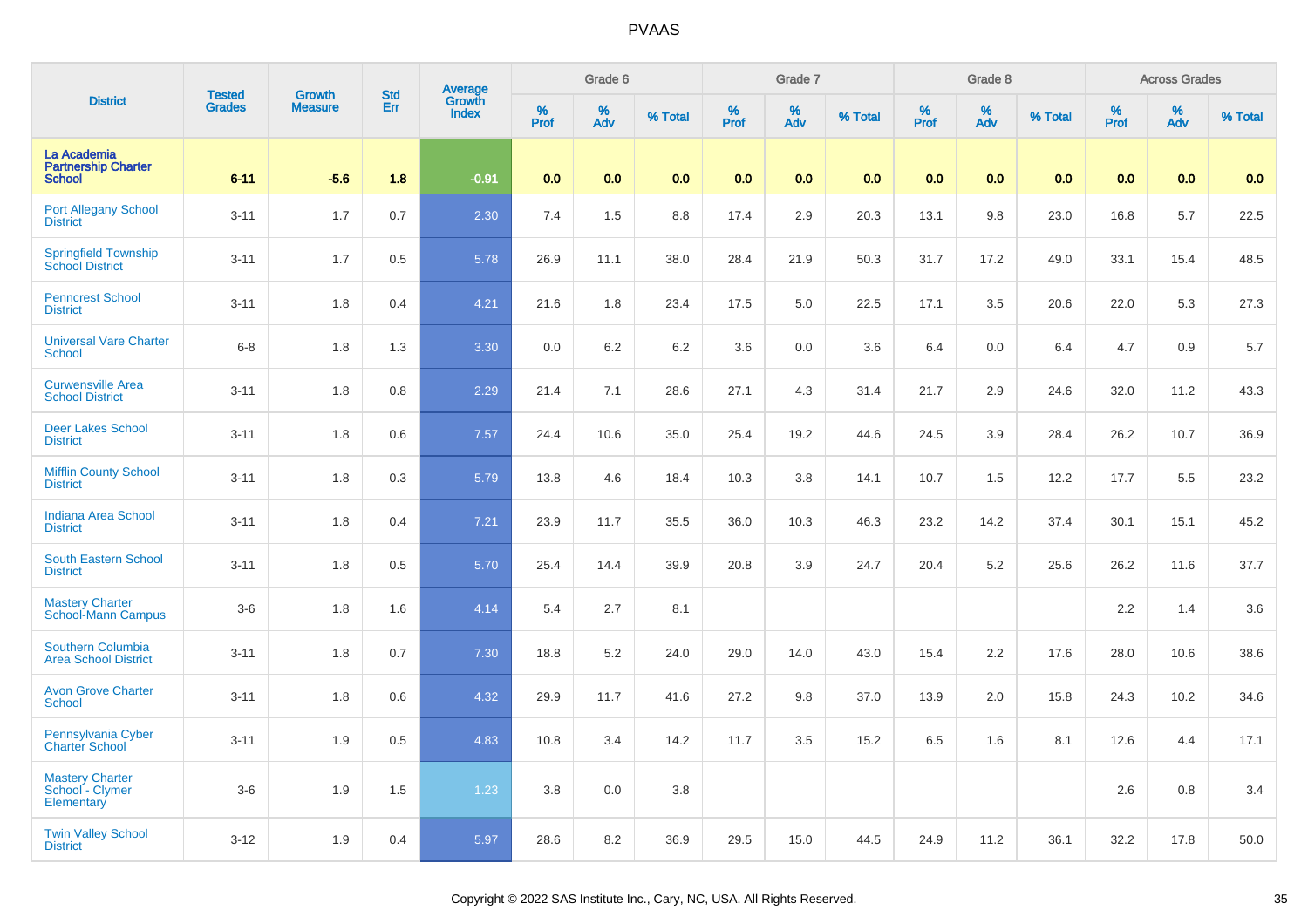| <b>District</b>                                            | <b>Tested</b> | Growth         | <b>Std</b> |                                          |           | Grade 6  |         |           | Grade 7  |         |           | Grade 8  |         |           | <b>Across Grades</b> |         |
|------------------------------------------------------------|---------------|----------------|------------|------------------------------------------|-----------|----------|---------|-----------|----------|---------|-----------|----------|---------|-----------|----------------------|---------|
|                                                            | <b>Grades</b> | <b>Measure</b> | Err        | <b>Average</b><br>Growth<br><b>Index</b> | %<br>Prof | %<br>Adv | % Total | %<br>Prof | %<br>Adv | % Total | %<br>Prof | %<br>Adv | % Total | %<br>Prof | %<br>Adv             | % Total |
| La Academia<br><b>Partnership Charter</b><br><b>School</b> | $6 - 11$      | $-5.6$         | 1.8        | $-0.91$                                  | 0.0       | 0.0      | 0.0     | 0.0       | 0.0      | 0.0     | 0.0       | 0.0      | 0.0     | 0.0       | 0.0                  | 0.0     |
| <b>Tredyffrin-Easttown</b><br><b>School District</b>       | $3 - 10$      | 1.9            | 0.4        | 4.37                                     | 36.8      | 28.2     | 65.0    | 32.6      | 33.0     | 65.7    | 26.4      | 40.3     | 66.7    | 33.6      | 38.6                 | 72.2    |
| <b>Northeast Bradford</b><br><b>School District</b>        | $3 - 10$      | 1.9            | 0.9        | 2.12                                     | 34.8      | 2.2      | 37.0    | 24.0      | 2.0      | 26.0    | 13.8      | 5.2      | 19.0    | 29.7      | 6.0                  | 35.7    |
| <b>Elk Lake School</b><br><b>District</b>                  | $3 - 11$      | 1.9            | 0.7        | 7.96                                     | 35.8      | 12.6     | 48.4    | 11.4      | 3.4      | 14.8    | 8.5       | 4.9      | 13.4    | 21.4      | 7.2                  | 28.5    |
| <b>Crawford Central</b><br><b>School District</b>          | $3 - 11$      | 1.9            | 0.4        | 4.77                                     | 15.7      | 3.8      | 19.6    | 16.7      | 3.7      | 20.4    | 9.0       | 2.6      | 11.6    | 18.4      | 5.5                  | 23.8    |
| <b>Sayre Area School</b><br><b>District</b>                | $3 - 11$      | 1.9            | 0.7        | 2.58                                     | 36.2      | 5.0      | 41.2    | 21.4      | 3.6      | 25.0    | 13.4      | 0.0      | 13.4    | 25.9      | 6.1                  | 32.0    |
| <b>Meyersdale Area</b><br><b>School District</b>           | $3 - 11$      | 1.9            | 0.8        | 4.25                                     | 26.6      | 15.6     | 42.2    | 18.9      | 0.0      | 18.9    | 11.9      | 8.5      | 20.3    | 24.6      | 9.4                  | 34.0    |
| Mastery Charter<br>School - Shoemaker<br>Campus            | $7 - 10$      | 1.9            | 1.6        | 1.76                                     |           |          |         | 9.4       | $0.0\,$  | 9.4     | 4.2       | 0.0      | 4.2     | 7.1       | $0.0\,$              | 7.1     |
| <b>Mohawk Area School</b><br><b>District</b>               | $3 - 11$      | 1.9            | 0.6        | 3.30                                     | 19.2      | 13.8     | 33.0    | 27.4      | 11.8     | 39.2    | 22.8      | 8.7      | 31.5    | 27.0      | 10.4                 | 37.4    |
| <b>Cocalico School</b><br><b>District</b>                  | $3 - 11$      | 2.0            | 0.4        | 5.70                                     | 25.2      | 17.5     | 42.7    | 27.3      | 4.0      | 31.3    | 22.2      | 6.2      | 28.4    | 28.3      | 12.1                 | 40.4    |
| <b>Oxford Area School</b><br><b>District</b>               | $3 - 11$      | 2.0            | 0.4        | 10.25                                    | 28.3      | 7.3      | 35.6    | 20.2      | 9.9      | 30.0    | 11.5      | 5.5      | 17.0    | 21.8      | 8.2                  | 30.0    |
| <b>Northern Potter School</b><br><b>District</b>           | $3 - 12$      | 2.0            | 1.1        | 2.34                                     | 9.3       | 2.3      | 11.6    | 29.0      | 12.9     | 41.9    | 11.1      | 0.0      | 11.1    | 18.7      | 7.4                  | 26.1    |
| Upper Perkiomen<br>School District                         | $3 - 11$      | 2.0            | 0.4        | 6.80                                     | 23.0      | 6.1      | 29.1    | 28.0      | 11.6     | 39.6    | 22.9      | 10.0     | 32.8    | 24.8      | 10.4                 | 35.1    |
| <b>Dubois Area School</b><br><b>District</b>               | $3 - 11$      | 2.1            | 0.4        | 5.38                                     | 21.6      | 8.3      | 29.9    | 18.7      | 5.9      | 24.5    | 14.1      | 5.2      | 19.4    | 22.6      | 11.7                 | 34.2    |
| <b>Mifflinburg Area</b><br><b>School District</b>          | $3 - 11$      | 2.1            | 0.6        | 3.70                                     | 29.7      | 4.5      | 34.2    | 17.4      | 8.3      | 25.6    | 25.2      | 7.8      | 33.0    | 29.9      | 8.8                  | 38.6    |
| <b>Bellwood-Antis School</b><br><b>District</b>            | $3 - 10$      | 2.2            | 0.6        | 5.68                                     | 12.4      | 9.0      | 21.4    | 29.4      | 15.3     | 44.7    | 14.1      | 6.5      | 20.6    | 21.6      | 9.9                  | 31.5    |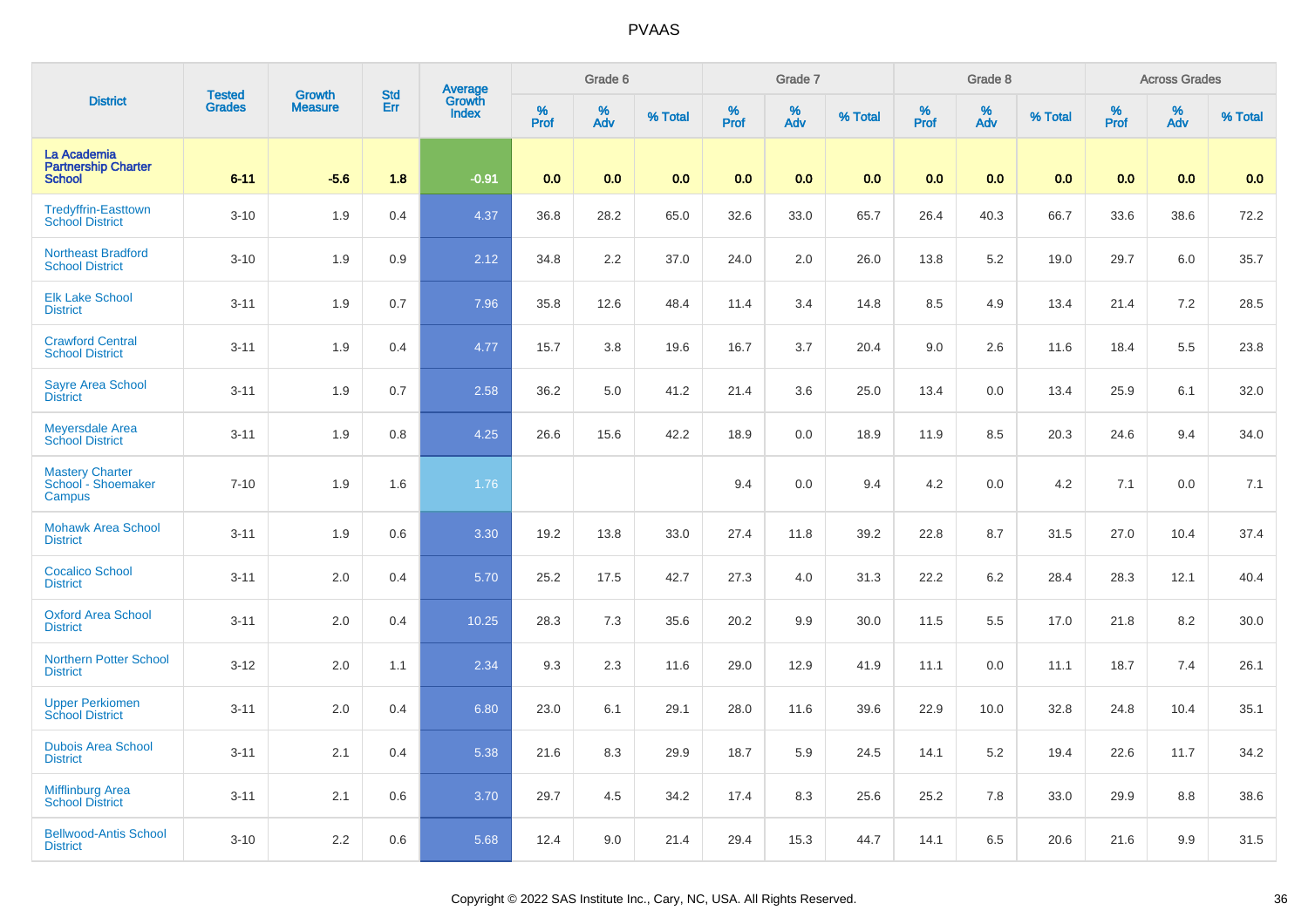|                                                                    |                                |                                 | <b>Std</b> |                                   |              | Grade 6     |         |                     | Grade 7  |         |                  | Grade 8  |         |                  | <b>Across Grades</b> |         |
|--------------------------------------------------------------------|--------------------------------|---------------------------------|------------|-----------------------------------|--------------|-------------|---------|---------------------|----------|---------|------------------|----------|---------|------------------|----------------------|---------|
| <b>District</b>                                                    | <b>Tested</b><br><b>Grades</b> | <b>Growth</b><br><b>Measure</b> | Err        | Average<br>Growth<br><b>Index</b> | $\%$<br>Prof | $\%$<br>Adv | % Total | $\%$<br><b>Prof</b> | %<br>Adv | % Total | %<br><b>Prof</b> | %<br>Adv | % Total | %<br><b>Prof</b> | $\%$<br>Adv          | % Total |
| La Academia<br><b>Partnership Charter</b><br><b>School</b>         | $6 - 11$                       | $-5.6$                          | 1.8        | $-0.91$                           | 0.0          | 0.0         | 0.0     | 0.0                 | 0.0      | 0.0     | 0.0              | 0.0      | 0.0     | 0.0              | 0.0                  | 0.0     |
| <b>Johnsonburg Area</b><br><b>School District</b>                  | $3 - 11$                       | $2.2\,$                         | 1.0        | 5.07                              | 21.2         | 12.1        | 33.3    | 18.6                | 7.0      | 25.6    | 15.6             | 2.2      | 17.8    | 25.5             | 10.2                 | 35.7    |
| <b>Lower Moreland</b><br><b>Township School</b><br><b>District</b> | $3 - 11$                       | 2.2                             | 0.5        | 4.65                              | 38.8         | 19.4        | 58.2    | 30.7                | 17.2     | 47.8    | 25.1             | 15.0     | 40.1    | 32.4             | 17.7                 | 50.0    |
| <b>Berlin Brothersvalley</b><br><b>School District</b>             | $3 - 11$                       | 2.2                             | 0.8        | 2.66                              | 21.2         | 3.0         | 24.2    | 30.8                | 3.8      | 34.6    | 18.8             | 8.3      | 27.1    | 25.8             | 10.8                 | 36.6    |
| New Day Charter<br>School                                          | $7 - 11$                       | 2.2                             | 3.1        | 0.71                              |              |             |         |                     |          |         | 0.0              | 0.0      | 0.0     | 0.0              | 0.0                  | 0.0     |
| <b>Wayne Highlands</b><br><b>School District</b>                   | $3 - 11$                       | 2.2                             | 0.5        | 4.54                              | 31.5         | 11.4        | 43.0    | 25.6                | 14.3     | 39.9    | 27.6             | 4.9      | 32.5    | 29.9             | 16.0                 | 46.0    |
| <b>Towanda Area School</b><br><b>District</b>                      | $3 - 11$                       | $2.2\,$                         | 0.6        | 7.65                              | 22.6         | 11.3        | 34.0    | 14.5                | 7.7      | 22.2    | 17.1             | 8.6      | 25.6    | 19.2             | 10.3                 | 29.5    |
| <b>Newport School</b><br><b>District</b>                           | $3 - 12$                       | 2.2                             | 0.8        | 4.70                              | 25.0         | 6.9         | 31.9    | 15.9                | 0.0      | 15.9    | 27.4             | 4.8      | 32.3    | 24.8             | 6.9                  | 31.7    |
| <b>Midland Borough</b><br><b>School District</b>                   | $3 - 8$                        | 2.3                             | 1.3        | 2.65                              | 13.6         | 0.0         | 13.6    | 14.3                | 0.0      | 14.3    | 9.5              | 4.8      | 14.3    | 15.7             | 2.9                  | 18.6    |
| <b>West York Area</b><br><b>School District</b>                    | $3 - 12$                       | 2.3                             | 0.4        | 5.18                              | 14.8         | 4.8         | 19.6    | 15.0                | 5.8      | 20.9    | 16.3             | 4.2      | 20.5    | 19.8             | 5.9                  | 25.6    |
| <b>Moshannon Valley</b><br><b>School District</b>                  | $3 - 10$                       | 2.3                             | 0.8        | 2.85                              | 14.8         | 18.5        | 33.3    | 21.0                | 4.8      | 25.8    | 16.9             | 6.2      | 23.1    | 19.9             | 8.5                  | 28.4    |
| <b>Hempfield Area School</b><br><b>District</b>                    | $3 - 12$                       | 2.3                             | 0.3        | 7.58                              | 24.6         | 14.9        | 39.6    | 30.2                | 13.5     | 43.7    | 26.8             | 10.7     | 37.5    | 30.5             | 16.4                 | 46.9    |
| <b>Muncy School District</b>                                       | $3 - 11$                       | 2.4                             | 0.7        | 5.81                              | 32.5         | 14.3        | 46.8    | 29.0                | 15.9     | 44.9    | 23.3             | 6.7      | 30.0    | 31.5             | 13.1                 | 44.6    |
| <b>Tamaqua Area School</b><br><b>District</b>                      | $3 - 12$                       | 2.4                             | 0.5        | 6.23                              | 18.6         | 1.6         | 20.2    | 19.7                | 7.2      | 27.0    | 11.4             | 2.1      | 13.5    | 22.6             | 5.9                  | 28.4    |
| <b>Pequea Valley School</b><br><b>District</b>                     | $3 - 11$                       | 2.4                             | 0.6        | 6.27                              | 14.0         | 2.2         | 16.1    | 11.7                | 2.3      | 14.1    | 13.1             | 2.0      | 15.2    | 16.9             | 3.8                  | 20.7    |
| <b>Juniata Valley School</b><br><b>District</b>                    | $3 - 11$                       | 2.4                             | 0.9        | 4.64                              | 5.4          | 3.6         | 8.9     | 21.0                | 5.3      | 26.3    | 12.5             | 2.1      | 14.6    | 18.7             | 5.0                  | 23.8    |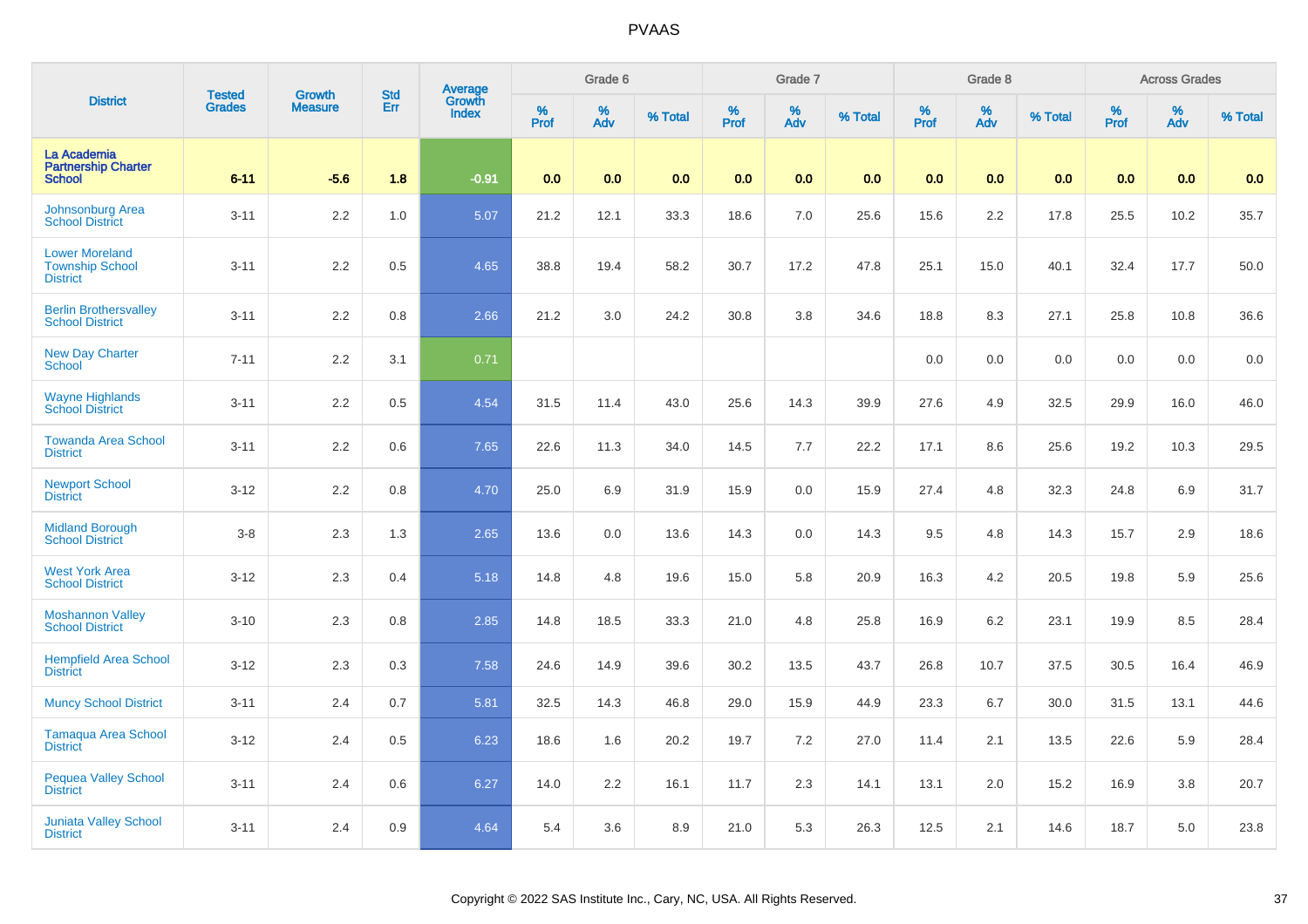| <b>District</b>                                            | <b>Tested</b> | <b>Growth</b>  | <b>Std</b> | <b>Average</b><br>Growth |              | Grade 6  |         |                     | Grade 7  |         |                     | Grade 8  |         |                     | <b>Across Grades</b> |         |
|------------------------------------------------------------|---------------|----------------|------------|--------------------------|--------------|----------|---------|---------------------|----------|---------|---------------------|----------|---------|---------------------|----------------------|---------|
|                                                            | <b>Grades</b> | <b>Measure</b> | Err        | <b>Index</b>             | $\%$<br>Prof | %<br>Adv | % Total | $\%$<br><b>Prof</b> | %<br>Adv | % Total | $\%$<br><b>Prof</b> | %<br>Adv | % Total | $\%$<br><b>Prof</b> | $\%$<br>Adv          | % Total |
| La Academia<br><b>Partnership Charter</b><br><b>School</b> | $6 - 11$      | $-5.6$         | 1.8        | $-0.91$                  | 0.0          | 0.0      | 0.0     | 0.0                 | 0.0      | 0.0     | 0.0                 | 0.0      | 0.0     | 0.0                 | 0.0                  | 0.0     |
| <b>Iroquois School District</b>                            | $3 - 11$      | 2.5            | 0.7        | 5.99                     | 20.7         | 17.1     | 37.8    | 11.5                | 9.4      | 20.8    | 21.0                | 6.0      | 27.0    | 23.5                | 11.1                 | 34.6    |
| <b>Central Cambria</b><br><b>School District</b>           | $3 - 11$      | 2.5            | 0.6        | 4.43                     | 19.5         | 8.0      | 27.4    | 20.2                | $8.8\,$  | 29.0    | 16.5                | 10.2     | 26.8    | 23.8                | 11.4                 | 35.1    |
| Steelton-Highspire<br><b>School District</b>               | $3 - 11$      | 2.5            | 0.7        | 4.46                     | 0.0          | 0.0      | 0.0     | 0.0                 | 0.0      | 0.0     | 0.0                 | 0.0      | 0.0     | 0.8                 | 0.4                  | 1.3     |
| <b>Young Scholars</b><br><b>Charter School</b>             | $6 - 8$       | 2.6            | 0.8        | 3.60                     | 1.8          | 0.0      | 1.8     | 4.6                 | $0.0\,$  | 4.6     | 0.0                 | 0.0      | 0.0     | 2.0                 | 0.0                  | 2.0     |
| <b>Bald Eagle Area</b><br><b>School District</b>           | $3 - 11$      | 2.6            | 0.6        | 4.48                     | 25.7         | 8.9      | 34.6    | 17.0                | 6.8      | 23.7    | 15.0                | 10.6     | 25.7    | 25.1                | 13.7                 | 38.8    |
| <b>Discovery Charter</b><br><b>School</b>                  | $3 - 8$       | 2.6            | 0.9        | 2.98                     | 0.0          | 0.0      | 0.0     | 6.6                 | 1.6      | 8.2     | 5.4                 | 0.0      | 5.4     | 5.2                 | 1.1                  | 6.2     |
| <b>East Lycoming School</b><br><b>District</b>             | $3 - 11$      | 2.6            | 0.6        | 7.47                     | 26.2         | 26.2     | 52.3    | 26.4                | 20.7     | 47.1    | 27.9                | 14.8     | 42.6    | 31.5                | 19.5                 | 51.0    |
| <b>Brockway Area School</b><br><b>District</b>             | $3 - 11$      | 2.7            | 0.7        | 9.15                     | 29.4         | 36.8     | 66.2    | 22.5                | 7.5      | 30.0    | 20.8                | 5.6      | 26.4    | 28.7                | 18.6                 | 47.4    |
| <b>Westmont Hilltop</b><br><b>School District</b>          | $3 - 11$      | 2.7            | 0.6        | 6.24                     | 18.4         | 8.2      | 26.5    | 22.2                | 6.2      | 28.4    | 26.1                | 8.7      | 34.8    | 24.1                | 11.7                 | 35.7    |
| <b>Warren County School</b><br><b>District</b>             | $3 - 11$      | 2.7            | 0.4        | 7.14                     | 15.7         | 3.7      | 19.3    | 12.0                | 0.7      | 12.6    | 13.8                | 2.9      | 16.7    | 17.7                | 4.3                  | 22.0    |
| <b>Galeton Area School</b><br><b>District</b>              | $3 - 11$      | 2.7            | 1.3        | 4.78                     | 23.8         | 4.8      | 28.6    | 16.0                | $0.0\,$  | 16.0    | 0.0                 | 0.0      | 0.0     | 19.4                | 7.0                  | 26.4    |
| <b>West Perry School</b><br><b>District</b>                | $3 - 11$      | 2.7            | 0.5        | 5.67                     | 20.9         | 5.7      | 26.6    | 14.0                | 6.7      | 20.7    | 15.2                | 8.5      | 23.6    | 21.6                | 10.7                 | 32.3    |
| <b>Avonworth School</b><br><b>District</b>                 | $3 - 10$      | 2.8            | 0.5        | 5.25                     | 37.7         | 12.3     | 50.0    | 31.5                | 13.8     | 45.4    | 35.8                | 14.2     | 50.0    | 35.2                | 20.0                 | 55.2    |
| <b>Widener Partnership</b><br><b>Charter School</b>        | $3 - 7$       | 2.8            | 1.0        | 2.67                     | 2.5          | 0.0      | 2.5     | 0.0                 | 2.3      | 2.3     |                     |          |         | 1.4                 | 0.5                  | 1.9     |
| <b>South Western School</b><br><b>District</b>             | $3 - 12$      | 2.8            | 0.4        | 7.84                     | 15.7         | 11.7     | 27.4    | 17.8                | 6.0      | 23.8    | 19.1                | 10.1     | 29.2    | 21.6                | 8.9                  | 30.4    |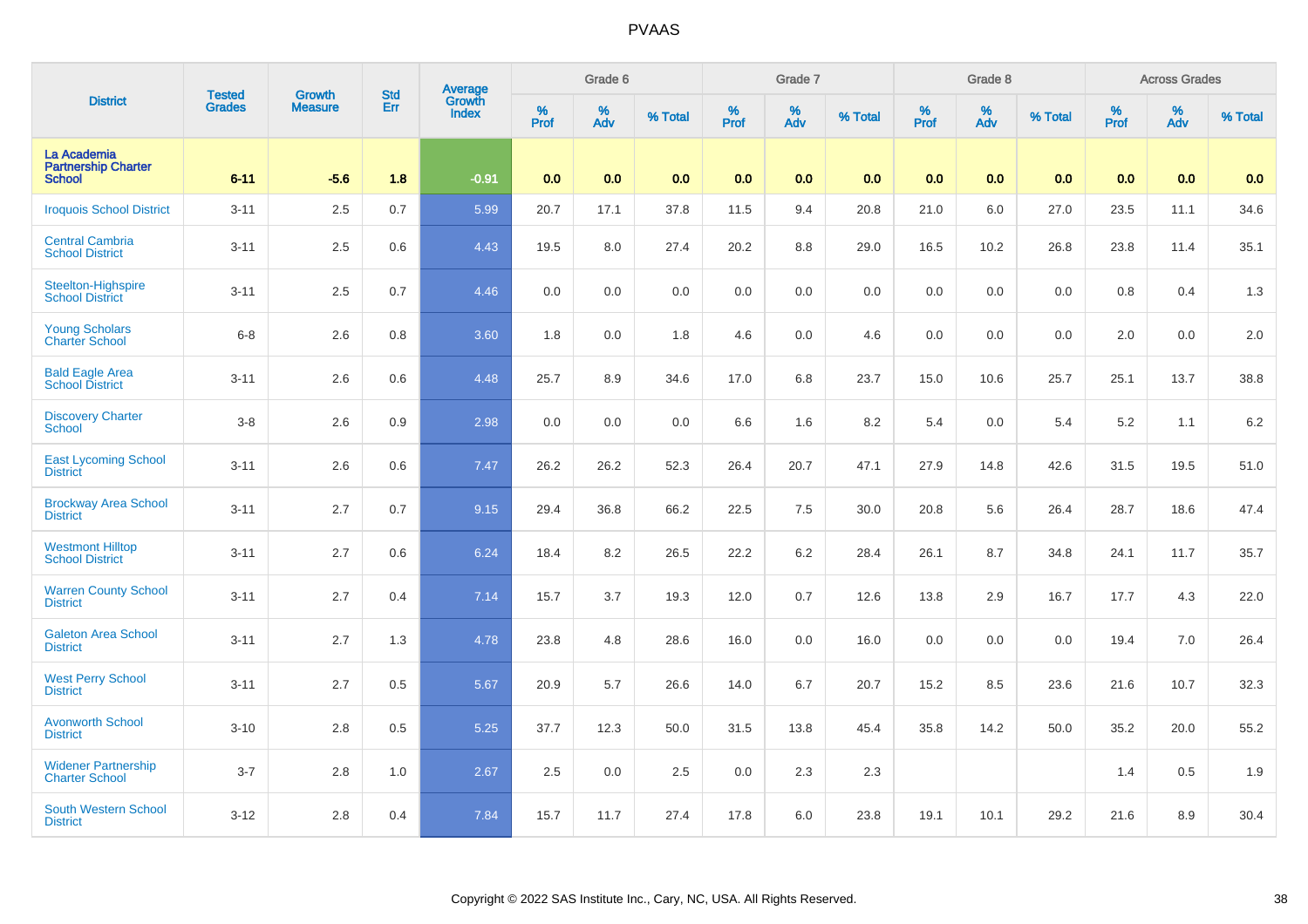| <b>District</b>                                                    | <b>Tested</b> | <b>Growth</b>  | <b>Std</b> | Average<br>Growth |          | Grade 6  |         |          | Grade 7  |         |           | Grade 8  |         |           | <b>Across Grades</b> |         |
|--------------------------------------------------------------------|---------------|----------------|------------|-------------------|----------|----------|---------|----------|----------|---------|-----------|----------|---------|-----------|----------------------|---------|
|                                                                    | <b>Grades</b> | <b>Measure</b> | Err        | <b>Index</b>      | $%$ Prof | %<br>Adv | % Total | $%$ Prof | %<br>Adv | % Total | %<br>Prof | %<br>Adv | % Total | %<br>Prof | %<br>Adv             | % Total |
| La Academia<br><b>Partnership Charter</b><br><b>School</b>         | $6 - 11$      | $-5.6$         | 1.8        | $-0.91$           | 0.0      | 0.0      | 0.0     | 0.0      | 0.0      | 0.0     | 0.0       | 0.0      | 0.0     | 0.0       | 0.0                  | 0.0     |
| <b>Esperanza Academy</b><br><b>Charter School</b>                  | $4 - 11$      | 2.8            | 0.5        | 5.89              | 1.5      | 0.0      | 1.5     | 4.2      | 0.0      | 4.2     | 0.5       | 0.0      | 0.5     | 1.8       | 0.0                  | 1.8     |
| <b>Shikellamy School</b><br><b>District</b>                        | $3 - 10$      | 2.8            | 0.4        | 6.42              | 18.3     | 8.4      | 26.7    | 18.0     | 7.7      | 25.8    | 11.5      | 7.8      | 19.3    | 21.2      | 9.8                  | 31.0    |
| <b>Robert Benjamin Wiley</b><br><b>Community Charter</b><br>School | $3 - 8$       | 2.8            | 0.8        | 3.93              | 0.0      | 0.0      | 0.0     | 7.3      | 0.0      | 7.3     | 4.4       | 0.0      | 4.4     | 5.7       | 1.7                  | 7.4     |
| <b>Williamsport Area</b><br><b>School District</b>                 | $3 - 11$      | 2.8            | 0.3        | 10.28             | 20.4     | 12.0     | 32.4    | 21.5     | 8.3      | 29.8    | 16.1      | 5.1      | 21.2    | 22.0      | 11.0                 | 33.1    |
| <b>Manheim Central</b><br><b>School District</b>                   | $3 - 11$      | 2.8            | 0.4        | 6.35              | 23.6     | 5.8      | 29.3    | 15.0     | 5.2      | 20.2    | 20.9      | 6.2      | 27.1    | 22.8      | 9.4                  | 32.2    |
| <b>Exeter Township</b><br><b>School District</b>                   | $3 - 11$      | 2.9            | 0.4        | 7.68              | 26.9     | 9.0      | 35.9    | 23.5     | 6.7      | 30.2    | 19.9      | 8.5      | 28.4    | 25.7      | 9.5                  | 35.3    |
| <b>Hollidaysburg Area</b><br><b>School District</b>                | $3 - 11$      | 2.9            | 0.4        | 7.22              | 26.4     | 12.8     | 39.2    | 27.3     | 14.7     | 42.0    | 23.2      | 8.0      | 31.2    | 28.7      | 12.7                 | 41.4    |
| Lake-Lehman School<br><b>District</b>                              | $3 - 11$      | 2.9            | 0.6        | 5.69              | 21.0     | 6.7      | 27.6    | 23.7     | 6.1      | 29.8    | 14.2      | 4.4      | 18.6    | 26.3      | 6.7                  | 33.1    |
| Claysburg-Kimmel<br><b>School District</b>                         | $3 - 11$      | 3.0            | 0.8        | 3.68              | 30.0     | 2.0      | 32.0    | 21.8     | 1.8      | 23.6    | 10.5      | 1.8      | 12.3    | 24.4      | 5.7                  | 30.1    |
| <b>Donegal School</b><br><b>District</b>                           | $3 - 12$      | 3.0            | 0.5        | 6.51              | 22.5     | 3.2      | 25.7    | 12.4     | 14.8     | 27.2    | 16.6      | 9.5      | 26.0    | 19.7      | 10.6                 | 30.3    |
| Jeannette City School<br><b>District</b>                           | $3 - 11$      | 3.0            | 0.8        | 3.70              | 22.6     | 1.9      | 24.5    | 12.9     | 4.8      | 17.7    | 15.4      | 3.8      | 19.2    | 16.1      | 3.6                  | 19.7    |
| <b>Mount Union Area</b><br><b>School District</b>                  | $3 - 10$      | 3.0            | 0.7        | 5.20              | 12.4     | 0.0      | 12.4    | 13.4     | 2.4      | 15.8    | 0.0       | 1.2      | 1.2     | 12.2      | 3.3                  | 15.5    |
| <b>Palmerton Area</b><br><b>School District</b>                    | $3 - 11$      | 3.0            | 0.6        | 9.28              | 30.6     | 9.3      | 39.8    | 20.8     | 6.2      | 26.9    | 17.9      | 4.7      | 22.6    | 24.8      | 8.0                  | 32.8    |
| <b>Upper Saint Clair</b><br><b>School District</b>                 | $3 - 11$      | 3.0            | 0.4        | 7.98              | 40.8     | 27.3     | 68.1    | 33.3     | 35.5     | 68.8    | 31.1      | 30.4     | 61.5    | 36.7      | 35.6                 | 72.3    |
| <b>Wellsboro Area School</b><br><b>District</b>                    | $3 - 11$      | 3.0            | 0.6        | 6.61              | 16.2     | 5.0      | 21.2    | 20.5     | 13.7     | 34.2    | 24.5      | 13.3     | 37.8    | 24.3      | 8.8                  | 33.1    |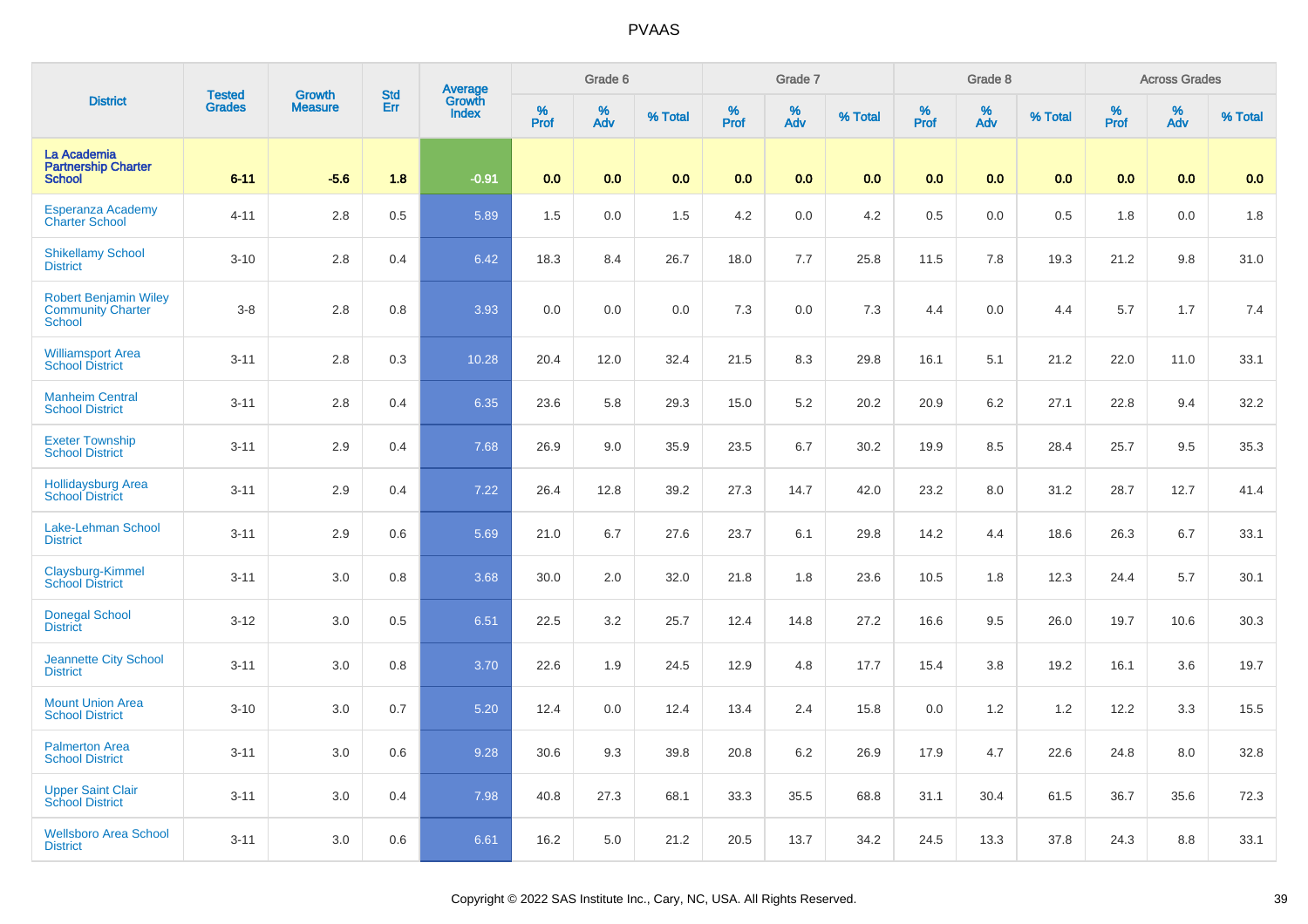|                                                                |                                |                                 |                   |                                          |              | Grade 6     |         |                     | Grade 7     |         |                     | Grade 8  |         |                     | <b>Across Grades</b> |         |
|----------------------------------------------------------------|--------------------------------|---------------------------------|-------------------|------------------------------------------|--------------|-------------|---------|---------------------|-------------|---------|---------------------|----------|---------|---------------------|----------------------|---------|
| <b>District</b>                                                | <b>Tested</b><br><b>Grades</b> | <b>Growth</b><br><b>Measure</b> | <b>Std</b><br>Err | <b>Average</b><br>Growth<br><b>Index</b> | $\%$<br>Prof | $\%$<br>Adv | % Total | $\%$<br><b>Prof</b> | $\%$<br>Adv | % Total | $\%$<br><b>Prof</b> | %<br>Adv | % Total | $\%$<br><b>Prof</b> | %<br>Adv             | % Total |
| La Academia<br><b>Partnership Charter</b><br><b>School</b>     | $6 - 11$                       | $-5.6$                          | 1.8               | $-0.91$                                  | 0.0          | 0.0         | 0.0     | 0.0                 | 0.0         | 0.0     | 0.0                 | 0.0      | 0.0     | 0.0                 | 0.0                  | 0.0     |
| <b>Lehigh Valley Dual</b><br><b>Language Charter</b><br>School | $3 - 8$                        | 3.1                             | 2.3               | 1.36                                     | 7.7          | 0.0         | 7.7     |                     |             |         |                     |          |         | 4.2                 | 0.0                  | 4.2     |
| <b>Bellefonte Area School</b><br><b>District</b>               | $3 - 11$                       | 3.1                             | 0.5               | 6.77                                     | 31.6         | 7.3         | 39.0    | 23.4                | 5.5         | 29.0    | 14.8                | 9.9      | 24.8    | 28.6                | 15.7                 | 44.3    |
| <b>Penn Manor School</b><br><b>District</b>                    | $3 - 11$                       | 3.2                             | 0.3               | 9.54                                     | 28.7         | 15.2        | 43.9    | 25.5                | 13.2        | 38.7    | 30.2                | 11.0     | 41.2    | 31.4                | 16.9                 | 48.2    |
| <b>Greenwood School</b><br><b>District</b>                     | $3 - 11$                       | 3.3                             | 0.8               | 4.78                                     | 32.1         | 7.6         | 39.6    | 9.1                 | 1.8         | 10.9    | 25.9                | 14.8     | 40.7    | 28.8                | 15.4                 | 44.2    |
| South Park School<br><b>District</b>                           | $3 - 11$                       | 3.3                             | 0.6               | 5.37                                     | 27.8         | 11.3        | 39.2    | 21.8                | 16.8        | 38.7    | 24.0                | 8.6      | 32.7    | 28.8                | 10.4                 | 39.2    |
| <b>Lower Merion School</b><br><b>District</b>                  | $3 - 11$                       | 3.3                             | 0.3               | 12.62                                    | 31.4         | 37.3        | 68.6    | 33.9                | 31.3        | 65.2    | 33.0                | 28.3     | 61.3    | 31.2                | 40.9                 | 72.2    |
| Northern Tioga School<br><b>District</b>                       | $3 - 12$                       | 3.4                             | 0.5               | 10.12                                    | 32.2         | 4.2         | 36.4    | 16.8                | 2.6         | 19.4    | 23.8                | 6.2      | 30.0    | 25.9                | 7.0                  | 32.8    |
| <b>Western Beaver</b><br><b>County School District</b>         | $3 - 11$                       | 3.4                             | 1.1               | 5.38                                     | 32.6         | 11.6        | 44.2    | 29.2                | 4.2         | 33.3    | 27.8                | 2.8      | 30.6    | 26.5                | 9.8                  | 36.3    |
| <b>Hempfield School</b><br><b>District</b>                     | $3 - 11$                       | 3.5                             | 0.3               | 11.50                                    | 27.8         | 18.0        | 45.8    | 22.6                | 18.5        | 41.1    | 24.4                | 18.7     | 43.1    | 27.9                | 18.3                 | 46.2    |
| Pennsylvania Virtual<br><b>Charter School</b>                  | $3 - 11$                       | 3.5                             | 0.6               | 6.19                                     | 17.6         | 3.3         | 20.9    | 10.1                | 6.1         | 16.2    | 14.8                | 5.7      | 20.4    | 18.4                | 5.2                  | 23.5    |
| <b>Chester Community</b><br><b>Charter School</b>              | $3 - 8$                        | 3.5                             | 0.6               | 6.06                                     | 3.6          | 0.0         | 3.6     | 3.2                 | 1.1         | 4.3     | 2.6                 | 0.0      | 2.6     | 2.1                 | 0.4                  | 2.5     |
| <b>Wilkinsburg Borough</b><br><b>School District</b>           | $3-6$                          | 3.5                             | 1.4               | 2.53                                     | 0.0          | 2.4         | 2.4     |                     |             |         |                     |          |         | 12.1                | 2.0                  | 14.1    |
| <b>Provident Charter</b><br><b>School</b>                      | $3 - 8$                        | 3.6                             | 1.0               | 3.98                                     | 10.5         | 0.0         | 10.5    | 9.1                 | 0.0         | 9.1     | 0.0                 | 3.3      | 3.3     | 9.2                 | 2.5                  | 11.7    |
| <b>Karns City Area</b><br><b>School District</b>               | $3 - 11$                       | 3.6                             | 0.6               | 5.98                                     | 29.6         | 1.1         | 30.7    | 22.4                | 3.4         | 25.9    | 16.8                | 3.7      | 20.6    | 24.0                | 3.2                  | 27.2    |
| <b>Conneaut School</b><br><b>District</b>                      | $3 - 12$                       | 3.7                             | 0.5               | 6.95                                     | 23.8         | 9.8         | 33.6    | 19.4                | 6.7         | 26.1    | 17.9                | 3.4      | 21.4    | 24.4                | 10.4                 | 34.8    |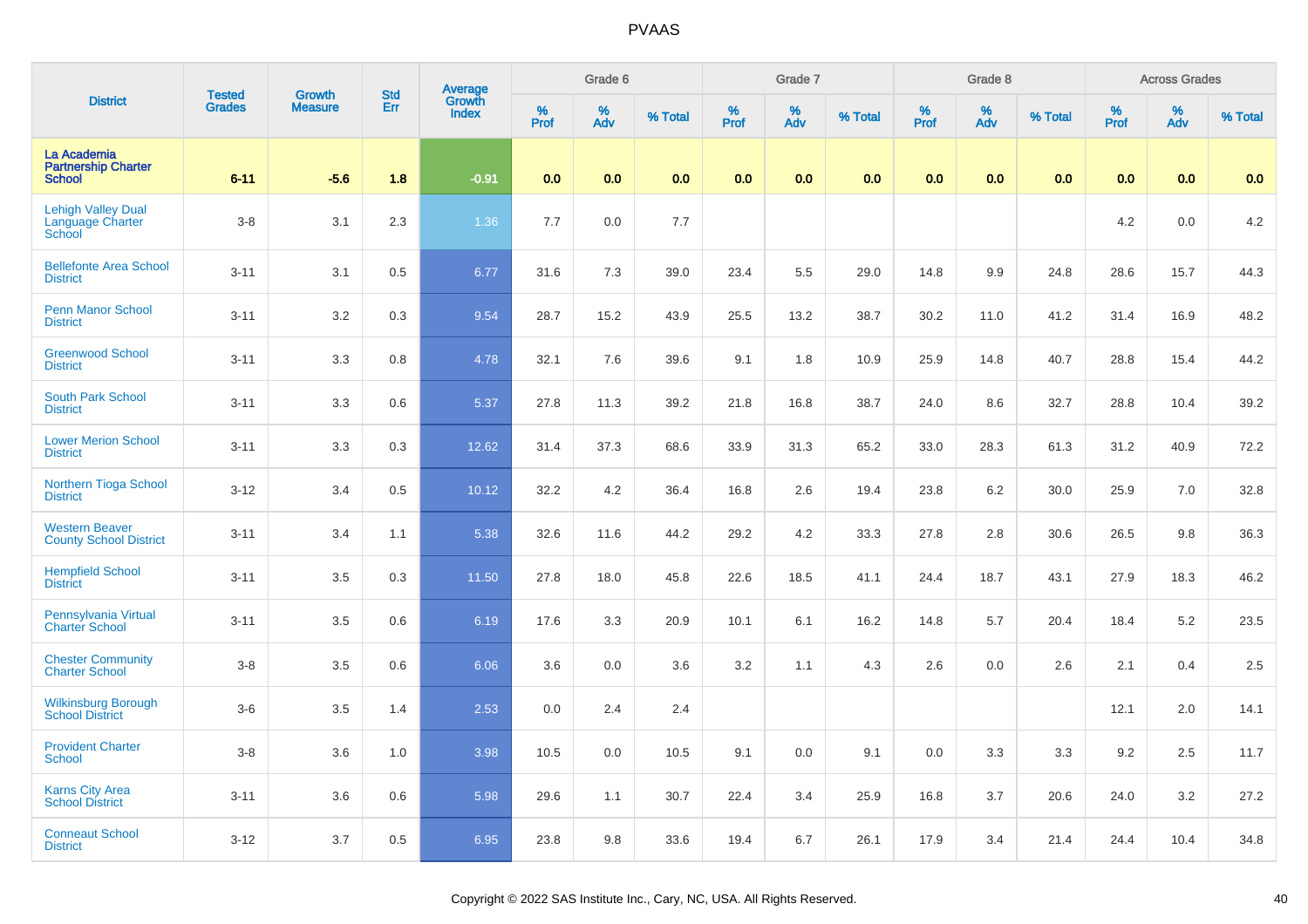| <b>District</b>                                            | <b>Tested</b> | <b>Growth</b>  | <b>Std</b> | <b>Average</b><br>Growth |                     | Grade 6  |         |                     | Grade 7  |         |                     | Grade 8                 |         |                     | <b>Across Grades</b> |         |
|------------------------------------------------------------|---------------|----------------|------------|--------------------------|---------------------|----------|---------|---------------------|----------|---------|---------------------|-------------------------|---------|---------------------|----------------------|---------|
|                                                            | <b>Grades</b> | <b>Measure</b> | Err        | <b>Index</b>             | $\%$<br><b>Prof</b> | %<br>Adv | % Total | $\%$<br><b>Prof</b> | %<br>Adv | % Total | $\%$<br><b>Prof</b> | $\frac{\%}{\text{Adv}}$ | % Total | $\%$<br><b>Prof</b> | $\%$<br><b>Adv</b>   | % Total |
| La Academia<br><b>Partnership Charter</b><br><b>School</b> | $6 - 11$      | $-5.6$         | 1.8        | $-0.91$                  | 0.0                 | 0.0      | 0.0     | 0.0                 | 0.0      | 0.0     | 0.0                 | 0.0                     | 0.0     | 0.0                 | 0.0                  | 0.0     |
| <b>Loyalsock Township</b><br><b>School District</b>        | $3 - 12$      | 3.7            | 0.6        | 7.24                     | 32.6                | 10.2     | 42.9    | 23.4                | 9.4      | 32.8    | 27.0                | 9.0                     | 36.0    | 31.1                | 13.2                 | 44.4    |
| <b>Kane Area School</b><br><b>District</b>                 | $3 - 10$      | 3.7            | 0.7        | 6.38                     | 14.1                | 3.1      | 17.2    | 29.8                | 17.9     | 47.8    | 6.1                 | 1.2                     | 7.3     | 21.5                | 9.0                  | 30.4    |
| <b>Lehighton Area School</b><br><b>District</b>            | $3 - 11$      | 3.8            | 0.5        | 7.54                     | 26.0                | 4.1      | 30.1    | 12.0                | 5.7      | 17.7    | 14.7                | 1.8                     | 16.6    | 23.4                | 5.4                  | 28.8    |
| <b>Central Columbia</b><br><b>School District</b>          | $3 - 12$      | 3.8            | 0.5        | 7.42                     | 28.2                | 25.2     | 53.3    | 32.6                | 14.9     | 47.5    | 30.6                | 20.1                    | 50.7    | 32.6                | 22.1                 | 54.7    |
| <b>Union School District</b>                               | $3 - 12$      | 3.8            | 1.0        | 7.42                     | 22.0                | 14.6     | 36.6    | 10.5                | 0.0      | 10.5    | 18.2                | 11.4                    | 29.6    | 18.6                | 7.7                  | 26.3    |
| <b>Cumberland Valley</b><br><b>School District</b>         | $3 - 12$      | 3.8            | 0.2        | 15.85                    | 31.4                | 13.8     | 45.2    | 29.0                | 18.7     | 47.6    | 26.6                | 12.4                    | 39.0    | 30.7                | 22.4                 | 53.2    |
| <b>Athens Area School</b><br><b>District</b>               | $3 - 11$      | 3.8            | 0.5        | 7.01                     | 28.2                | 5.9      | 34.1    | 22.2                | 5.2      | 27.4    | 19.3                | 10.7                    | 30.0    | 26.5                | 8.2                  | 34.6    |
| <b>Millville Area School</b><br><b>District</b>            | $3 - 12$      | 3.8            | 0.9        | 5.21                     | 18.9                | 1.9      | 20.8    | 15.9                | 9.1      | 25.0    | 18.4                | 2.6                     | 21.0    | 24.6                | 4.7                  | 29.3    |
| <b>Bedford Area School</b><br><b>District</b>              | $3 - 11$      | 3.8            | 0.6        | 7.33                     | 32.2                | 7.8      | 40.0    | 25.4                | 8.8      | 34.2    | 24.2                | 7.8                     | 32.0    | 31.3                | 10.5                 | 41.7    |
| <b>Richland School</b><br><b>District</b>                  | $3 - 11$      | $3.8\,$        | 0.6        | 6.45                     | 40.4                | 10.6     | 51.1    | 39.8                | 10.9     | 50.8    | 25.5                | 13.2                    | 38.7    | 36.6                | 16.5                 | 53.1    |
| <b>General Mclane</b><br><b>School District</b>            | $3 - 11$      | 3.9            | 0.5        | 7.89                     | 27.3                | 12.4     | 39.8    | 25.8                | 23.1     | 49.0    | 26.9                | 7.7                     | 34.6    | 30.2                | 16.6                 | 46.8    |
| <b>Warwick School</b><br><b>District</b>                   | $3 - 11$      | 4.0            | 0.4        | 10.87                    | 30.7                | 6.4      | 37.0    | 22.5                | 7.2      | 29.7    | 13.2                | 3.6                     | 16.8    | 25.6                | 9.8                  | 35.4    |
| <b>Souderton Charter</b><br><b>School Collaborative</b>    | $3-8$         | 4.0            | 1.3        | 4.28                     | 44.0                | 24.0     | 68.0    | 28.6                | 38.1     | 66.7    | 41.2                | 11.8                    | 52.9    | 40.1                | 26.8                 | 66.9    |
| <b>Wattsburg Area</b><br><b>School District</b>            | $3 - 11$      | 4.1            | 0.6        | 6.55                     | 27.2                | 17.4     | 44.6    | 19.6                | 7.6      | 27.2    | 31.7                | 12.9                    | 44.6    | 26.7                | 12.5                 | 39.2    |
| <b>Hope For Hyndman</b><br><b>Charter School</b>           | $3 - 11$      | 4.1            | 1.8        | 3.10                     | 6.2                 | 0.0      | 6.2     | 8.3                 | 8.3      | 16.7    | 0.0                 | 0.0                     | 0.0     | 9.9                 | 1.2                  | 11.1    |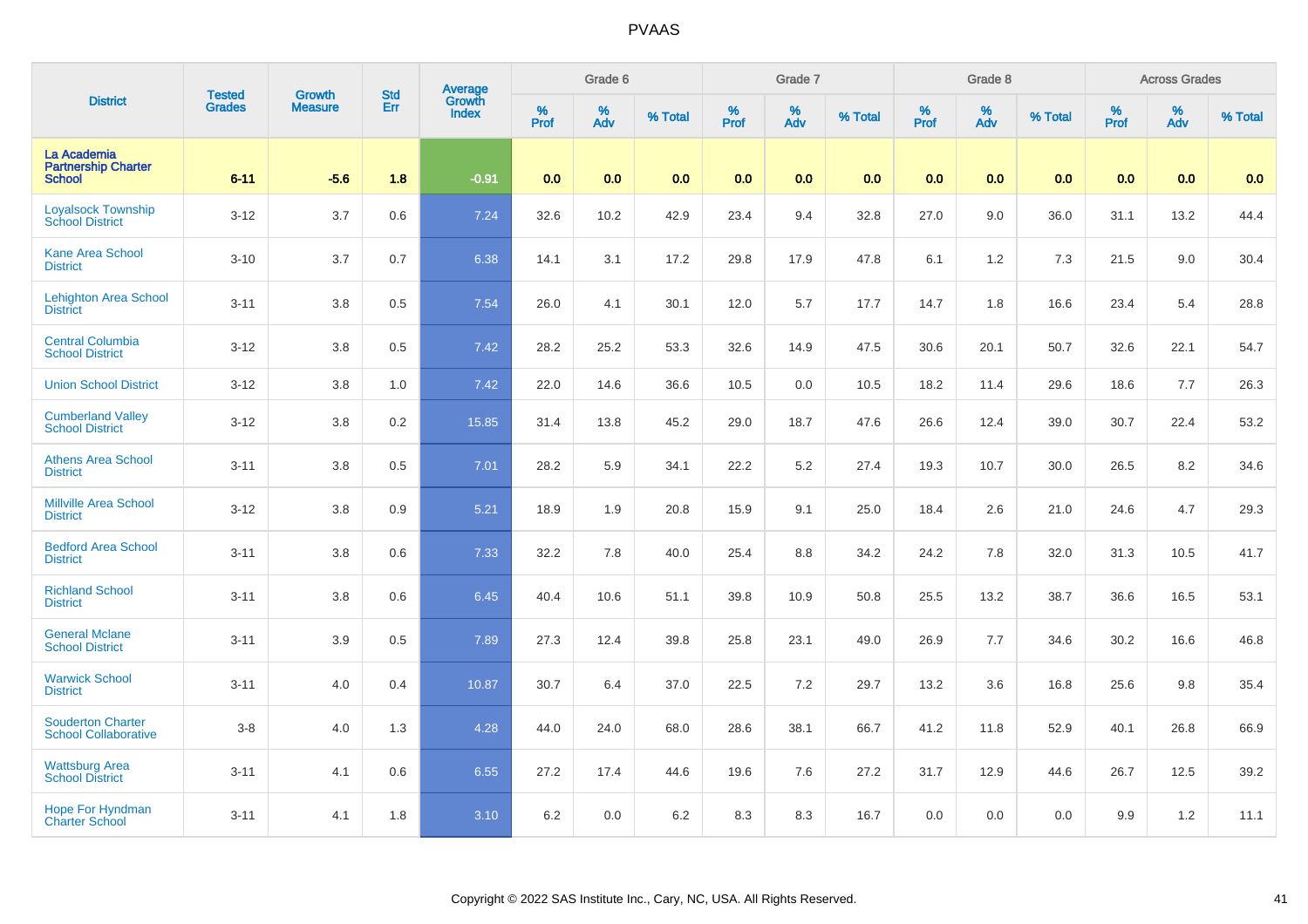| <b>District</b>                                            | <b>Tested</b> | <b>Growth</b>  | <b>Std</b> |                                   |              | Grade 6  |         |           | Grade 7  |         |                  | Grade 8         |         |           | <b>Across Grades</b> |         |
|------------------------------------------------------------|---------------|----------------|------------|-----------------------------------|--------------|----------|---------|-----------|----------|---------|------------------|-----------------|---------|-----------|----------------------|---------|
|                                                            | <b>Grades</b> | <b>Measure</b> | Err        | Average<br>Growth<br><b>Index</b> | $\%$<br>Prof | %<br>Adv | % Total | %<br>Prof | %<br>Adv | % Total | %<br><b>Prof</b> | $\frac{\%}{\%}$ | % Total | %<br>Prof | %<br>Adv             | % Total |
| La Academia<br><b>Partnership Charter</b><br><b>School</b> | $6 - 11$      | $-5.6$         | 1.8        | $-0.91$                           | 0.0          | 0.0      | 0.0     | 0.0       | 0.0      | 0.0     | 0.0              | 0.0             | 0.0     | 0.0       | 0.0                  | 0.0     |
| <b>Bangor Area School</b><br><b>District</b>               | $3 - 12$      | 4.2            | 0.5        | 8.44                              | 26.7         | 14.0     | 40.7    | 20.4      | 13.6     | 34.0    | 23.2             | 6.0             | 29.1    | 27.2      | 17.9                 | 45.2    |
| <b>New Hope-Solebury</b><br><b>School District</b>         | $3 - 11$      | 4.2            | 0.6        | 6.75                              | 41.2         | 11.8     | 52.9    | 25.5      | 17.0     | 42.6    | 37.6             | 19.3            | 56.9    | 36.8      | 21.0                 | 57.8    |
| <b>Aspira Bilingual Cyber</b><br><b>Charter School</b>     | $3 - 11$      | 4.2            | 1.5        | 3.82                              | 0.0          | 0.0      | 0.0     | 0.0       | $0.0\,$  | $0.0\,$ | $0.0\,$          | 0.0             | 0.0     | 1.6       | 0.0                  | 1.6     |
| <b>Chestnut Ridge School</b><br><b>District</b>            | $3 - 12$      | 4.2            | 0.6        | 7.56                              | 22.2         | 3.7      | 25.9    | 36.8      | 4.2      | 41.0    | 18.4             | 10.2            | 28.6    | 26.7      | 9.7                  | 36.4    |
| <b>Derry Township</b><br><b>School District</b>            | $3 - 10$      | 4.3            | 1.3        | 3.36                              | 51.5         | 21.2     | 72.7    | 30.8      | 34.6     | 65.4    | 14.3             | 71.4            | 85.7    | 37.5      | 30.3                 | 67.8    |
| <b>Riverside School</b><br><b>District</b>                 | $3 - 11$      | 4.3            | 0.6        | 7.08                              | 13.1         | 7.1      | 20.2    | 16.5      | 13.6     | 30.1    | 16.4             | 4.6             | 20.9    | 19.2      | 7.7                  | 27.0    |
| <b>Brookville Area School</b><br><b>District</b>           | $3 - 11$      | 4.3            | 0.6        | 11.53                             | 28.1         | 16.8     | 44.9    | 13.8      | 2.4      | 16.3    | 19.4             | 9.3             | 28.7    | 21.6      | 9.4                  | 31.0    |
| <b>Ridgway Area School</b><br><b>District</b>              | $3 - 11$      | 4.4            | 0.8        | 5.42                              | 42.6         | 18.0     | 60.7    | 25.0      | 13.3     | 38.3    | 28.3             | 5.0             | 33.3    | 30.2      | 18.4                 | 48.6    |
| <b>Radnor Township</b><br><b>School District</b>           | $3 - 12$      | 4.4            | 0.4        | 10.31                             | 41.7         | 25.4     | 67.1    | 34.3      | 31.8     | 66.2    | 35.0             | 21.5            | 56.5    | 36.8      | 31.8                 | 68.6    |
| <b>Bradford Area School</b><br><b>District</b>             | $3 - 12$      | 4.4            | 0.5        | 9.21                              | 23.4         | 8.8      | 32.2    | 18.9      | 13.9     | 32.8    | 27.8             | 7.6             | 35.4    | 26.9      | 11.3                 | 38.3    |
| <b>Bear Creek</b><br><b>Community Charter</b><br>School    | $3 - 8$       | 4.4            | 0.8        | 5.57                              | 19.6         | 13.7     | 33.3    | 23.1      | 5.8      | 28.8    | 18.4             | 0.0             | 18.4    | 27.2      | 7.9                  | 35.1    |
| <b>Midd-West School</b><br><b>District</b>                 | $3 - 11$      | 4.5            | 0.6        | 8.11                              | 35.1         | 9.9      | 45.0    | 18.2      | 14.1     | 32.3    | 21.6             | 8.0             | 29.6    | 27.0      | 9.8                  | 36.8    |
| <b>Punxsutawney Area</b><br><b>School District</b>         | $3 - 11$      | 4.6            | 0.6        | 8.24                              | 36.3         | 10.6     | 46.9    | 22.4      | 4.8      | 27.2    | 20.5             | 7.1             | 27.6    | 27.8      | 11.1                 | 38.8    |
| Selinsgrove Area<br><b>School District</b>                 | $3 - 12$      | 4.7            | 0.5        | 11.20                             | 32.0         | 17.0     | 49.0    | 26.4      | 18.7     | 45.2    | 25.6             | 10.5            | 36.1    | 25.8      | 14.6                 | 40.4    |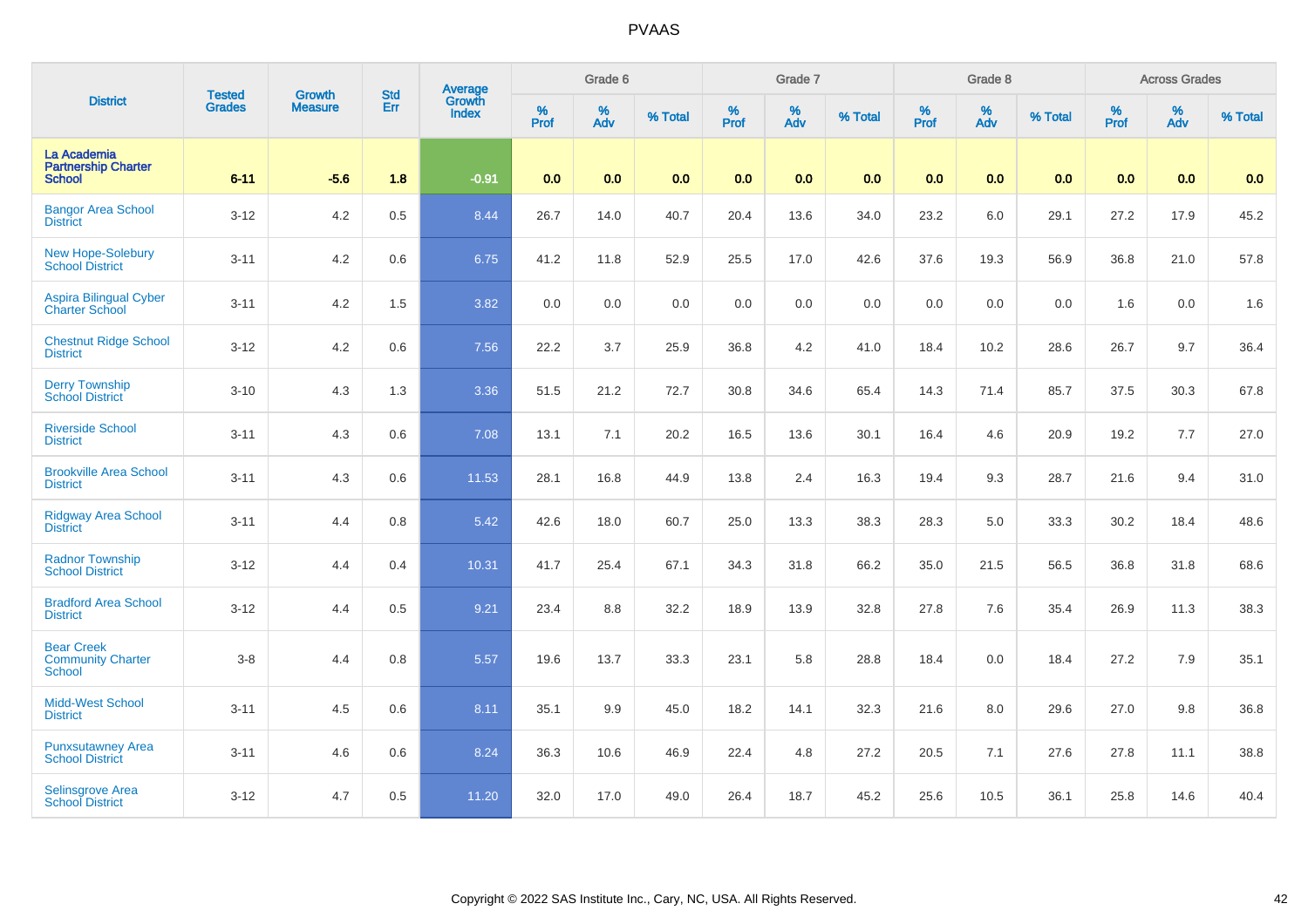| <b>District</b>                                                     | <b>Tested</b> | <b>Growth</b>  | <b>Std</b> |                                   |                     | Grade 6  |         |                  | Grade 7  |         |           | Grade 8         |         |                  | <b>Across Grades</b> |         |
|---------------------------------------------------------------------|---------------|----------------|------------|-----------------------------------|---------------------|----------|---------|------------------|----------|---------|-----------|-----------------|---------|------------------|----------------------|---------|
|                                                                     | <b>Grades</b> | <b>Measure</b> | Err        | Average<br>Growth<br><b>Index</b> | $\%$<br><b>Prof</b> | %<br>Adv | % Total | %<br><b>Prof</b> | %<br>Adv | % Total | %<br>Prof | $\frac{\%}{\%}$ | % Total | %<br><b>Prof</b> | %<br>Adv             | % Total |
| La Academia<br><b>Partnership Charter</b><br><b>School</b>          | $6 - 11$      | $-5.6$         | 1.8        | $-0.91$                           | 0.0                 | 0.0      | 0.0     | 0.0              | 0.0      | 0.0     | 0.0       | 0.0             | 0.0     | 0.0              | 0.0                  | 0.0     |
| Williamsburg<br><b>Community School</b><br><b>District</b>          | $3 - 11$      | 4.8            | 1.0        | 6.37                              | 34.3                | 8.6      | 42.9    | 26.2             | 4.8      | 31.0    | 40.6      | 0.0             | 40.6    | 28.1             | 8.4                  | 36.4    |
| <b>Universal Bluford</b><br><b>Charter School</b>                   | $3-6$         | 4.8            | 1.4        | 4.14                              | 2.7                 | 0.0      | 2.7     |                  |          |         |           |                 |         | 4.3              | 0.0                  | 4.3     |
| <b>Conestoga Valley</b><br><b>School District</b>                   | $3 - 11$      | 4.8            | 0.4        | 12.76                             | 24.9                | 7.7      | 32.7    | 20.4             | 14.0     | 34.4    | 23.0      | 13.5            | 36.5    | 24.2             | 13.5                 | 37.8    |
| <b>Centre Learning</b><br><b>Community Charter</b><br><b>School</b> | $5 - 8$       | 4.9            | 2.0        | 2.45                              |                     |          |         | 25.0             | 12.5     | 37.5    | $0.0\,$   | 17.6            | 17.6    | 24.1             | 18.5                 | 42.6    |
| <b>Montour School</b><br><b>District</b>                            | $3 - 11$      | 5.0            | 0.4        | 11.10                             | 30.6                | 24.5     | 55.1    | 26.3             | 30.1     | 56.5    | 26.6      | 30.6            | 57.3    | 31.2             | 26.8                 | 58.1    |
| <b>North Clarion County</b><br><b>School District</b>               | $3 - 12$      | 5.1            | 0.9        | 5.51                              | 31.7                | 12.2     | 43.9    | 21.4             | 7.1      | 28.6    | 15.9      | 11.4            | 27.3    | 26.5             | 10.6                 | 37.1    |
| <b>Penns Valley Area</b><br><b>School District</b>                  | $3 - 12$      | 5.2            | 0.6        | 10.29                             | 38.8                | 17.5     | 56.3    | 25.7             | 9.5      | 35.2    | 16.0      | 9.4             | 25.5    | 32.5             | 14.3                 | 46.8    |
| <b>Farrell Area School</b><br><b>District</b>                       | $3 - 11$      | 5.3            | 1.0        | 7.64                              | 17.1                | 0.0      | 17.1    | 2.3              | 0.0      | 2.3     | 5.1       | 0.0             | 5.1     | 12.3             | 1.5                  | 13.8    |
| Gettysburg Montessori<br><b>Charter School</b>                      | $3-6$         | 5.4            | 1.9        | 2.75                              | 11.1                | 0.0      | 11.1    |                  |          |         |           |                 |         | 19.2             | 9.6                  | 28.7    |
| <b>Mountain View School</b><br><b>District</b>                      | $3 - 11$      | 5.6            | 0.8        | 6.82                              | 16.3                | 2.0      | 18.4    | 25.9             | 7.4      | 33.3    | 27.1      | 8.5             | 35.6    | 21.4             | 4.2                  | 25.6    |
| <b>Infinity Charter School</b>                                      | $3-8$         | 5.9            | 1.2        | 4.84                              | 46.2                | 11.5     | 57.7    | 41.7             | 45.8     | 87.5    | 38.1      | 19.0            | 57.1    | 38.7             | 29.6                 | 68.3    |
| <b>Universal Daroff</b><br><b>Charter School</b>                    | $3-8$         | 6.1            | 0.8        | 7.55                              | 0.0                 | 0.0      | 0.0     | 2.2              | 0.0      | 2.2     | 3.6       | 0.0             | 3.6     | 2.2              | 0.3                  | 2.5     |
| Shanksville-<br><b>Stonycreek School</b><br><b>District</b>         | $3 - 10$      | 6.4            | 1.4        | 4.61                              | 25.0                | 4.2      | 29.2    | 20.0             | 5.0      | 25.0    | 22.2      | 0.0             | 22.2    | 26.3             | 1.7                  | 28.0    |
| <b>Lewisburg Area</b><br><b>School District</b>                     | $3 - 11$      | 6.7            | 0.6        | 12.13                             | 40.0                | 24.2     | 64.2    | 33.1             | 29.4     | 62.5    | 17.9      | 31.3            | 49.2    | 31.0             | 30.1                 | 61.1    |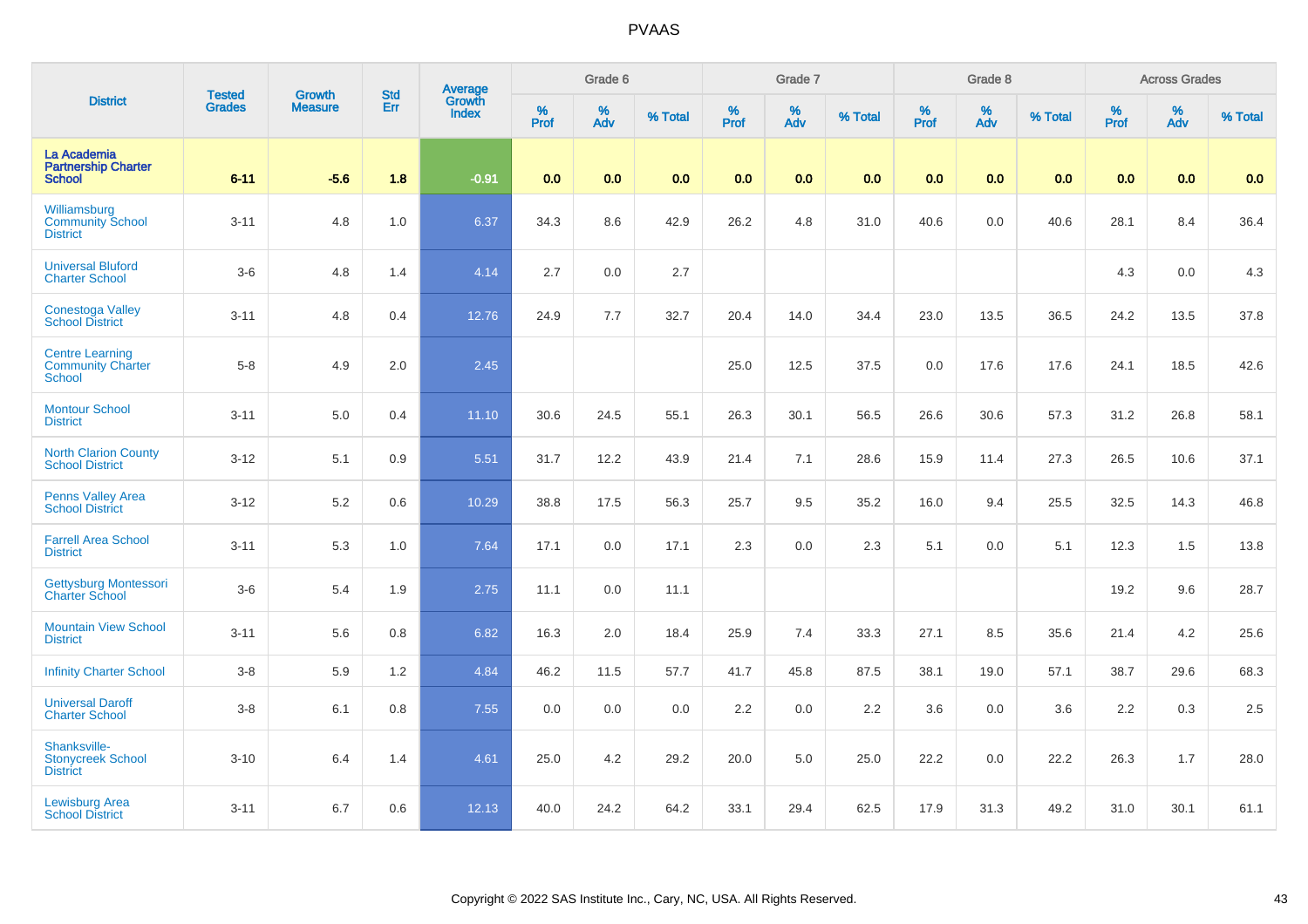| <b>District</b>                                                   | <b>Tested</b> | Growth                                                               |            | <b>Average</b><br>Growth |          | Grade 6  |         |        | Grade 7  |         |          | Grade 8         |         |           | <b>Across Grades</b> |         |
|-------------------------------------------------------------------|---------------|----------------------------------------------------------------------|------------|--------------------------|----------|----------|---------|--------|----------|---------|----------|-----------------|---------|-----------|----------------------|---------|
|                                                                   | <b>Grades</b> | <b>Measure</b>                                                       | Std<br>Err | <b>Index</b>             | $%$ Prof | %<br>Adv | % Total | % Pref | %<br>Adv | % Total | $%$ Prof | $\frac{\%}{\%}$ | % Total | %<br>Prof | %<br>Adv             | % Total |
| La Academia<br><b>Partnership Charter</b><br><b>School</b>        | $6 - 11$      | $-5.6$                                                               | 1.8        | $-0.91$                  | 0.0      | 0.0      | 0.0     | 0.0    | 0.0      | 0.0     | 0.0      | 0.0             | 0.0     | 0.0       | 0.0                  | 0.0     |
| <b>Saucon Valley School</b><br><b>District</b>                    | $3 - 11$      | 6.7                                                                  | 0.5        | 12.55                    | 33.6     | 11.0     | 44.5    | 31.1   | 12.1     | 43.2    | 32.8     | 16.0            | 48.8    | 31.2      | 18.8                 | 50.0    |
| Smethport Area<br>School District                                 | $3 - 12$      | 7.1                                                                  | 0.8        | 8.76                     | 24.6     | $8.8\,$  | 33.3    | 16.9   | $6.2\,$  | 23.1    | 22.6     | 4.8             | 27.4    | 22.1      | 9.4                  | 31.5    |
| <b>Central York School</b><br><b>District</b>                     | $3 - 12$      | 7.2                                                                  | 0.3        | 21.64                    | 23.6     | 5.8      | 29.4    | 18.8   | 6.0      | 24.8    | 13.4     | 4.5             | 17.9    | 20.9      | 7.4                  | 28.3    |
| <b>Otto-Eldred School</b><br><b>District</b>                      | $3 - 11$      | 7.8                                                                  | 0.9        | 8.33                     | 45.0     | 12.5     | 57.5    | 20.0   | 15.6     | 35.6    | 25.0     | 6.2             | 31.2    | 28.3      | 13.9                 | 42.2    |
| <b>Blacklick Valley School</b><br><b>District</b>                 | $3 - 11$      | $8.2\,$                                                              | 1.0        | 8.15                     | 34.2     | 10.5     | 44.7    | 16.7   | 0.0      | 16.7    | 14.3     | $4.8\,$         | 19.0    | 22.6      | 9.5                  | 32.1    |
| Huntingdon Area<br>School District                                | $3 - 11$      | 9.5                                                                  | 0.5        | 17.36                    | 17.8     | 10.2     | 28.0    | 18.0   | 4.3      | 22.3    | 13.6     | 4.8             | 18.4    | 19.7      | 9.1                  | 28.8    |
| <b>Bucks County</b><br><b>Montessori Charter</b><br><b>School</b> | $3-6$         | $9.5\,$                                                              | 1.8        | 5.15                     | 42.9     | 28.6     | 71.4    |        |          |         |          |                 |         | 33.0      | 29.8                 | 62.8    |
| <b>Vida Charter School</b>                                        | $3-6$         | 10.1                                                                 | 1.8        | 5.60                     | 16.7     | 11.1     | 27.8    |        |          |         |          |                 |         | 20.4      | 7.8                  | 28.2    |
| <b>Austin Area School</b><br><b>District</b>                      | $3 - 11$      | 10.1                                                                 | 1.6        | 6.38                     | 30.8     | 7.7      | 38.5    | 40.0   | 0.0      | 40.0    | 31.2     | 0.0             | 31.2    | 26.0      | 6.8                  | 32.9    |
| <b>Homer-Center School</b><br><b>District</b>                     | $3 - 11$      | 10.3                                                                 | 0.8        | 13.11                    | 36.4     | 4.6      | 40.9    | 20.3   | 0.0      | 20.3    | 26.9     | 13.4            | 40.3    | 27.6      | 7.4                  | 35.0    |
| <b>Circle Of Seasons</b><br><b>Charter School</b>                 | $3-8$         | 12.3                                                                 | 1.2        | 10.35                    | 16.7     | 6.7      | 23.3    | 25.0   | 11.1     | 36.1    |          |                 |         | 20.9      | 7.9                  | 28.8    |
|                                                                   |               |                                                                      |            |                          |          |          |         |        |          |         |          |                 |         |           |                      |         |
|                                                                   |               | Significant evidence that the district exceeded the growth standard  |            |                          |          |          |         |        |          |         |          |                 |         |           |                      |         |
|                                                                   |               | Moderate evidence that the district exceeded the growth standard     |            |                          |          |          |         |        |          |         |          |                 |         |           |                      |         |
|                                                                   |               | Evidence that the district met the growth standard                   |            |                          |          |          |         |        |          |         |          |                 |         |           |                      |         |
|                                                                   |               | Moderate evidence that the district did not meet the growth standard |            |                          |          |          |         |        |          |         |          |                 |         |           |                      |         |